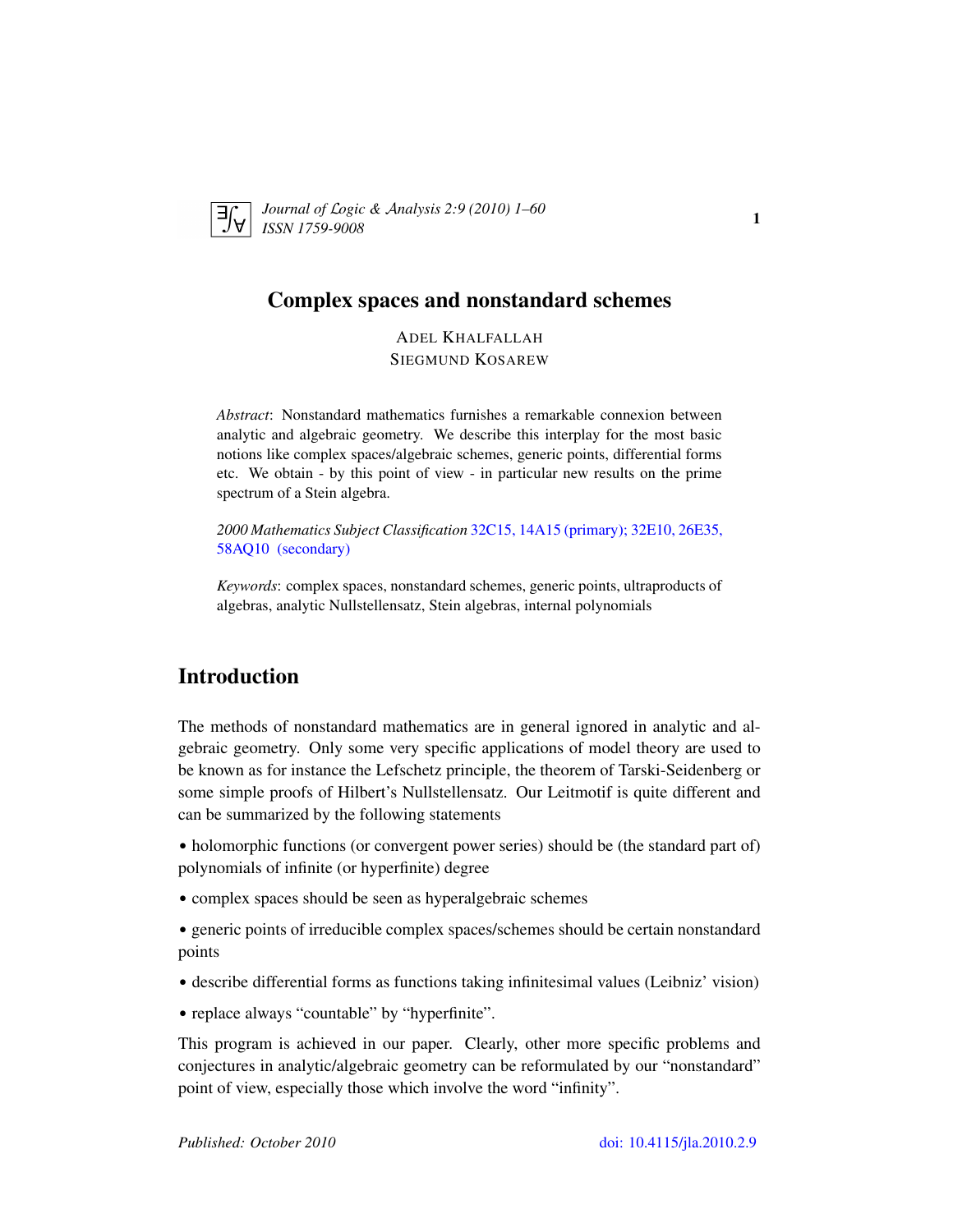We briefly describe the essential content of this paper. One of our fundamental constructions is that of a category of certain ringed spaces, called bounded schemes, which contains the category of algebraic C- schemes and which admits an *essentially surjective* functor, called the *standard part functor*, to the category of complex spaces. We thus generalize the usual passage from a nonstandard (bounded) real number to its standard part (a non constructive and non trivial procedure). The advantage of this new more algebraic category is that it allows us to apply many constructions of standard algebraic geometry which are not evident in the analytic context. We obtain analytic results just by taking the standard part functor. The essential surjectivity of the last one means, roughly speaking, that we replace holomorphic functions by nonstandard polynomials (also called *internal* polynomials) of some hyperfinite degree (which we can fix a priori). The polynomials obtained in this way are called *bounded* since they map bounded (nonstandard points) into themselves. Analogously to the classical algebraic case, we can extend sometimes holomorphic maps to compactifications in our nonstandard algebraic setting.

By a new version of what should be the meaning of a point in a complex space, namely a nonstandard one, we are able to prove that any prime ideal (not necessarily closed) of a Stein algebra which satisfies a Nullstellensatz, involving nonstandard points, is the zero set of some (non unique) nonstandard point. Especially, we can describe geometrically *all* maximal ideals of a Stein algebra and determine their residue fields, which are  $\mathbb C$  or a nonstandard complex number field  ${}^* \mathbb C$ 

• *every maximal ideal in a Stein algebra is the vanishing ideal of a (nonstandard) point.*

Another fact which we obtain is a geometric visualisation of generic points in irreducible complex spaces. They are found to be certain nonstandard (but bounded) points. The evaluation map in such a point defines an inclusion

$$
\mathcal{M}(X)\hookrightarrow {^*\mathbb{C}}
$$

of the field  $\mathcal{M}(X)$  of meromorphic functions on X to the field  ${}^*\mathbb{C}$  of nonstandard complex numbers.

Finally, in the tradition of G.W.Leibniz, we propose a "real" infinitesimal interpretation of the symbol *dx* in our context and, more generally, the notion of a differential form. Such a *dx* is an *infinitesimal variable*; that is (an equivalence class of) a function which maps near standard points to infinitesimal ones. This notion is rigorously defined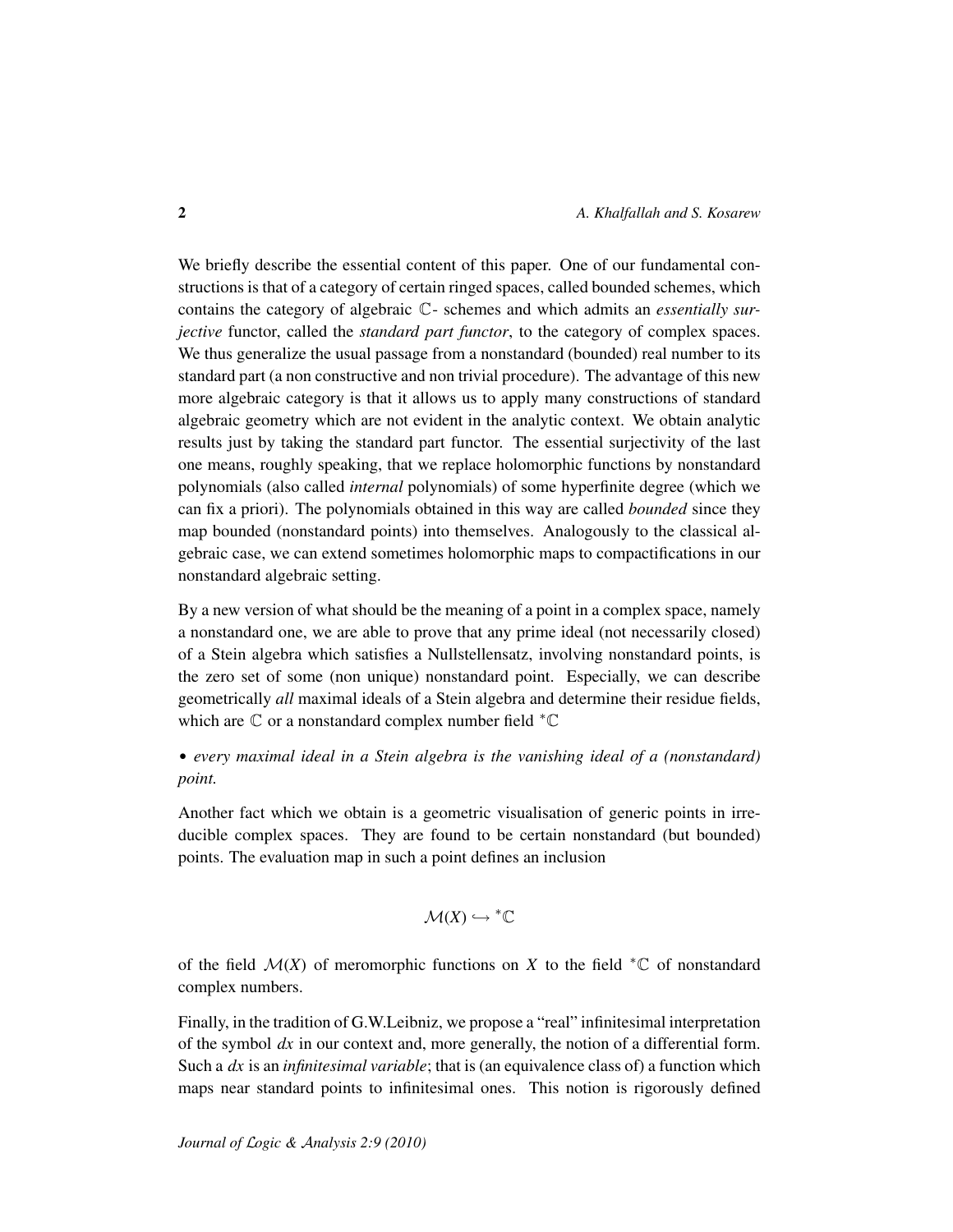in Section [6.](#page-46-0) We show that our differential forms on *X* identify naturally with the holomorphic ones on the associated complex space *X an* .

In many of our constructions (in fact, in the most interesting ones), we work with socalled external sets (like for instance, the set of infinitesimal internal polynomials). This means in particular that the transfer principle of nonstandard mathematics - its most powerful tool - does not work directly here. But it is still important for intermediate steps in our arguments. The reader should notice that, in contrast to the language used in some books on nonstandard analysis, we always use in this paper the expression "bounded" point instead of a "limited" one and similarly also for other objects, as internal polynomials for example.

The classical text on nonstandard mathematics is Robinson's book [\[15\]](#page-58-0) and also that of Stroyan and Luxemburg [\[18\]](#page-59-0). For a more recent introduction into hyperreals see [\[8\]](#page-58-1) and for an account to hyper categories [\[1\]](#page-58-2). Other interesting rings of nonstandard numbers, motivated by asymptotic expansions, are considered in [\[13\]](#page-58-3).

# **Contents**

| <b>Introduction</b> |                                                                 |                                                                                     |                |  |
|---------------------|-----------------------------------------------------------------|-------------------------------------------------------------------------------------|----------------|--|
| 1                   | <b>Algebras of internal polynomials</b>                         |                                                                                     |                |  |
|                     | 1.1                                                             |                                                                                     | $\overline{4}$ |  |
|                     | 1.2                                                             |                                                                                     | 5              |  |
|                     | 1.3                                                             | The ring of internal polynomials $\ldots \ldots \ldots \ldots \ldots \ldots \ldots$ | 6              |  |
|                     | 1.4                                                             |                                                                                     | $\tau$         |  |
| $\mathbf{2}$        | <b>Comparing holomorphic functions and internal polynomials</b> |                                                                                     |                |  |
|                     | 2.1                                                             | Stein Algebras                                                                      | 11             |  |
|                     | 2.2                                                             |                                                                                     | 12             |  |
|                     | 2.3                                                             | Internal holomorphic maps into complex hyperbolic spaces                            | 14             |  |
|                     | 2.4                                                             |                                                                                     | 17             |  |
|                     | 2.5                                                             |                                                                                     | 20             |  |
|                     | 2.6                                                             |                                                                                     | 23             |  |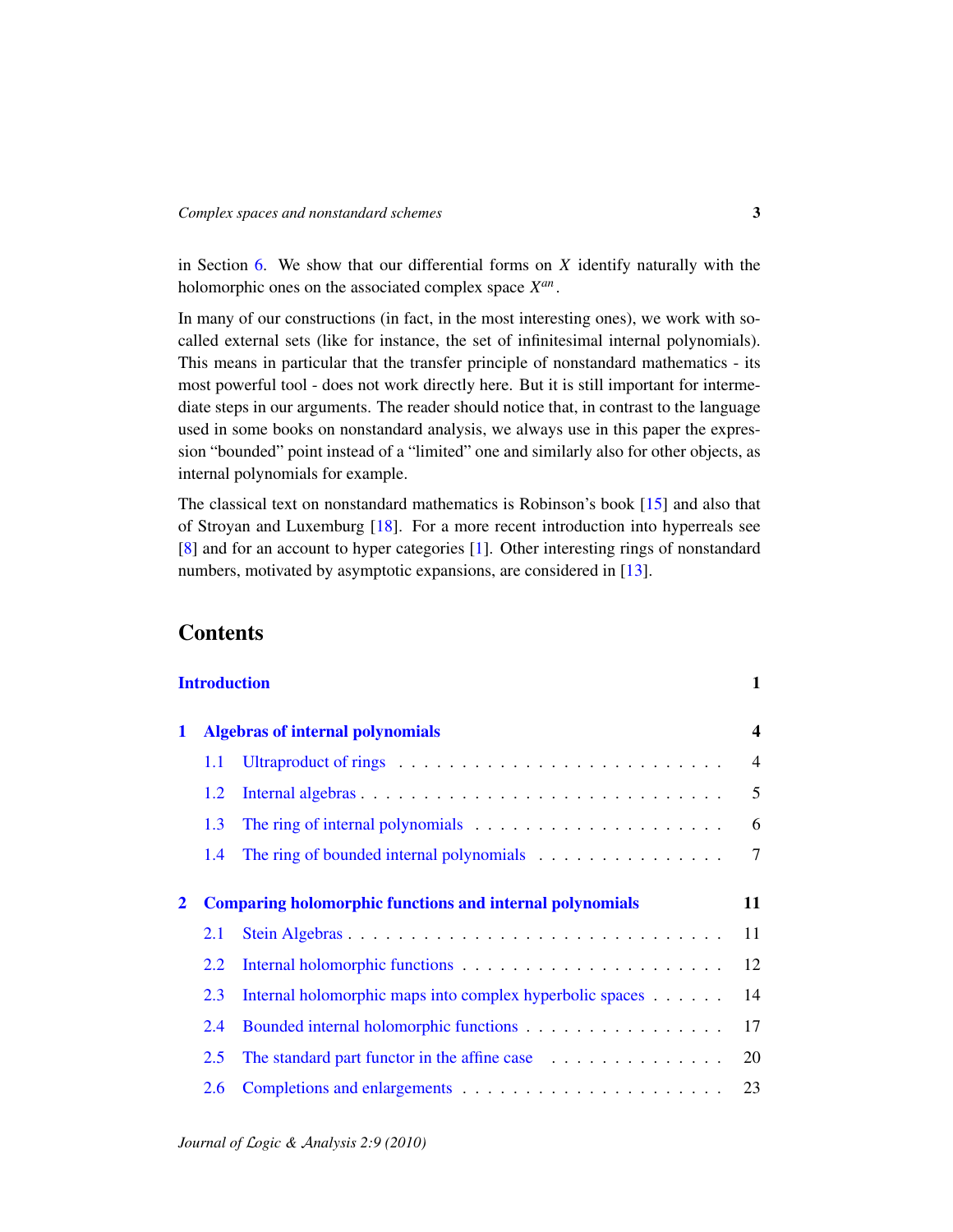| Affine *-schemes and *-bounded schemes<br>3 |                                                     |                                                                              | 25 |
|---------------------------------------------|-----------------------------------------------------|------------------------------------------------------------------------------|----|
|                                             | 3.1                                                 |                                                                              | 25 |
|                                             | 3.2                                                 |                                                                              | 31 |
| $\blacktriangleleft$                        |                                                     | Global *-bounded schemes and the standard part functor                       | 36 |
|                                             | 4.1                                                 |                                                                              | 36 |
|                                             | 4.2                                                 | DG- algebra resolutions of complex spaces via bounded polynomial<br>algebras | 38 |
|                                             | 4.3                                                 | Special features of the standard part construction                           | 40 |
| 5                                           |                                                     | The Nullstellensatz and nonstandard generic points for complex spaces        | 41 |
|                                             | 5.1                                                 | Nonstandard zeros of holomorphic functions and the Nullstellensatz.          | 41 |
|                                             | 5.2                                                 |                                                                              | 44 |
| 6                                           | Differential forms seen in a modern nonstandard way |                                                                              | 47 |
|                                             | <b>Appendix</b>                                     |                                                                              |    |
|                                             | <b>Bibliography</b>                                 |                                                                              |    |

# <span id="page-3-0"></span>1 Algebras of internal polynomials

Let  $I$  be an infinite set and let  $U$  be a fixed non-principal ultrafilter on  $I$ .

# <span id="page-3-1"></span>1.1 Ultraproduct of rings

Let  $(A_i)_{i \in I}$  be a family of sets indexed by *I*. We write \* $A_I = \prod_{\mathcal{U}} A_i$  for the ultraproduct of the  $A_i$ 's with respect to the ultrafilter  $U$ . An element x of  $^*A_I$  is an equivalence class of  $(x_i)$ . We write  $x = [x_i]$ . If  $A_i = A$  for each  $i \in I$ , then  $^*A = \prod_{\mathcal{U}} A_i$  is the ultrapower of *A* with respect to U. Let  $f_i : A_i \longrightarrow B_i$  be a family of maps between  $A_i$  and  $B_i$ . It induces a map  ${}^*f$ :  ${}^*A_I \longrightarrow {}^*B_I$ , defined by  ${}^*f([a_i]) = [f_i(a_i)]$ . Such map is called an *internal map* and we write  ${}^*f = [f_i]$ .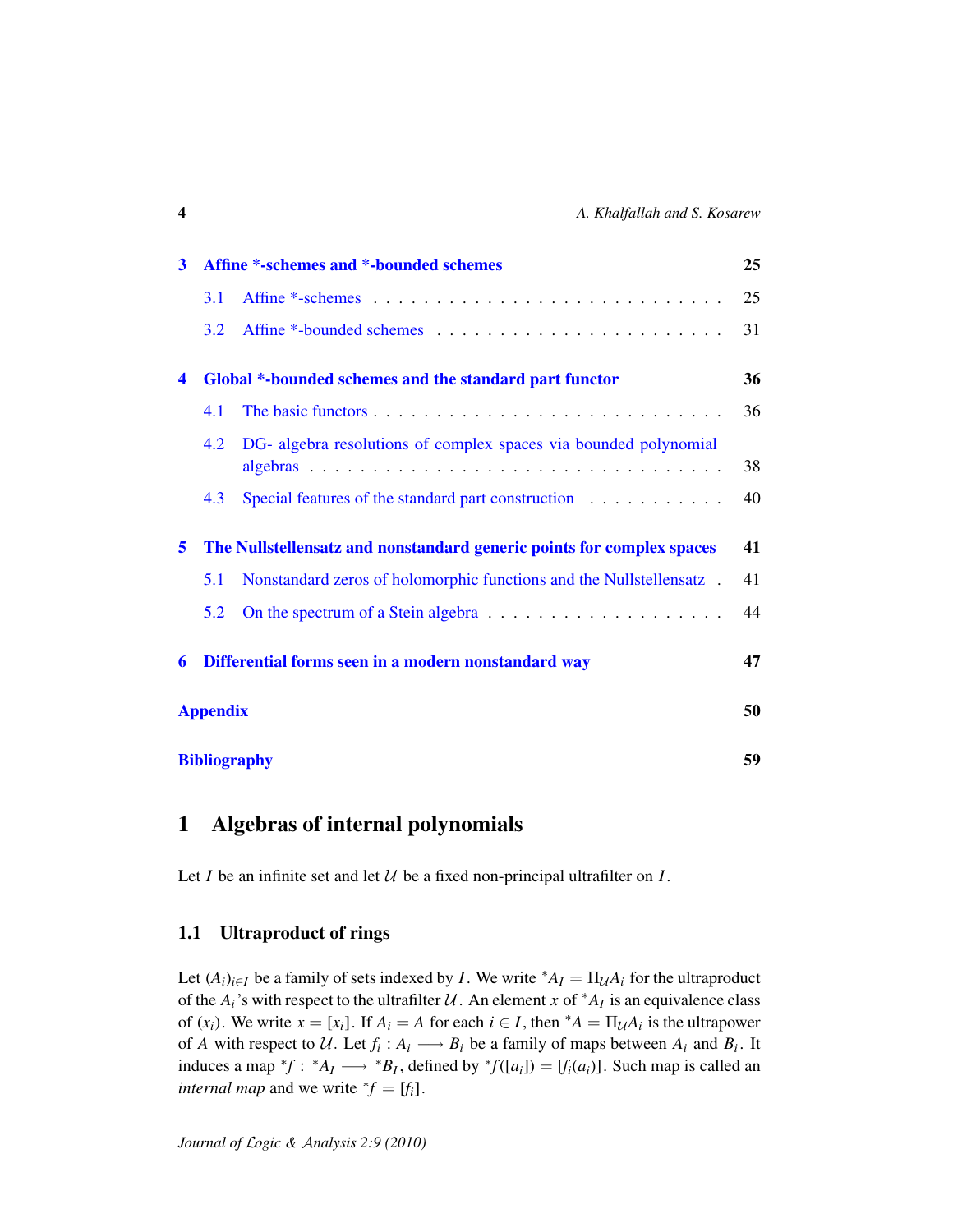Now, we consider algebraic structures on the  $A_i$ 's. If  $(A_i)_i$  is a family of rings, then <sup>\*</sup>*A*<sub>*I*</sub> is again a ring. In fact <sup>\*</sup>*A*<sub>*I*</sub> =  $\Pi$ <sub>*i*∈*I*</sub>*A*<sub>*i*</sub>/ $\Im$ , where  $\Im$  is the ideal in  $\Pi$ <sub>*i*∈*IA*<sub>*i*</sub> defined</sub> by  $\mathfrak{I} = \{x \in \Pi_{i \in I} A_i, V(x) \in U\}$  where  $V(x) := \{i \in I \mid x_i = 0\}$ . Rings of this form are called *\*-rings* or *internal rings*. Let <sup>∗</sup>*A<sup>I</sup>* and <sup>∗</sup>*B<sup>I</sup>* be two internal rings. An *internal homomorphism of \*-rings* between  $^*A_I$  and  $^*B_I$  is given by  $^*f = [f_i]$  where  $f_i: A_i \longrightarrow B_i$  are morphisms of rings. \*-rings and internal morphisms of \*-rings constitute a category of \*-rings. The operator "\*" gives a functor between the category of rings, parametrized by the index set *I*, and the category of \*-rings. If *A* is an internal ring, (Alg*int A* ) denotes the category of internal *A*-algebras.

## <span id="page-4-0"></span>1.2 Internal algebras

Let  $^*S_I = \prod_{\mathcal{U}} S_i$  be an internal ring and  $n = [n_i] \in ^* \mathbb{N}$ .

The ring of polynomials in indeterminates  $X_1, \ldots, X_{n_i}$  over the ring  $S_i$  is denoted by  $S_i[X_1, \ldots, X_{n_i}]$  and  $S[X_1, \ldots, X_n]_{int}$  denotes the ultraproduct of the polynomial rings  $S_i[X_1, \ldots, X_{n_i}]$  with respect to the ultrafilter  $\mathcal{U}$ ; that is,

$$
S[X_1,\ldots,X_n]_{int}=\prod_{\mathcal{U}}S_i[X_1,\ldots,X_{n_i}].
$$

Given  $B \in (Alg_{S}^{int})$ , we say that *B* is a *\*-algebra of hyperfinite type over S* (resp. *\*-algebra of finite type over* S), if there exist an integer  $n \in \mathbb{N}$  (resp. a finite  $n \in \mathbb{N}$ ) and a surjective internal morphism *u*:  $S[X_1, \ldots, X_n]_{int} \longrightarrow B$ . Let  $\mathfrak{I} =$ Ker *u*, then  $\Im$  is an internal ideal of  $S[X_1, \ldots, X_n]_{int}$  and *B* is internally isomorphic to  $S[X_1, \ldots, X_n]_{int}/\mathfrak{I}$ . Furthermore, the morphism *u* is completely determined by the internal sequence  $(u(X_1), \ldots, u(X_n))$ . Conversely, any hyperfinite family  $(t_1, \ldots, t_n) \in$ *B*<sup>*n*</sup> determines a unique internal morphism *u* :  $S[X_1, \ldots, X_n]_{int} \longrightarrow B$  such that  $u(X_i) =$  $t_i$  for each  $i = 1, \ldots, n$ .

If the ring  $^*S_I$  is \*-noetherian (that is,  $\{i \in I, S_i$  is noetherian  $\} \in \mathcal{U}$ ), then the ideal  $\mathfrak{I}$ is hyperfinitely generated by a family of nonstandard polynomials.

Let *B* and *C* be two \*-algebras of hyperfinite type over  ${}^*S_I$ . Then there exist  $n, m \in$  $*N$  and surjective morphisms *u* :  $S[X_1, \ldots, X_n]_{int}$  → *B*, *v* :  $S[Y_1, \ldots, Y_m]_{int}$  → *C*, such that we have internal isomorphisms  $B \simeq S[X_1, \ldots, X_n]_{int}/\mathfrak{I}$ ,  $C \simeq S[Y_1, \ldots, Y_m]_{int}/\mathfrak{I}$ .

Let *w*: *B*  $\longrightarrow$  *C* be a morphism of \*-algebras. Then the morphism *w* lifts to a morphism of \*-algebras  $\tilde{w}$ :  $S[X_1, \ldots, X_n]_{int} \longrightarrow S[Y_1, \ldots, Y_m]_{int}$ , sending the ideal  $\mathfrak I$ into the ideal  $\mathfrak{J}$ .

In the sequel, let *n* be a fixed *finite* integer.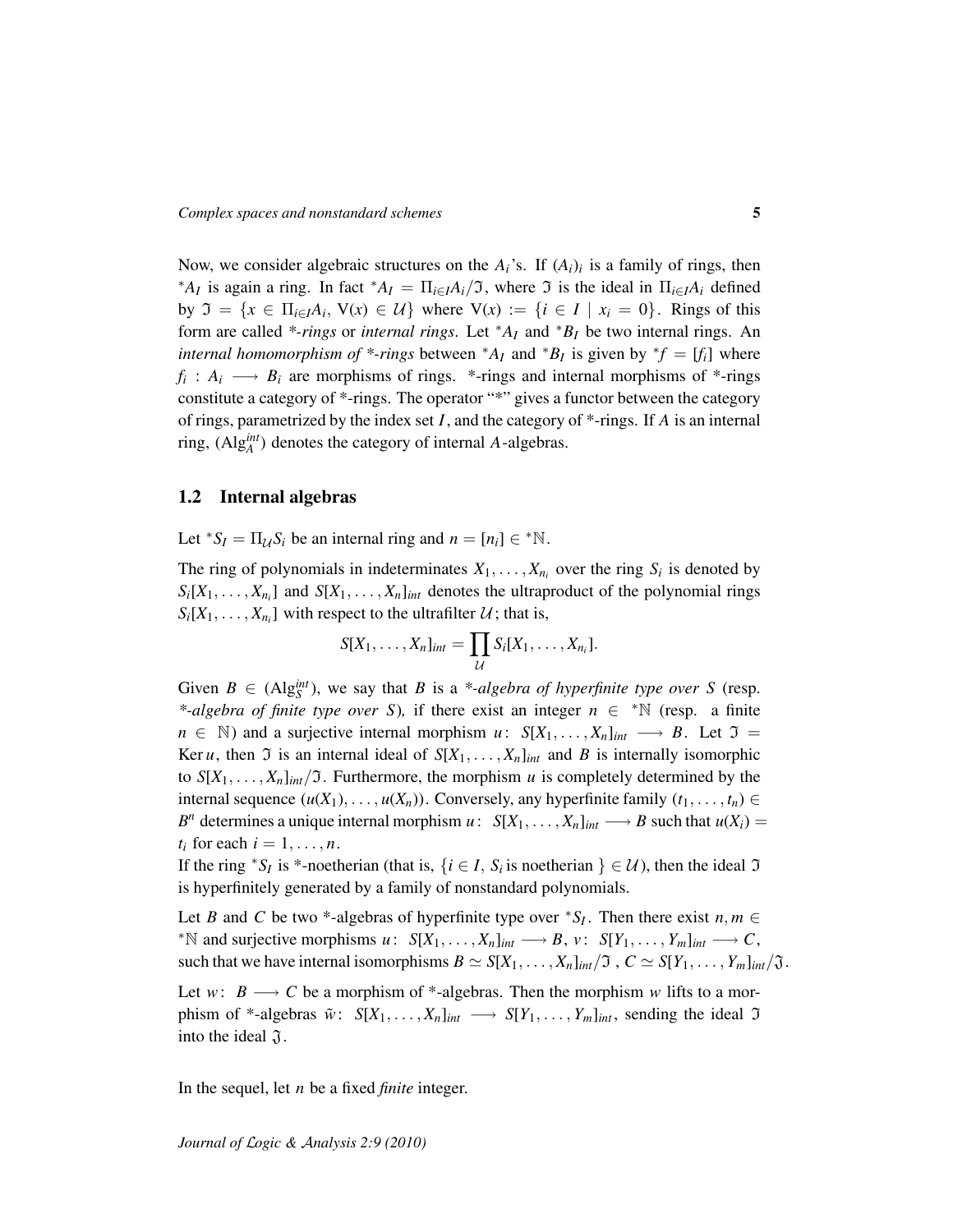### <span id="page-5-0"></span>1.3 The ring of internal polynomials

Let  ${}^*S_I = \prod_{\mathcal{U}} S_i$  be an internal ring. Elements of  $S[X_1, \ldots, X_n]_{int}$  are called *internal polynomials* or nonstandard polynomials. Suppose now we are given  $d \in \mathbb{N}$ . An internal polynomial  $P \in S[X_1, \ldots, X_n]_{int}$  of degree at most *d*, will be written in the unique form

$$
P = \sum_{|\nu| \le d} a_{\nu} X^{\nu}, \text{ where } a_{\nu} \in {}^{*}S_{I} \text{ and } d \in {}^{*} \mathbb{N}.
$$

Here the sum ranges over all multi-indices  $\nu = (\nu_1, \dots, \nu_n) \in {^*}\mathbb{N}^n$  with  $|\nu| =$  $\nu_1 + \ldots + \nu_n \leq d$  and as usual  $X^{\nu}$  is stands for  $X_1^{\nu_1} \ldots X_n^{\nu_n}$ . We have a canonical *injective* morphism of  $({}^*S_I)$ -algebra  $({}^*S_I)[X_1, \ldots, X_n] \longrightarrow S[X_1, \ldots, X_n]_{int}$ , where  $({}^*S_I)[X_1,\ldots,X_n]$  denotes the ring of polynomials in indeterminates  $X_1,\ldots,X_n$  over the internal ring <sup>\*</sup>*S*<sup>*I*</sup>. Furthermore, let  $P \in S[X_1, \ldots, X_n]_{int}$  be an internal polynomial of degree *d*, then  $P \in {S_I}([X_1, \ldots, X_n])$  if and only if, *d* is *finite*.

We denote by  $({}^*S_I)[[X_1, \ldots, X_n]]$  the ring of power series over the internal ring  ${}^*S_I$  in indeterminates  $X_1, \ldots, X_n$ .

<span id="page-5-1"></span>**Proposition 1.1** There is a canonical surjective ring homomorphism

$$
\theta\colon S[X_1,\ldots,X_n]_{int} \longrightarrow ({}^*S_I)[[X,\ldots,X_n]]
$$

given by "forgetting monomials of infinite degree".

**Proof** Let  $P \in S[X_1, \ldots, X_n]_{int}$ . Then  $P = \sum_{|\nu| \leq d} a_{\nu} X^{\nu}$ , where  $a_{\nu} \in {^*S_I}$  and  $d \in$ <sup>\*</sup>N. Let  $\theta$  be the restriction map

$$
\theta(P) = \sum_{\nu \in \mathbb{N}^n} a_{\nu} X^{\nu} \in {\binom{\ast} {S_I}} {\llbracket X, \ldots, X_n \rrbracket};
$$

that is,  $\theta(P)$  is the standard power series with coefficients in  ${}^*S_I$ . It is clear that the map  $\theta$  is a ring homomorphism and  $\theta$  maps *onto* (\* $S_I$ )[[X, ...,  $X_n$ ]]. In fact, given  $Q \in (*S_I)[[X, \ldots, X_n]]$ ,  $Q = \sum_{\nu \in \mathbb{N}^n} a_{\nu} X^{\nu}$ , by comprehensiveness (see for example [\[13\]](#page-58-3) Ch.2§ 6), the sequence  $(a_{\nu})_{\nu \in \mathbb{N}^n}$  extends to an internal sequence, also denoted by  $(a_\nu)_{\nu \in \mathbb{N}^n}$ . Fix any  $d \in \mathbb{N}_{\infty}$  and put  $P = \sum_{|\nu| \leq d} a_\nu X^\nu$ . Then clearly we have  $\theta(P) = Q$ .  $\Box$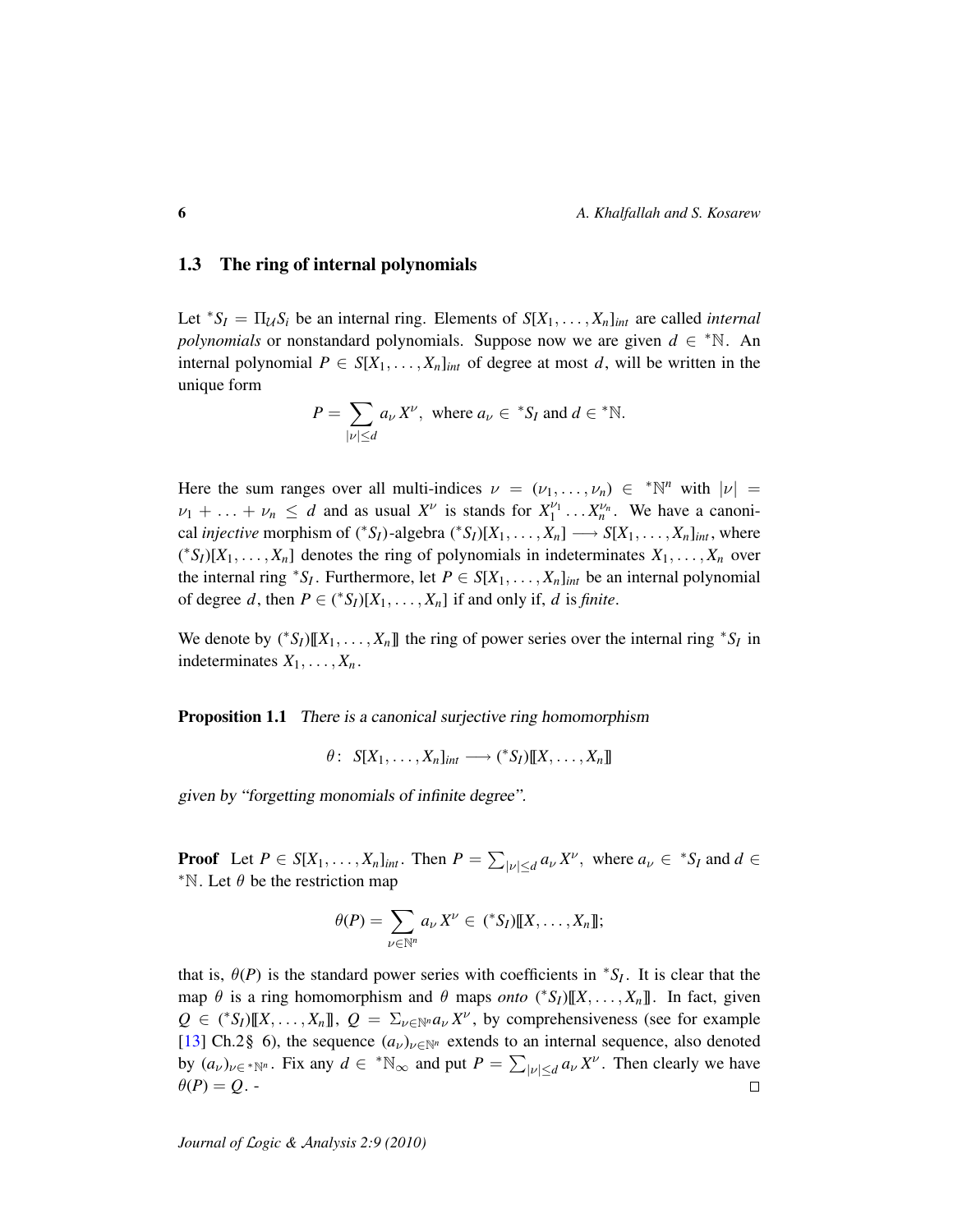## <span id="page-6-0"></span>1.4 The ring of bounded internal polynomials

Let <sup>∗</sup>C be an enlargement of the field of complex numbers. Elements of the ring  $\mathbb{C}[X_1,\ldots,X_n]_{int}$  can be considered as internal functions between  ${}^*\mathbb{C}^n$  and  ${}^*\mathbb{C}$ . In the sequel, we will not distinguish between internal polynomials and their associated internal functions. As mentioned above, each  $P \in \mathbb{C}[X_1, \ldots, X_n]_{int}$  can be written in the form  $P = \sum_{|\nu| \leq d} a_{\nu} X^{\nu}$ , where  $a_{\nu} \in {}^{\ast} \mathbb{C}$  and  $d \in {}^{\ast} \mathbb{N}$ . We associate to P the internal polynomial |*P*| defined by

$$
|P| := \sum_{|\nu| \le d} |a_{\nu}| X^{\nu}
$$

where |*a*| is the (nonstandard) absolute value of  $a \in {^*}\mathbb{C}$ .

Let us fix some notations: <sup>*b*</sup>C stands for the set of bounded points of <sup>\*</sup>C and <sup>*i*</sup>C for the set of infinitesimal points of  ${}^*\mathbb{C}$ . We denote by  ${}^*\mathbb{N}_\infty$  the set of infinite integers. If  $n, m \in \mathbb{N}$  with  $n \leq m$ ,  $[n...m] := \{k \in \mathbb{N}, n \leq k \leq m\}$ . It is evident that  $b(\mathbb{C}^n) = ({}^b\mathbb{C})^n$  and  ${}^i(\mathbb{C}^n) = ({}^i\mathbb{C})^n$ .

**Definition 1.2** Let  $P \in \mathbb{C}[X_1, \ldots, X_n]$ <sub>*int*</sub> be an internal polynomial. We call P

- i) a *bounded polynomial* if  $P(\mathfrak{b}\mathbb{C}^n) \subset \mathfrak{b}\mathbb{C}$ , that is, P sends bounded points of  $\mathfrak{b}\mathbb{C}^n$  to bounded points of  ${}^*{\mathbb C}$ ,
- ii) an *absolutely bounded polynomial* if  $|P|({}^b\mathbb{C}^n) \subset {}^b\mathbb{C}$ , that is,  $|P|$  sends bounded points of  ${}^*{\mathbb{C}}^n$  to bounded points of  ${}^*{\mathbb{C}}$ ,
- **iii**) an *infinitesimal polynomial* (resp. *absolutely infinitesimal polynomial*) if  $P({}^b\mathbb{C}^n) \subset$ *i*C (resp.  $|P|$ ( $^b$ C<sup>*n*</sup></sup>) ⊂ <sup>*i*</sup>C).

In fact, we will prove in [1.5](#page-9-0) that these two notions of boundedness defined above coincide.

Let  ${}^b\mathbb{C}[X_1,\ldots,X_n]$  denote the set of bounded internal polynomials. It is a subring of  $\mathbb{C}[X_1, \ldots, X_n]_{int}$ . The subset  ${}^{i}\mathbb{C}[X_1, \ldots, X_n]$  of infinitesimal internal polynomials is an ideal of  ${}^b\mathbb{C}[X_1, \ldots, X_n]$ .

NOTATION. Let  ${}^{bs}\mathbb{C}[X_1,\ldots,X_n] := \{P = \Sigma a_\nu X^\nu \in {}^{b}\mathbb{C}[X_1,\ldots,X_n] \mid a_\nu \in$  $\mathbb{C}$  for every *standard*  $\nu$ . Trivially it is a subring of  ${}^b\mathbb{C}[X_1, \ldots, X_n]$ .

If the degree of an internal polynomial is *finite*, we can immediately characterize bounded or infinitesimal polynomials by their coefficients and the notions of boundedness and absolutely boundedness coincide.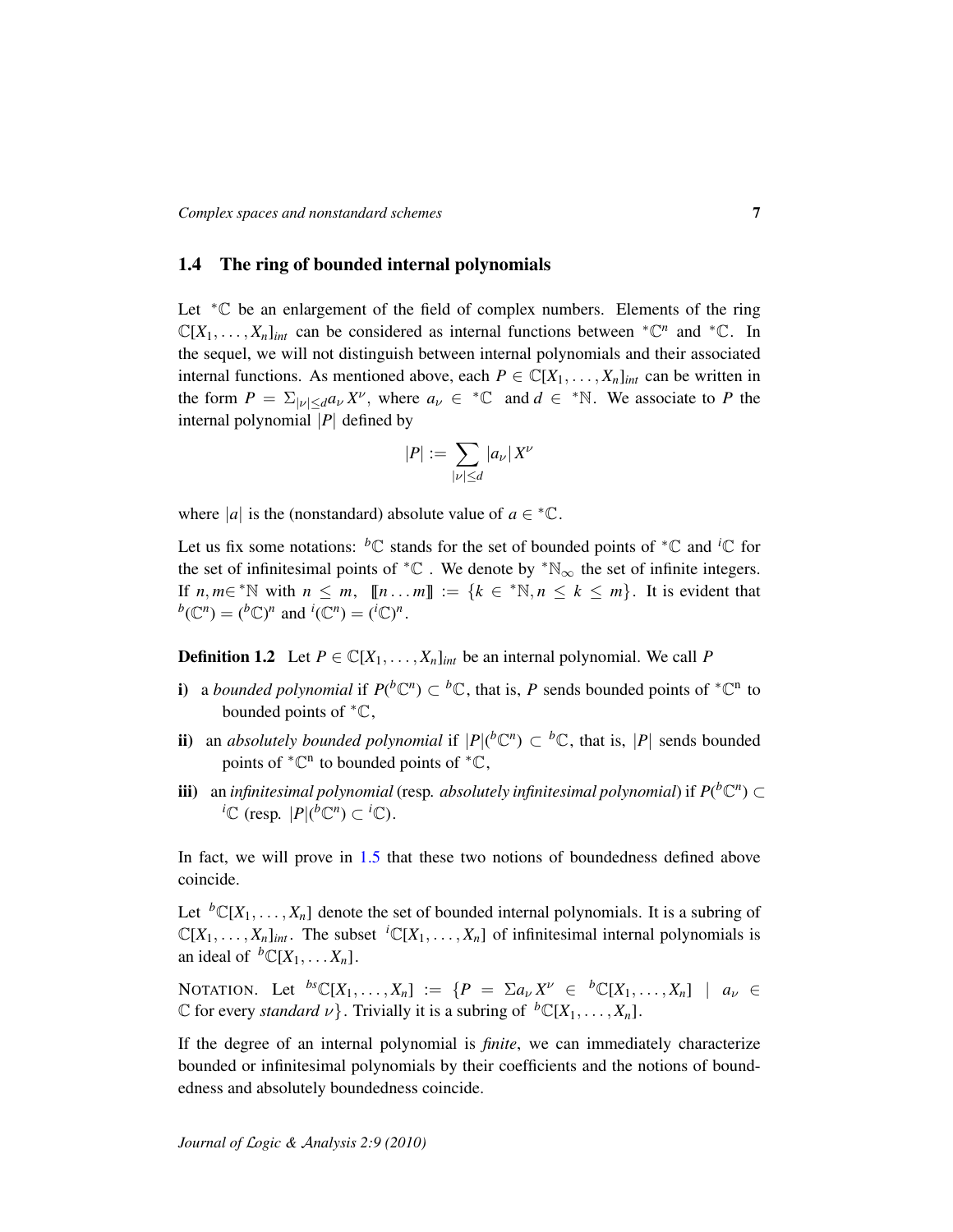**Remark** Let  $P = \sum_{|\nu| \leq d} a_{\nu} X^{\nu}$  be an internal polynomial of *bounded* degree *d*, where  $a_{\nu} \in {}^{\ast} \mathbb{C}$ . Then

- i) *P* is a bounded polynomial if and only if  $a_{\nu} \in {^b\mathbb{C}}$  for each  $\nu \in \mathbb{N}^n$ , such that  $|\nu| \leq d$ ,
- ii) *P* is an infinitesimal polynomial if and only if  $a_{\nu} \in {}^{i} \mathbb{C}$  for each  $\nu \in \mathbb{N}^{n}$ , such that  $|\nu| \leq d$ .

We have the inclusions

$$
({}^{b}\mathbb{C})[X_1,\ldots,X_n]\subsetneq{}^{b}\mathbb{C}[X_1,\ldots,X_n]\subsetneq\mathbb{C}[X_1,\ldots,X_n]_{int}.
$$

Now, we consider the general case

<span id="page-7-0"></span>**Proposition 1.3** Let  $P \in \mathbb{C}[X_1, \ldots, X_n]$  *int* be an internal polynomial; that is

$$
P = \sum_{|\nu| \le d} a_{\nu} X^{\nu}, \text{ where } a_{\nu} \in {}^{*}\mathbb{C} \text{ and } d \in {}^{*}\mathbb{N}_{\infty}.
$$

Then *P* is absolutely bounded if and only if the following two conditions are satisfied

- i)  $a_{\nu} \in {}^{b} \mathbb{C}$  for bounded  $|\nu|$  (that is,  $\nu \in \mathbb{N}^{n}$ ), ii)  $|a_{\nu}|^{\frac{1}{|\nu|}} \in {}^{i} \mathbb{C}$  for infinite  $|\nu|$  such that  $|\nu| \leq d$ .
- **Proof** Let  $P = \sum_{|\nu| \le d} a_{\nu} X^{\nu}$  be an absolutely bounded internal polynomial, then for each  $\nu \in \mathbb{N}^n$ , we have  $|a_{\nu}| \leq |P|(1,\ldots,1)$  so we conclude that  $a_{\nu} \in {}^b\mathbb{C}$  for finite  $|\nu|$ . Suppose that there exists a standard positive real *m*, such that

$$
|a_{\nu}|^{\frac{1}{|\nu|}} \geq m
$$
 for some infinite  $|\nu|$  such that  $|\nu| \leq d$ .

Let *q* be a standard real such that  $q > 1$  and  $\xi$  be a standard positive real such that  $\xi > \frac{q}{m}$ . Then, |ν|

$$
|P|(\xi,\ldots,\xi) \ge |a_{\nu}| \xi^{|\nu|} \ge (m \xi)^{|\nu|} \ge q^{|\nu|}
$$

hence,  $|P|(\xi, \ldots, \xi)$  will be infinite, which is a contradiction.

Now, let  $\varepsilon > 0$  be a standard positive real. We set

$$
A_{\varepsilon} = \{ |\nu| \in {}^{*}\mathbb{N} \, , \, |a_{\nu}|^{\frac{1}{|\nu|}} \leq \varepsilon \}.
$$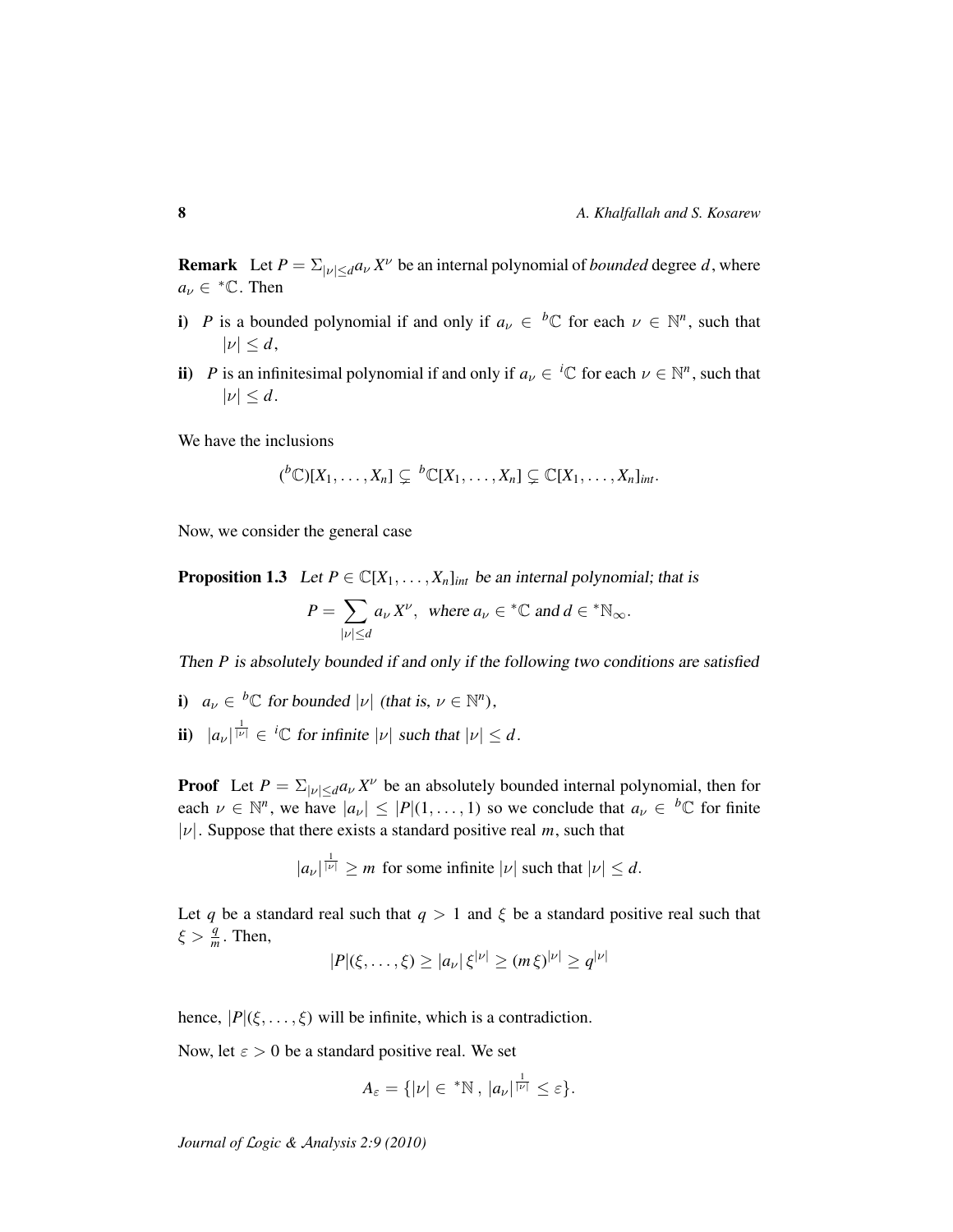Then  $A_{\varepsilon}$  is an internal subset of \*N which contains  $\{n \in \mathbb{N}_{\infty}, n \leq d\}$ . By the permanence principle, there exists a finite integer  $n_0 \in \mathbb{N}$ , such that  $[[n_0..d]] \subset A_{\varepsilon}$ . This means that,

$$
|a_{\nu}|^{\frac{1}{|\nu|}} \leq \varepsilon \text{ for every } \nu \in {}^*\mathbb{N}^n : |\nu| \in [\![n_0..d]\!].
$$

Let  $x = (x_1, \ldots, x_n)$  be a bounded point in  ${}^*\mathbb{C}^n$ , such that  $|x_i| \leq \frac{1}{2\varepsilon}$  for each  $i \in$  $[1 \dots n]$ . Then, we have

$$
|a_{\nu} x^{\nu}| \leq \varepsilon^{|\nu|} |x^{\nu}| \leq \left(\frac{1}{2}\right)^{|\nu|} \text{ for each } \nu \in {^*\mathbb{N}^n} : |\nu| \in [\![n_0..d]\!].
$$

The two internal polynomials  $\sum_{n_0 \leq |\nu| \leq d} |a_{\nu}| X^{\nu}$  and  $\sum_{|\nu| < n_0} |a_{\nu}| X^{\nu}$  are bounded for each  $x = (x_1, \ldots, x_n)$ , such that  $|x_i| \leq \frac{1}{2\varepsilon}$ .

Now, let  $x = (x_1, \ldots, x_n)$  be a bounded point in  ${}^*\mathbb{C}^n$ . Then there exists a standard positive real  $\varepsilon$  such that  $|x_i| \leq \frac{1}{2\varepsilon}$  for each  $i \in [1 \dots n]$ . Hence  $|P|(x_1, \dots, x_n)$  is bounded.  $\Box$ 

<span id="page-8-0"></span>**Proposition 1.4** Let  $P \in \mathbb{C}[X_1, \ldots, X_n]$ <sub>*int*</sub> be an internal polynomial, so

$$
P = \sum_{|\nu| \le d} a_{\nu} X^{\nu} \text{ where } a_{\nu} \in {}^{*} \mathbb{C} \text{ and } d \in {}^{*} \mathbb{N}_{\infty}.
$$

Then *P* is absolutely infinitesimal if and only if  $|a_{\nu}|^{\frac{1}{|\nu|}} \in {}^{i}\mathbb{C}$  for each  $\nu \in {}^{*}\mathbb{N}^{n} \setminus \{0\},$  $|\nu| \leq d$ , and  $a_0$  infinitesimal.

The last condition is equivalent to  $a_{\nu} \in {}^{i}\mathbb{C}$ , if  $|\nu|$  is finite (that is,  $\nu \in \mathbb{N}^{n}$ ) and  $|a_{\nu}|^{\frac{1}{|\nu|}} \in {}^{i}\mathbb{C}$ , if  $|\nu| \leq d$  and  $|\nu|$  is infinite.

Proof Let us define

$$
A:=\{|a_{\nu}|^{\frac{1}{|\nu|}},\,0<|\nu|\leq d\}.
$$

Then *A* is an hyperfinite set and therefore has a greatest element. Let  $M = \max A$ , so  $M \in A$  and  $M \in {^i\mathbb{C}}$ .

Let  $x = (x_1, \dots, x_n)$  be a bounded point of  ${}^*\mathbb{C}^n$ . Then there exists a standard positive real  $R > 0$  such that  $|x_i| \leq R$  for each  $i \in [\![1 \dots n]\!]$ . We get

$$
||P|(x_1,\ldots,x_n)| \leq |a_0| + \sum_{1 \leq |\nu| \leq d} (MR)^{|\nu|} \leq |a_0| + \frac{MR}{(1-MR)^n} \in {}^{i}\mathbb{C}.
$$

In order to show the other implication, we note that the internal polynomial  $P$  is in particular absolutely bounded, so by Proposition [1.3,](#page-7-0) we have  $|a_{\nu}|^{\frac{1}{|\nu|}} \in {}^{i} \mathbb{C}$  for infinite |v| For each  $\nu \in \mathbb{N}^n$ , we have  $|a_{\nu}| \leq |P|(1,\ldots,1)$ . Then, we conclude that  $a_{\nu} \in {}^{i}\mathbb{C}$ for finite  $|\nu|$ .  $\Box$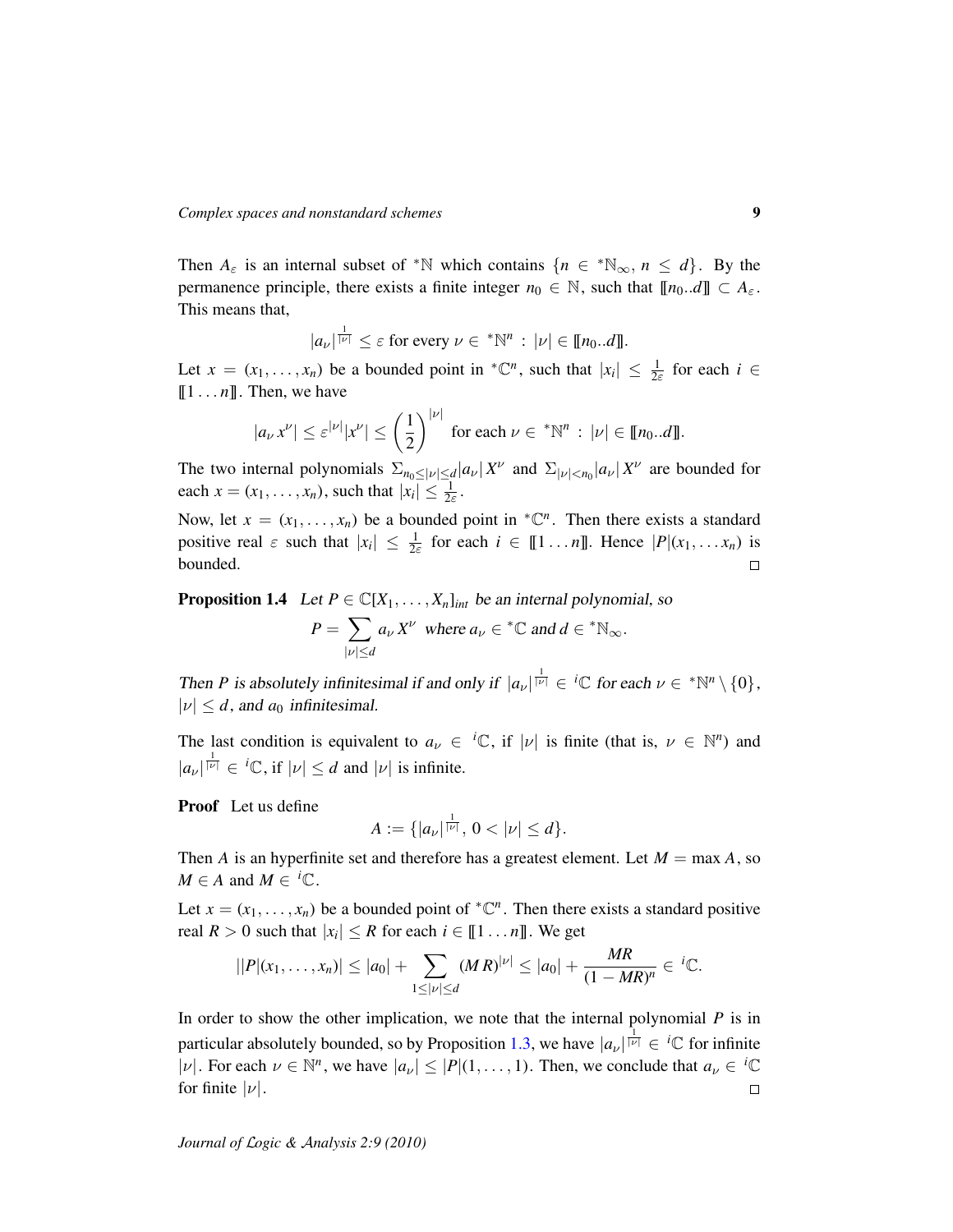<span id="page-9-0"></span>**Proposition 1.5** Let  $P \in \mathbb{C}[X_1, \ldots, X_n]_{int}$  be an internal polynomial. We have

- i) *P* is a bounded polynomial if and only if *P* is an absolutely bounded polynomial,
- ii) *P* is an infinitesimal polynomial if and only if *P* is an absolutely infinitesimal polynomial.

**Proof** Let  $x = (x_1, ..., x_n) \in {^*}\mathbb{C}^n$ , we have  $|P(x_1, ..., x_n)| \leq |P|(|x_1|, ..., |x_n|)$ . So, it is clear that every absolutely bounded (resp. infinitesimal) polynomial is a bounded (resp. an infinitesimal) polynomial. Now we verify the converse. Let  $P =$  $\sum_{|\nu| \leq d} a_{\nu} X^{\nu}$  be a bounded polynomial and *R* be a standard positive real. By Proposi-tion [1.3,](#page-7-0) we have to prove that  $a_{\nu}$  is bounded for finite  $|\nu|$  and  $|a_{\nu}|^{\frac{1}{|\nu|}}$  is infinitesimal for infinite  $|v|$ . We denote by  $T_R = \{(\xi_1, ..., \xi_n) \in {^*}\mathbb{C}^n, |\xi_1| = ... = |\xi_n| = R\}.$ Applying transfer to the Cauchy formula, we obtain

$$
a_{\nu} = \frac{1}{(2\pi i)^n} \int_{T_R} \frac{P(\xi_1,\ldots,\xi_n)}{\xi_1^{\nu_1+1}\ldots\xi_n^{\nu_n+1}} d\xi_1 \ldots d\xi_n.
$$

Again, by transfer, the polynomial *P* attains its maximum on the Shilov boundary of the polydisc at some point  $\xi_R \in T_R$ . But since *P* is bounded, we have  $|P(\xi_R)|$  a bounded number. Hence, there exists a standard positive real *M<sup>R</sup>* such that

$$
|a_{\nu}|\leq \frac{M_R}{R^{|\nu|}}, \,\forall \,\nu\in{\,}^{\ast}\mathbb{N}^n,\,|\nu|\leq d.
$$

So, if  $|v|$  is bounded then  $a_v$  is bounded and if  $|v|$  is infinite, then  $M_R^{\frac{1}{|v|}} \approx 0$  and we have

$$
|a_{\nu}|^{\frac{1}{|\nu|}} \leq \frac{2}{R} \text{ for each } \nu \text{ such that } |\nu| \in {}^*\mathbb{N}_{\infty}, |\nu| \leq d.
$$

Since *R* is an arbitrary standard positive real, we get  $|a_{\nu}|^{\frac{1}{|\nu|}} \in C$  for infinite  $|\nu|$ .

**Corollary 1.6** The rings  ${}^b\mathbb{C}[X_1,\ldots,X_n]$  and  ${}^i\mathbb{C}[X_1,\ldots,X_n]$  are invariant by any partial derivative  $\partial^{\alpha}$  for  $\alpha \in \mathbb{N}^n$ .

Remark There is a more general version of the preceding results (including Cauchy's formula for the coefficients), assuming only that the given internal polynomial takes bounded/infinitesimal values on a polydisc with appreciable multiradius.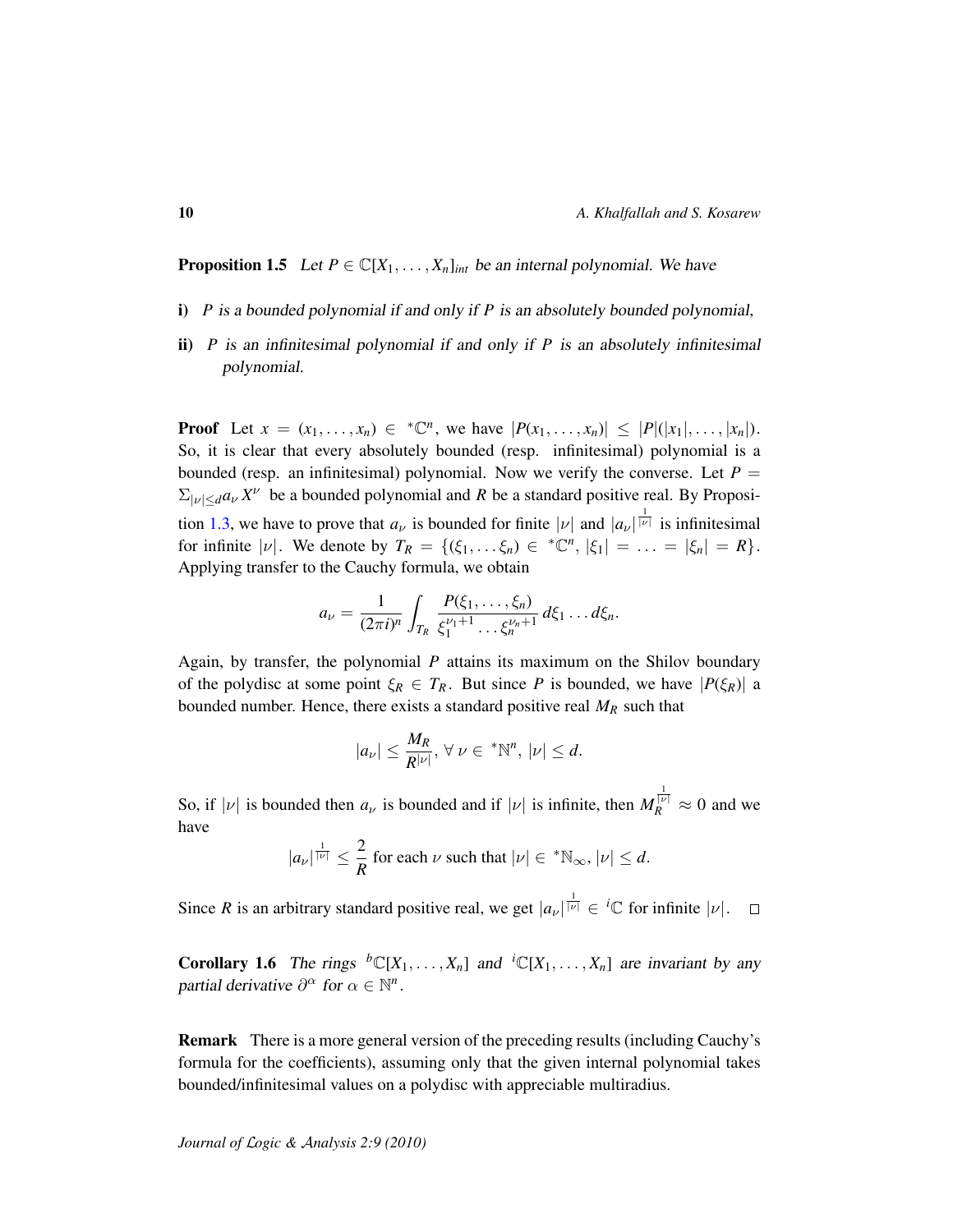# <span id="page-10-0"></span>2 Comparing holomorphic functions and internal polynomials

We have already defined the ring of bounded internal polynomials over <sup>∗</sup>C. Let *P* be a bounded internal polynomial. Then *P* can be seen as an internal function from the set of bounded points of  $^*{\mathbb C}^n$  to the set of bounded points of  $^*{\mathbb C}$ . First, we prove that  $\circ P$ , the standard part of  $P$ , is an entire holomorphic function on  $\mathbb{C}^n$ . This result is an easy corollary of the theorem of Robinson-Callot which we extended to several complex variables.

In this section, we define the so-called *standard part functor* from the category of bounded polynomial algebras to the category of Stein algebras of finite embedding dimension. We prove that this functor is essentially surjective. This fact can be regarded as a nonstandard algebraization of Stein spaces.

# <span id="page-10-1"></span>2.1 Stein Algebras

We recall some known facts about Stein algebras. Let  $(X, \mathcal{O}_X)$  be a complex space. Then *X* is called Stein space, if it is holomorphically separable and holomorphically convex. The algebra  $\Gamma(X, \mathcal{O}_X)$  of all holomorphic functions on X is a Fréchet algebra. A topological algebra *A* (over C) is called a *Stein algebra,* if there exists a Stein space  $(X, \mathcal{O}_X)$  such that *A* is morphically isomorphic to  $\Gamma(X, \mathcal{O}_X)$ .

Stein algebras form a category where morphisms are morphisms of topological C− algebras. The functor of global sections defines a contravariant functor from the category of Stein spaces to the category of Stein algebras. In fact, this functor is an *anti-equivalence* between these categories, see Forster[\[6\]](#page-58-5) for the algebro-topological theory of Stein algebras.

We recall some results due to H.Cartan. Let  $A = \Gamma(X, \mathcal{O}_X)$  be a Stein algebra, and a is a *closed* ideal of *A*. Then  $O_X$ .a is a coherent sheaf of ideals and  $\Gamma(X, O_X$ .a) is isomorphic to a. Conversely, let  $M$  be a coherent sheaf of ideals of  $\mathcal{O}_X$ . Then  $\Gamma(X, \mathcal{M})$  is a closed ideal of *A* and  $\mathcal{O}_X \Gamma(X, \mathcal{M})$  identifies with M.

Let *A* be a Stein algebra of finite embedding dimension. Then  $A = \Gamma(X, \mathcal{O}_X)$ , where *X* is Stein space of finite embedding dimension. It follows from the proper embedding theorem that *X* can be embedded as a closed complex subspace of  $\mathbb{C}^n$  for some  $n \in \mathbb{N}$ .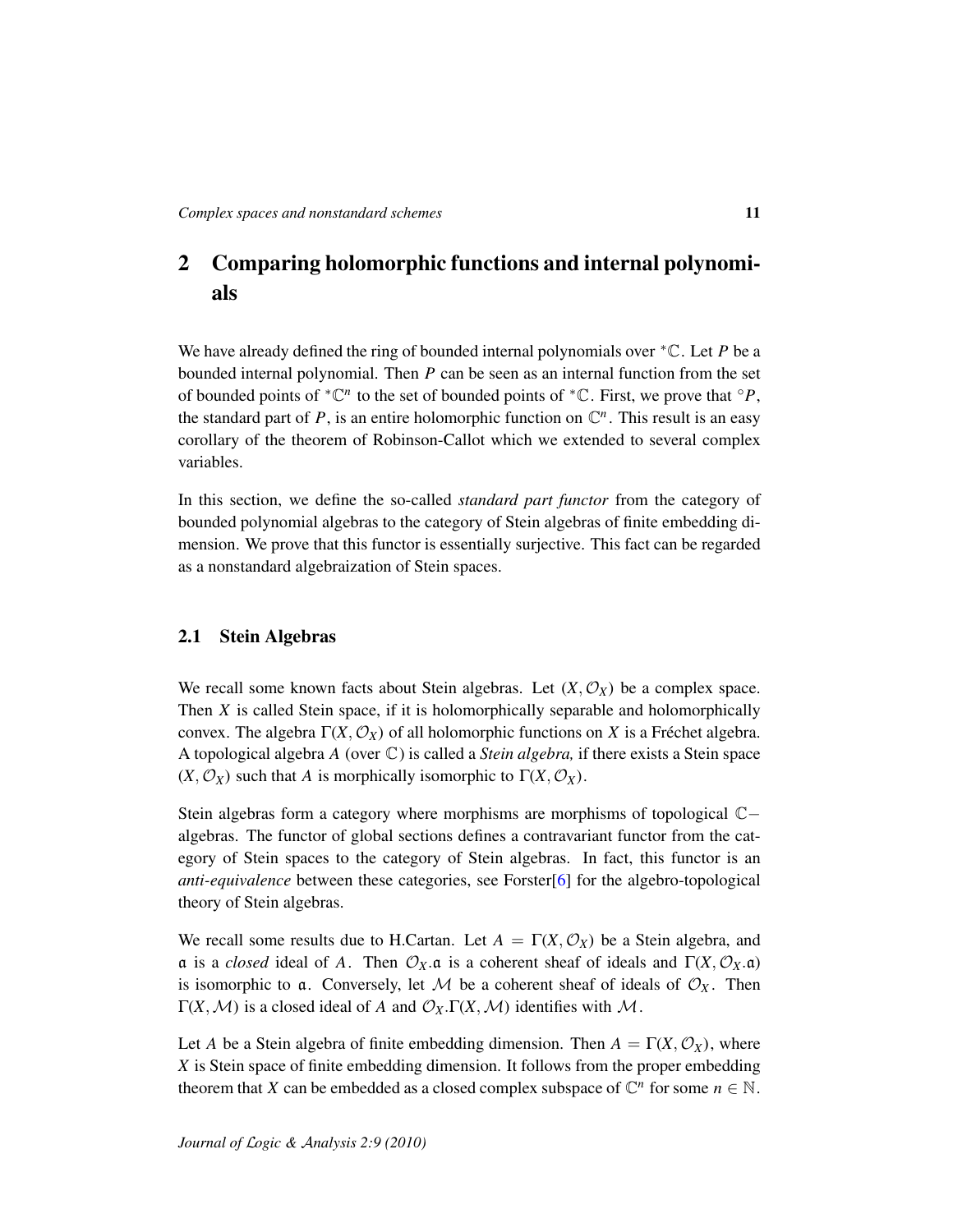# <span id="page-11-0"></span>2.2 Internal holomorphic functions

By the enlargement construction, one can define the set of internal holomorphic functions on an internal open subset of <sup>∗</sup>C. Robinson studied internal holomorphic functions and proved some external properties of these functions.

Let U be an ultrafilter defined on N and let  ${}^*\mathbb{C} = \Pi_{\mathcal{U}} \mathbb{C}$  be an enlargement of  $\mathbb{C}$ . Let  $D = [D_i]$  be an internal subset of  ${}^* \mathbb{C}^n$  and let  $f = [f_i] : D \longrightarrow {}^* \mathbb{C}$  be an internal function. We say that *f* is *an internal holomorphic function* on *D* if

 $\{i \in \mathbb{N} \mid D_i \subset \mathbb{C}^n \text{ open and } f_i \text{ holomorphic on } D_i\} \in \mathcal{U}.$ 

It is well known, by Osgood's theorem, that a function *f* is holomorphic on  $\Omega$ , an open subset of  $\mathbb{C}^n$ , if and only if *f* is continuous on  $\Omega$  and partially holomorphic on  $\Omega$ .

<span id="page-11-1"></span>**Theorem 2.1** Let *B* be an *S*-open subset of  ${}^*{\mathbb{C}}^n$ . We fix a bounded point *a* in *B* and *f* : *B*→ \* ℂ an internal holomorphic function on *B*. We assume that *f* is bounded on  $\mu(a)$ , the halo of *a*. Then there exists *V* an *S*-open neighbourhood of *a* such that

- i) f is S-continuous in *V*.
- ii) There exists °f:  $\circ$ *V*  $\longrightarrow$   $\mathbb{C}$  a holomorphic function in  $\circ$ *V*, such that  $\circ$ *f*  $\approx$  *f* and  $\partial^{\alpha}(\partial^{\alpha}f) = \partial^{\alpha}(\partial^{\alpha}f)$  for each  $\alpha \in \mathbb{N}^{n}$ .
- iii) If  $\partial f$  is not constant in  $\partial V$ , then *f* is *S*-open in *a*, that is,  $f(\mu(a)) = \mu(f(a))$ .

This theorem is an easy generalization of the theorem of Robinson-Callot known in single complex variables, see Robinson[\[15\]](#page-58-0), Callot[\[3\]](#page-58-6), Fruchard[\[7\]](#page-58-7) and Lutz-Goze([\[14\]](#page-58-8): lesson 11, p:123).

NOTATION. For  $\nu = (\nu_1, \dots, \nu_n) \in \mathbb{N}^n$  and  $z = (z_1, \dots, z_n) \in \mathbb{C}^n$  define  $|\nu| = \sum_{i=1}^n \nu_i$ and  $z^{\nu} = z_1^{\nu_1} \dots z_n^{\nu_n}$ . Let  $r = (r_1, \dots, r_n) \in \mathbb{R}^n$ , all  $r_i > 0$ ,  $z_0 = (z_1^{(0)}$  $\binom{(0)}{1}, \ldots, \binom{(0)}{n} \in$  $* \mathbb{C}^n$ . Then  $P^n(z_0, r) = \{ z \in {}^* \mathbb{C}^n \mid |z_i - z_i^{(0)}| < r_i \text{ for } i = 1, ..., n \}$  is called the  $*$ *open polydisk* with polyradius *r* and center  $z_0$  and  $\overline{P^n(a,r)} = \{z \in {^*\mathbb{C}^n} \mid |z_i - z_i^{(0)}| \leq$  $r_i$  for  $i = 1, \ldots, n$  the *\*-closed polydisk*. The Shilov boundary of the *\**-polydisk  $P^{n}(z_0, r)$  is the set  $T^{n}(z_0, r) = \{z \in {}^{*} \mathbb{C}^{n} \mid |z_i - z_i^{(0)}| = r_i \text{ for } i = 1, ..., n\}$ . If  $r > 0$ and  $r = (r, ..., r)$ , we write  $P_r^n(z_0)$  (resp.  $T_r^n(z_0)$ ) instead of  $P^n(z_0, r)$  (resp.  $T^n(z_0, r)$ ).

**Proof** i) By the permanence principle, there exists a standard positive real r such that  $\overline{P^n(a, r)} \subset B$  and the internal holomorphic function *f* is bounded on  $\overline{P^n(a, r)}$ . Let  $\rho$  be a standard positive such that  $\rho < r$  and

$$
V:=\{z\in {}^*\mathbb{C}^n\mid \text{ }^{\circ}|z_i-a_i|<\rho\text{ for }i=1,\ldots,n\}.
$$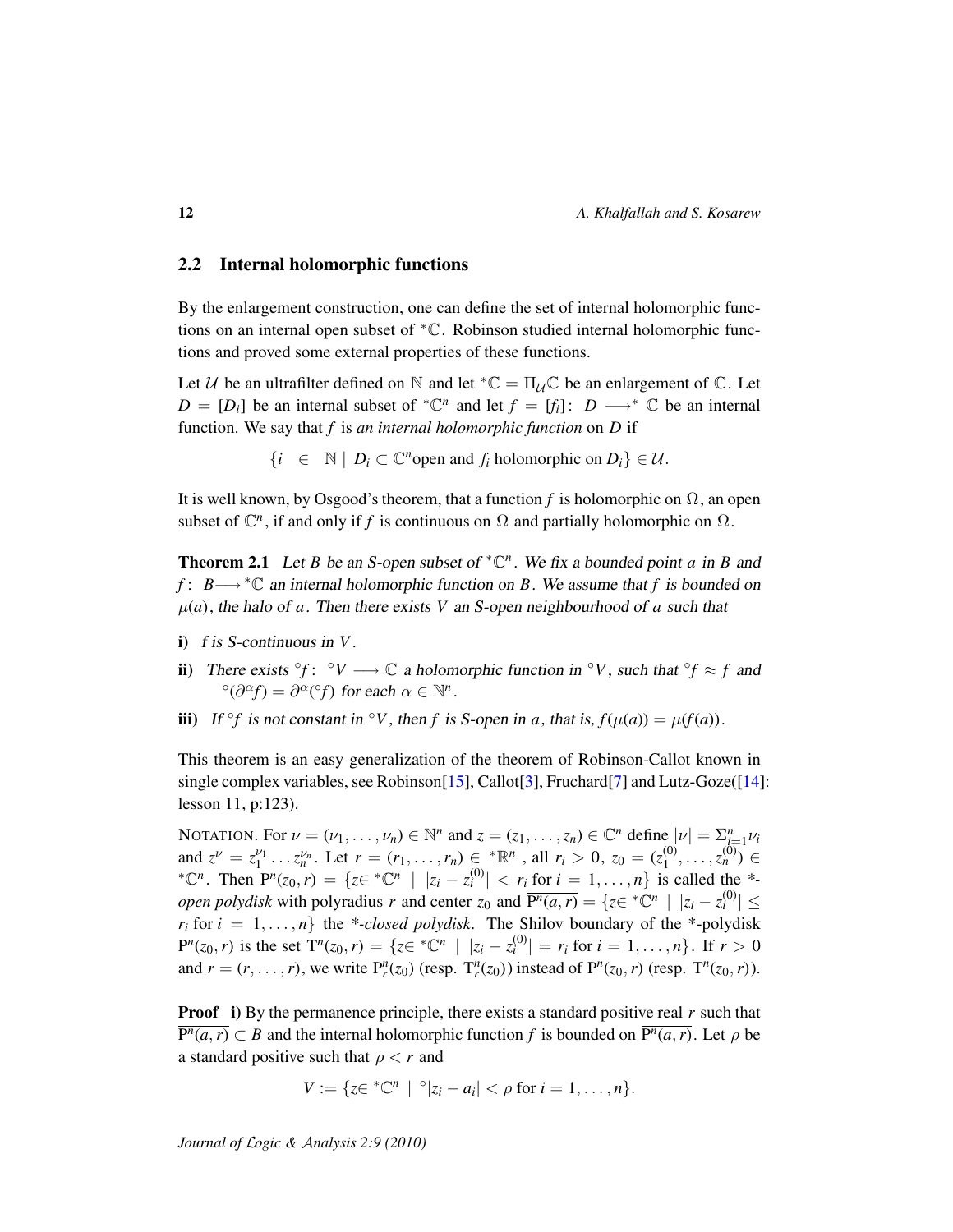*V* is an S-open neighbourhood of *a* and  $\partial V$  is the open polydisk with polyradius  $\rho$ and center  $\circ$ *a*. Let *z*,  $\xi \in V$  such that  $z \approx \xi$ . Applying transfer to Cauchy's formula, we have

$$
f(z) = \frac{1}{2\pi i} \int_{\mathcal{T}_r^n(a)} \frac{f(w)}{w - z} dw \text{ and } f(\xi) = \frac{1}{2\pi i} \int_{\mathcal{T}_r^n(a)} \frac{f(w)}{w - \xi} dw
$$

where  $w - z = (w_1 - z_1) \dots (w_n - z_n)$  and  $w - \xi = (w_1 - \xi_1) \dots (w_n - \xi_n)$ .

Again, by transfer, the function  $f$  attains its maximum on  $T_r^n(a)$ , the Shilov boundary of the polydisk  $P^n(a, r)$ . Since *f* is bounded on  $\overline{P^n(a, r)}$ , then  $M := \sup_{w \in T^n(a,r)} |f(w)|$ is bounded. So,

$$
|f(z) - f(\xi)| \le \frac{M}{(2\pi)^n} \int_{\mathbb{T}_r^n(a)} \left| \frac{1}{w - z} - \frac{1}{w - \xi} \right| dw.
$$

It is easy to see that  $w - z \approx w - \xi$  and, since  $w - \xi$  is appreciable,  $\frac{1}{w - z} \approx \frac{1}{w - \xi}$ . Moreover, there exists  $\eta$  a positive infinitesimal such that  $|\frac{1}{w-z} - \frac{1}{w-\xi}| \leq \eta$  for every  $w \in T_r^n(a)$ . It follows that

$$
|f(z) - f(\xi)| \le Mr^n \eta.
$$

This shows that  $f(z) \approx f(\xi)$  for  $z \approx \xi$  which is equivalent to S-continuity of f in z, see Appendix [C Nonstandard Topologies.](#page-55-0)

ii) Let  $\partial a = (\partial a_1, \dots, \partial a_n)$  be the standard part of *a*. The standard part  $\partial f$  of the function *f* exist on  $\circ$ *V*, the standard polydisk with polyradius  $\rho$  and center  $\circ$ *a*. We deduce from the first assertion that ◦ *f* is continuous on ◦*V* (see Appendix [C Nonstandard](#page-55-0) [Topologies\)](#page-55-0). By Osgood's theorem, it suffices to prove that *f* is partially holomorphic. But this follows directly from Robinson [\[15\]](#page-58-0)( Theorem 6.2.3 p. 156) and for each  $\alpha \in \mathbb{N}^n$ , we have  $\partial^{\alpha}(\partial^{\alpha}f) = \partial^{\alpha}(\partial^{\alpha}f)$ .

iii) The S-continuity of *f* implies that *f*( $\mu$ (*a*)) ⊂  $\mu$ (*f*(*a*)). Let *w* ≈ *f*(*a*). By hypothesis,  $\circ$ *f*, the standard part of *f*, is not constant, hence, there exists  $b \neq a$ , such that  $\circ$ *f*(*b*)  $\neq$  $^{\circ}f(a)$ . Let *D* be the \*-complex line passing through *a* and *b*. Let  $f_1$  denote the restriction of *f* on  $D \cap \mu(a)$ . *f*<sub>1</sub> is an internal holomorphic map and not a constant function. Then, by Robinson's theorem [\[15\]](#page-58-0) Theorem 6.2.8 p. 158, there exists  $z \in$  $D \cap \mu(a)$  such that  $f(z) = w$ .  $\Box$ 

**Remark** The condition that  $\partial f$  is not constant is essential to deduce that  $f$  is S-open. For a counterexample, it suffices to consider the trivial example of constant infinitesimal maps. Moreover, this condition cannot be weakened by "*f* is non constant": Let  $\varepsilon$  be an infinitesimal and  $f(z) = \varepsilon z$ . Then we have  $f(\mu(0)) \subsetneq \mu(0)$ .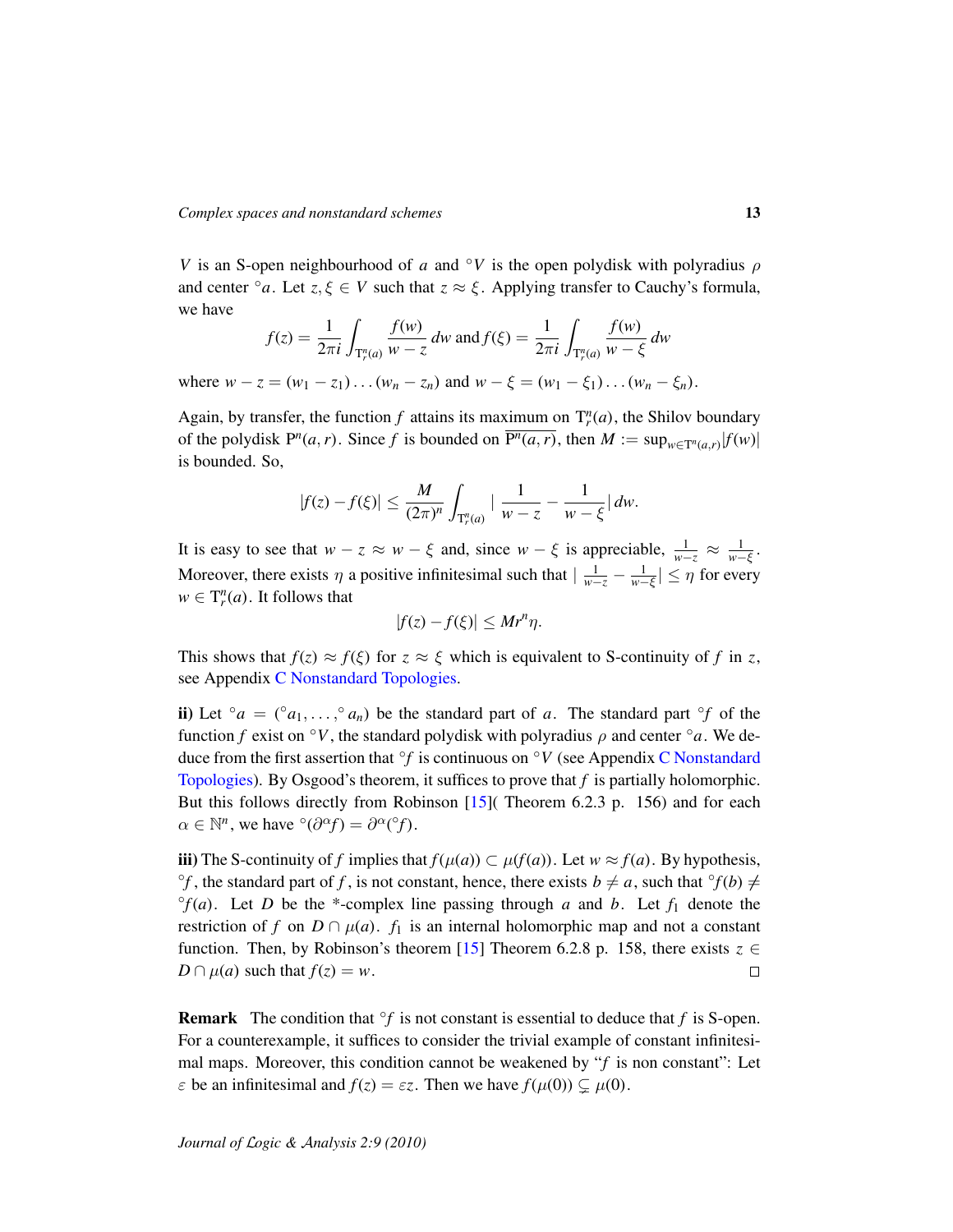# <span id="page-13-0"></span>2.3 Internal holomorphic maps into complex hyperbolic spaces

In Theorem [2.1,](#page-11-1) we note that the condition that f is bounded in every point of  $\mu(a)$ , the halo of  $a$ , is essential and cannot be replaced by the condition that  $f(a)$  is bounded as this example shows. Let  $\omega$  be an infinite real and  $f(z) = \omega z$  be the internal holomorphic function on  ${}^*{\mathbb C}$ . We have  $f(0) = 0$  but f is not bounded on every point of  $\mu(0)$ . Hence, we could think of imposing additional assumptions on the target space, but keeping a weak condition on *f* . In this direction A. Robinson proved (see [\[15\]](#page-58-0) Theorem 6.3.2 p.160)

**Theorem 2.2** [\[15\]](#page-58-0) Let *B* be an *S*-domain in  ${}^*\mathbb{C}$  and  $f: B \to {}^*\mathbb{C} \setminus \{0,1\}$  be an internal holomorphic function. Suppose that *f* takes a bounded value at some point  $z_0 \in B$ . Then *f* is bounded and *S*−continuous in *B*.

We should note that this theorem is not true if *f* takes values in  ${}^*\mathbb{C} \setminus \{0\}$  as the following example shows: put  $f(z) := \exp \omega z$ , where  $\omega$  is an infinite real;  $f(0)$  is bounded, but *f* is not *S*-continuous in 0.

We want to generalize the above theorem of Robinson, motivated by the fact that the space  $\mathbb{C} \setminus \{0, 1\}$  is complete hyperbolic and, moreover, hyperbolically embedded in  $\mathbb{P}^1_{\mathbb{C}}.$ 

NOTATION.  $\Delta_r$  stands for the disc with radius  $r > 0$  in the complex plane  $\mathbb{C}$ . If  $r = 1$ , we simply denote  $\Delta$  instead of  $\Delta_1$ . Let *X* be a reduced complex space and Hol( $\Delta$ , *X*) the set of all holomorphic maps from  $\Delta$  to *X*. We will denote by  $d_X$  the Kobayashi pseudo-distance of *X*.

<span id="page-13-1"></span>**Theorem 2.3** Let *X* be a hyperbolic complex space and  $f: * \Delta \rightarrow *X$  be an internal holomorphic map. Then

- i) *f* is S-continuous in  $^*$ ∆.
- ii) Suppose that *f* takes a bounded value at some point  $z_0$  such  $\frac{|z_0|}{|z_0|} < 1$ . Then *f* is bounded in every point of  $\{z \in {}^*\Delta \, | \,^{\circ}|z| < 1\}$ , the S-interior of  ${}^*\Delta$ .

For the definition of bounded points in a metric space, see Appendix C: [Metric spaces](#page-56-0)

**Proof** For every  $g \in Hol(\Delta, X)$ , we have  $d_X(g(x), g(y)) \leq d_\Delta(x, y)$  for any  $x, y \in \Delta$ . Hence by transfer, we obtain

\*
$$
d_X(f(x), f(y)) \leq d_X(x, y)
$$
 for each  $x, y \in \Delta$ .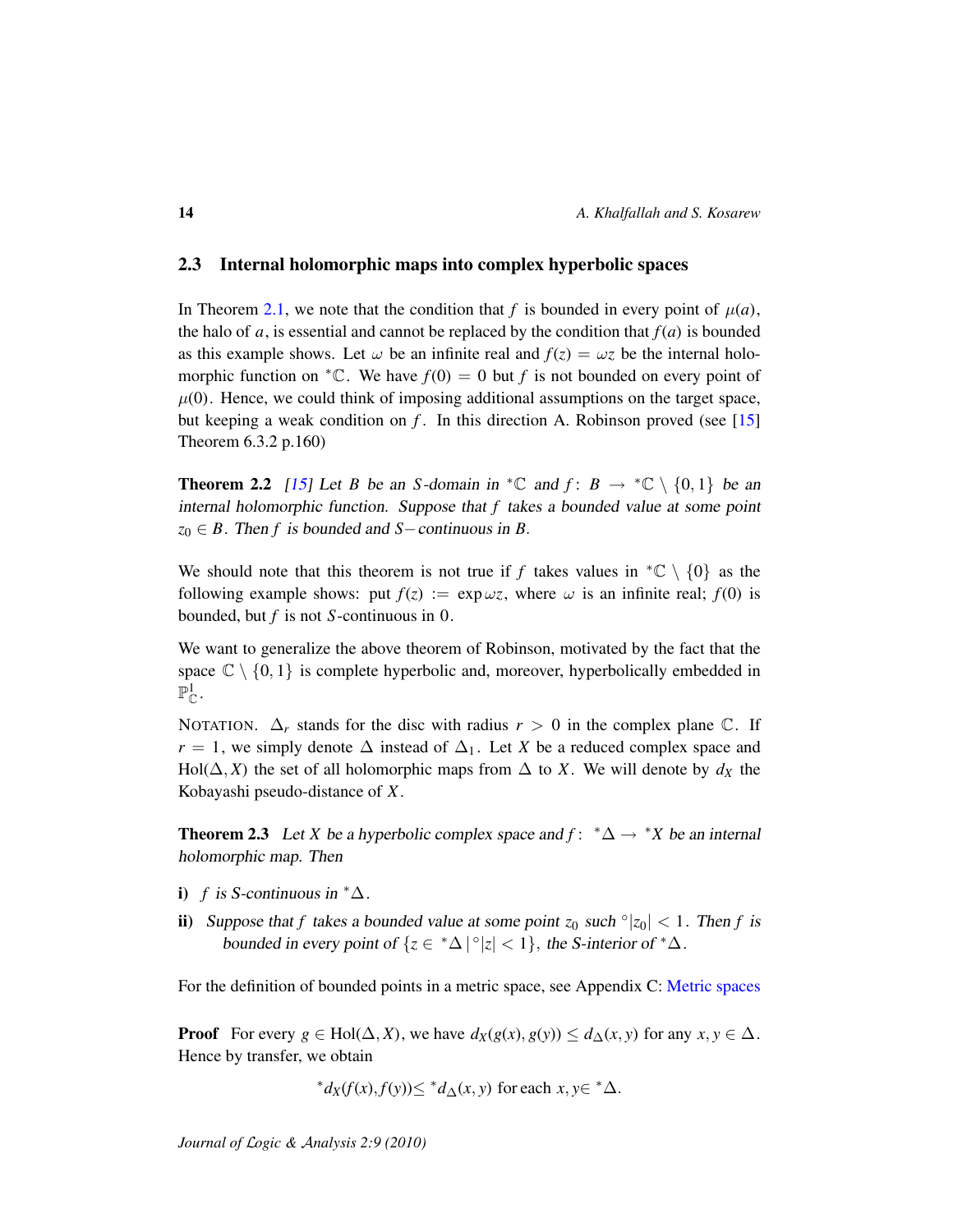As a consequence, if  $x, y \in \Delta^* \Delta$  such that  $x \approx y$ , then  $^* d_X(f(x), f(y)) \approx 0$  and f is S-continuous on  $*\Delta$ . The assertion (ii) is immediately deduced from the following lemma, due to Robinson (see [\[15\]](#page-58-0), Theorem 4.5.9 p.114)  $\Box$ 

Lemma 2.4 [\[15\]](#page-58-0) Let *h* be an *S*-continuous map, defined on an *S*-connected set *D*. Then the points of  $h(D)$  belong to the same galaxy.

Next, we consider the case of complete hyperbolic complex spaces.

<span id="page-14-0"></span>**Theorem 2.5** Let  $f: \mathbb{A} \to \mathbb{A}$  be an internal holomorphic map where *X* is a complete hyperbolic complex space. Then

- i) *f* is S-continuous in  $^*$  $\Delta$ .
- ii) Suppose that *f* takes a near-standard value at some point  $z_0$  such  $\frac{|z_0|}{|z_0|} < 1$ . Then *f* is near-standard in every point of  $\{z \in {}^*\Delta \, | \, ^\circ |z| < 1\}$ , the S-interior of  ${}^*\Delta$  and there exists a holomorphic map  $\hat{f}$  :  $\Delta \rightarrow X$ , the standard part of *f* verifying  ${}^{\circ}f \approx f$ .

We recall the following definition

**Definition 2.6** Let  $(X, d)$  be a metric space. We say that  $(X, d)$  is *strongly complete* or *finitely compact* if every closed ball  $B(x, r) = \{y \in X | d(x, y) \le r\}$  with  $x \in X$  and  $r > 0$  is compact.

Comparing different notions of completeness, Kobayashi proved (see [\[11\]](#page-58-9), Proposition 1.1.9 p.4)

Proposition 2.7 [\[11\]](#page-58-9) Let *d* be a distance on a locally compact space *X*. Then

- i) If  $(X, d)$  is strongly complete then  $(X, d)$  is complete.
- ii) If *d* is inner distance then completeness implies strong completeness.

It is straightforward, using a nonstandard characterization of compactness, to check the following proposition

**Proposition 2.8** Let  $(X, d)$  be a metric space. Then  $(X, d)$  is strongly complete if and only if  $\text{bd}(*X) = \text{ns}(*X)$ , where  $\text{bd}(*X)$  denotes the set of bounded points in  $*X$  (see Appendix C: [Metric spaces\)](#page-56-0).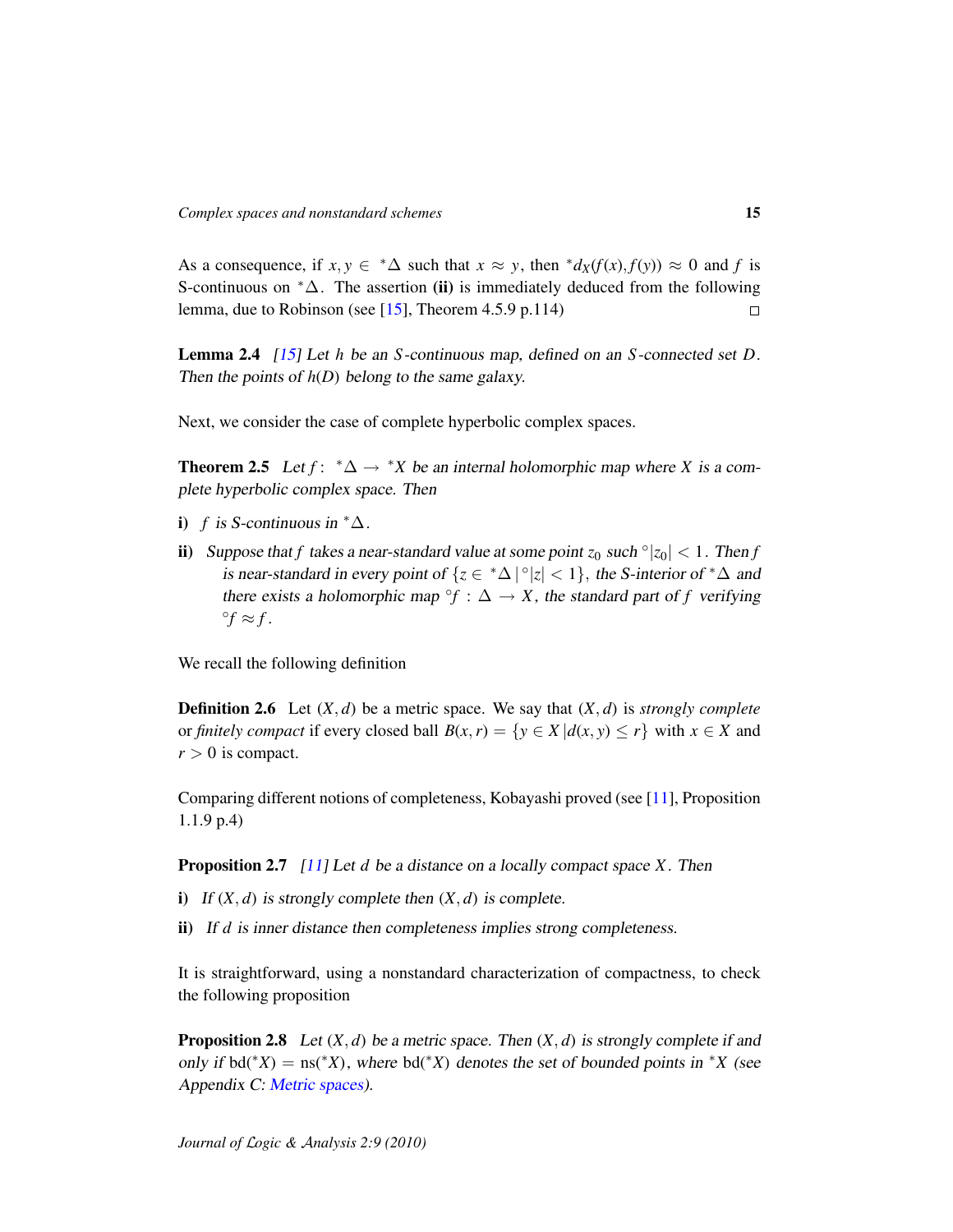**Proof of Theorem [2.5](#page-14-0)** Using Theorem [2.3,](#page-13-1) we only have to prove assertion (ii). Since the Kobayashi distance  $d_X$  is an inner distance, we conclude that *X* is in fact strongly complete for  $d_X$ . As a consequence, bounded points of  $*X$  coincide with near standard points. Now let  $z \in {}^*\Delta$ , such  $\circ |z| < 1$ . By S-continuity, we get  $f(\mu(z)) \subset \mu(f(z))$ . Let *W* be an S-neighborhood of  $f(z)$  in  ${}^*{\mathbb{C}}^n$ . Applying the permanence principle, there exists a standard positive real  $r > 0$  such that  $f({^*\Delta}_r) \subset W$ . By Theorem [2.1,](#page-11-1) we conclude that the standard part ◦ *f* exists.  $\Box$ 

Let *X* be a complex manifold and *H* be a metric on *TX*; for simplicity, we will write |*v*| instead of  $H(v)$  for every  $v \in TX$ .

<span id="page-15-0"></span>Proposition 2.9 The complex manifold *X* is hyperbolic if and only if every internal holomorphic map  $f: \mathbb{A} \to \mathbb{A}$  with  $f(0) \in \text{ns}(\mathbb{A}^X)$  verifies  $|f'(0)|$  is bounded.

**Proof** Suppose that *X* is hyperbolic and let  $f : ^* \Delta \rightarrow ^* X$  be an internal holomorphic map. Then  $f$  is S-continuous in 0. Hence for  $W$  an S-neighborhood of  $f(0)$ , there exists a standard real  $0 < r < 1$  such that  $f({^*\Delta}_r) \subset W$ . By the Cauchy formula, we deduce that  $|f'(0)|$  is bounded. Conversely, if *X* is not hyperbolic then by the Royden infinitesimal criterion of hyperbolicity, we conclude that there exist  $x \in X$  and a sequence of holomorphic maps  $f_n: \Delta \to X$  such that the sequence  $(f_n(0))$  converges to *x* and  $|f'_n\rangle$  $\alpha'_n(0)$   $\rightarrow +\infty$ . Clearly the sequence  $(f_n)$  induces an internal holomorphic map  $F: \mathbb{A}^* \to \mathbb{A}^*$  verifying  $F(0) \in \text{ns}(\mathbb{A}^* X)$  and  $|F'(0)|$  is not bounded.  $\Box$ 

Remark Proposition [2.9](#page-15-0) is a nonstandard translation of the following characterization of hyperbolicity which asserts that a manifold *X* is hyperbolic if and only if *X* satisfies the *Landau property* (see for instance [\[9\]](#page-58-10)), that is, for each  $p \in X$  and each *W* a relatively compact neighborhood of *p*, there exists  $R > 0$  such that

 $\sup\{|f'(0)|: f \in Hol(\Delta, X) \text{ with } f(0) \in W\} \leq R.$ 

Corollary 2.10 Let *X* be a compact manifold. Then *X* is hyperbolic if and only if every internal holomorphic map  $f: * \Delta \longrightarrow^* X$  satisfies  $|f'(0)|$  is bounded.

We close this section by giving a nonstandard characterization of hyperbolicity in the compact case

Theorem 2.11 i) Let *Y* be a relatively compact subspace of a complex space *Z*. Then *Y* is hyperbolically embedded in *Z* if and only if every internal holomorphic map *f*:  $^*\Delta \rightarrow ^*Y$  has a holomorphic standard part °*f* :  $\Delta \rightarrow Z$ .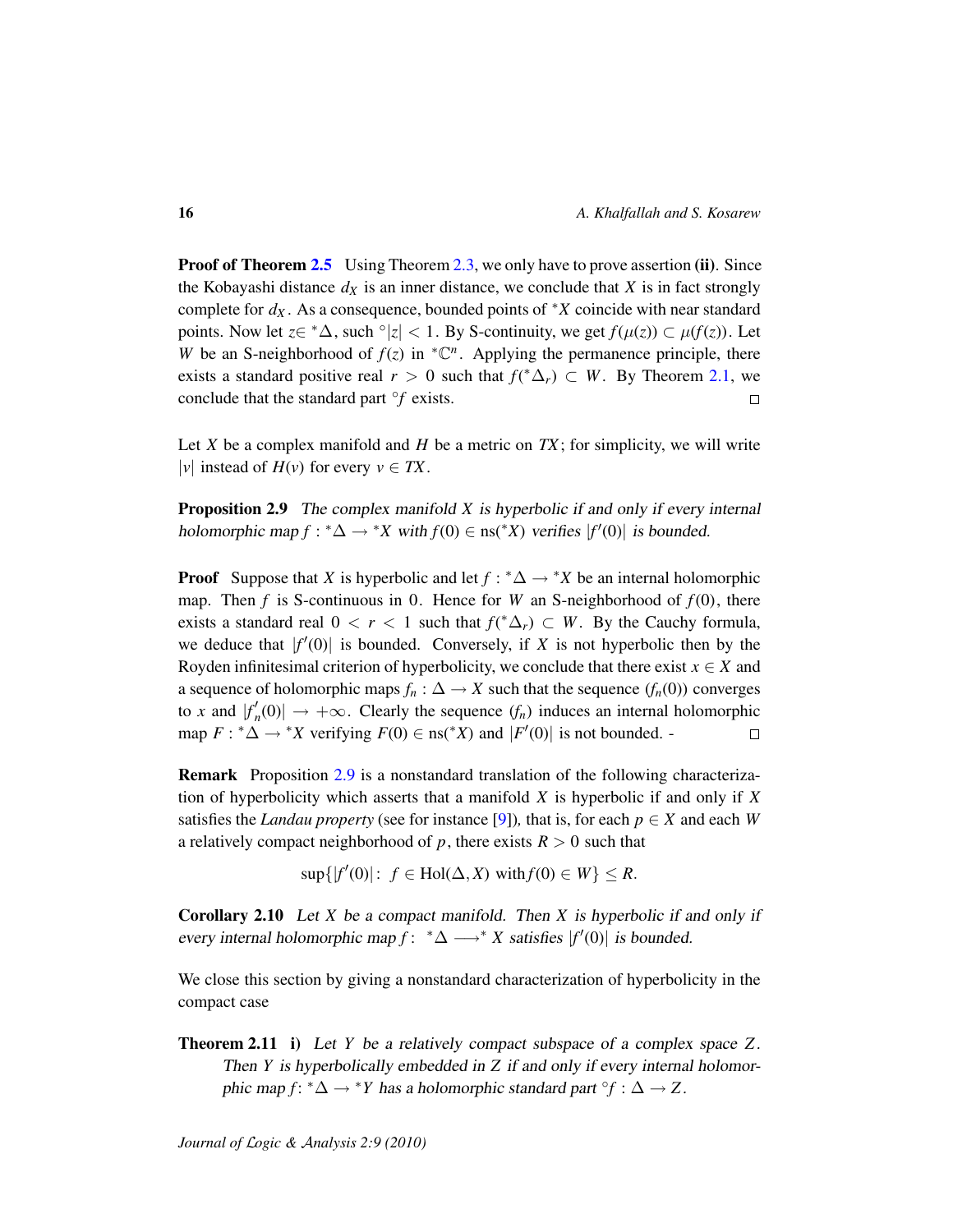ii) Let *X* be a compact complex space. Then *X* is hyperbolic if and only if every internal holomorphic map  $f: * \Delta \rightarrow *X$  has a holomorphic standard part  $\partial f$ :  $\Delta \rightarrow X$ .

This is a nonstandard interpretation of the following standard facts:

- i) Let *Y* be a relatively compact subspace of a complex space *Z*. Then *Y* is hyperbolically embedded in *Z* if and only if  $Hol(\Delta, Y)$  is relatively compact in  $Hol(\Delta, Z)$ .
- ii) Let *X* be a compact complex space. Then *X* is hyperbolic if and only if Hol( $\Delta$ , *X*) is compact.

### <span id="page-16-0"></span>2.4 Bounded internal holomorphic functions

Similarly, as for the algebra of bounded internal polynomials, we define  ${}^b\mathcal{O}(\mathbb{C}^n)$ , the algebra (over <sup>*b*</sup>C) of *bounded* entire \*- holomorphic functions on  ${}^*{\mathbb{C}}^n$ , by

$$
{}^{b}\mathcal{O}(\mathbb{C}^{n}) = \{f \in {}^{*}\mathcal{O}(\mathbb{C}^{n}) \mid f({}^{b}\mathbb{C}^{n}) \subset {}^{b}\mathbb{C}\}.
$$

<span id="page-16-1"></span>**Proposition 2.12** Let  $f \in {}^b\mathcal{O}(\mathbb{C}^n)$  be a bounded \*-holomorphic function on  ${}^*\mathbb{C}^n$ . Then  $\partial f$ , the standard of *f* exists and is holomorphic on  $\mathbb{C}^n$ . We have for the zero sets,  ${}^{\circ}Z(f) \subset Z({}^{\circ}f)$  and if  ${}^{\circ}f$  is not constant, then

$$
{}^{\circ}Z(f) = Z({}^{\circ}f).
$$

**Proof** The first assertion is a direct consequence of Theorem [2.1.](#page-11-1) For the second, the inclusion follows from the S-continuity of  $f$  and the S-openness of  $f$  implies the equality.  $\Box$ 

Let now *X* be a topological space. We denote by ns(∗*X*) the set of *near-standard* points of  $X$ . The knowledge of ns( $X$ ) is essential to define the standard part map.

We endow  $\mathbb{C}[X_1,\ldots,X_n]$  and  $\mathcal{O}(\mathbb{C}^n)$  with the compact-open topology, that is the topology of uniform convergence in each compact subset of  $\mathbb{C}^n$ .

For  $g \in \mathcal{O}(\mathbb{C}^n)$ , let  $\mu(g)$  denote the halo of *g* for the compact-open topology.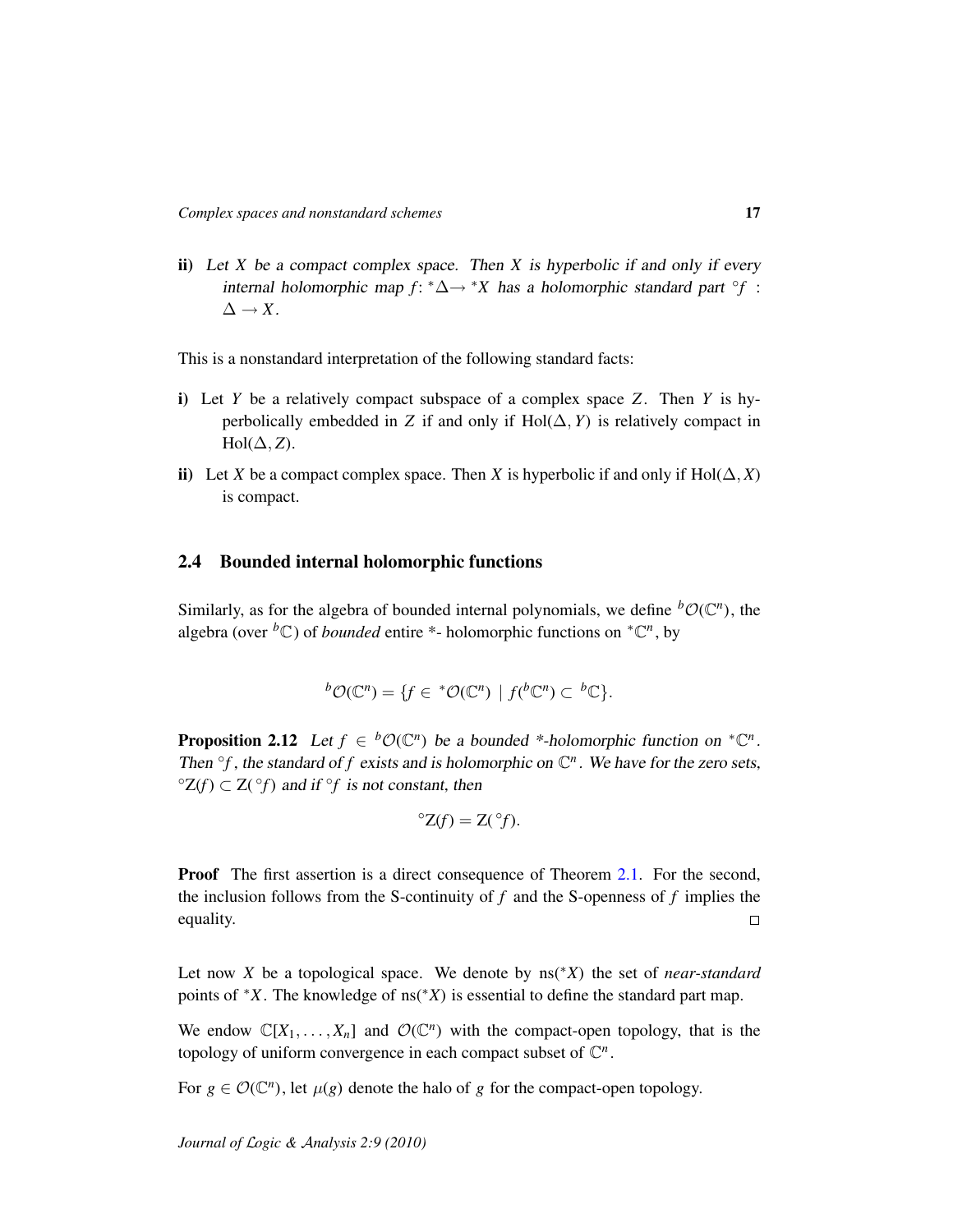**Lemma 2.13** Let  $g \in \mathcal{O}(\mathbb{C}^n)$ . Then

$$
\mu(g) = \{ f \in {}^*\mathcal{O}(\mathbb{C}^n) \mid f(x) \approx {}^*g(x) \text{ for every } x \in {}^b\mathbb{C}^n \}.
$$

In addition, we have  ${}^b\mathcal{O}(\mathbb{C}^n) = \text{ns}({}^*\mathcal{O}(\mathbb{C}^n))$  and  ${}^b\mathbb{C}[X_1,\ldots,X_n] = \text{ns}({}^*\mathcal{O}(\mathbb{C}^n)) \cap$  $\mathbb{C}[X_1,\ldots,X_n]_{int}$ .

**Proof** Let  $C(\mathbb{C}^n, \mathbb{C})$  denote the set of continuous maps from  $\mathbb{C}^n$  to  $\mathbb{C}$  endowed with the compact-open topology. Let  $g \in C(\mathbb{C}^n, \mathbb{C})$  and  $\mu_{\mathcal{C}}(g)$  be the halo of  $g$  in  $^*\mathcal{C}(\mathbb{C}^n, \mathbb{C})$ . Then we have that  $\mu_{\mathcal{C}}(g) = \{f \in {^*C}(\mathbb{C}^n, \mathbb{C}) \mid f(x) \approx {^*g}(x) \text{ for every } x \in {^b}\mathbb{C}^n\}$ , see Appendix C: [Standard part of a map.](#page-57-0) Since  $\mathcal{O}(\mathbb{C}^n) \subset \mathcal{C}(\mathbb{C}^n, \mathbb{C})$  is equipped with the induced topology, then  $\mu(g) = \mu_{\mathcal{C}}(g) \cap {^*\mathcal{O}}(\mathbb{C}^n)$  for every  $g \in \mathcal{O}(\mathbb{C}^n)$ .

It is straightforward to verify that  $\text{ns}(*\mathcal{O}(\mathbb{C}^n)) \subset {}^b\mathcal{O}(\mathbb{C}^n)$ , the converse inclusion is deduced from Proposition [2.12.](#page-16-1) -  $\Box$ 

**Remark** Put  ${}^bC(\mathbb{C}^n,\mathbb{C}) := \{f \in {}^{\ast}C(\mathbb{C}^n,\mathbb{C}) \mid f(h\mathbb{C}^n) \subset {}^b\mathbb{C}\}\$ and  $\mathcal{SC}(\mathbb{C}^n,\mathbb{C}) :=$  ${f \in {^*C(\mathbb{C}^n,\mathbb{C})}}$  S-continuous on  ${}^b\mathbb{C}^n$ . Then we have, by Appendix C: [Standard part](#page-57-0) [of a map,](#page-57-0)

$$
{}^{b}\mathcal{C}(\mathbb{C}^n,\mathbb{C})\cap\mathcal{SC}(\mathbb{C}^n,\mathbb{C})=\mathrm{ns}({}^*\mathcal{C}(\mathbb{C}^n,\mathbb{C})).
$$

For  $g \in \mathcal{O}(\mathbb{C}^n)$  let  $\mu_s(g)$  denote the halo of *g* in the topology of simple convergence. Then

 $\mu_s(g) = \{ f \in {^*O}(\mathbb{C}^n) \mid f(x) \approx g(x) \text{ for every } x \in \mathbb{C}^n \}.$ 

Now, we come to the central result of this section

<span id="page-17-0"></span>Theorem 2.14 The standard part map defines a ring homomorphism

$$
st\colon\;{}^{b}\mathcal{O}(\mathbb{C}^n)\longrightarrow\mathcal{O}(\mathbb{C}^n).
$$

Its restriction to the subrings  ${}^b\mathbb{C}[X_1,\ldots,X_n]$  and  ${}^{bs}\mathbb{C}[X_1,\ldots,X_n]$  are surjective and we have the following commutative diagram

$$
\begin{array}{ccc}\n & st \\
\downarrow & \mathcal{O}(\mathbb{C}^n) \\
 & \downarrow & \downarrow \\
\mathbb{C}[X_1, \ldots, X_n]_{int} \longrightarrow & (*\mathbb{C})[\![X_1, \ldots, X_n]\!]\n\end{array}
$$

where the vertical arrows are the natural inclusions and the lower horizontal one is the ring homomorphism  $\theta$  defined in Proposition [1.1.](#page-5-1)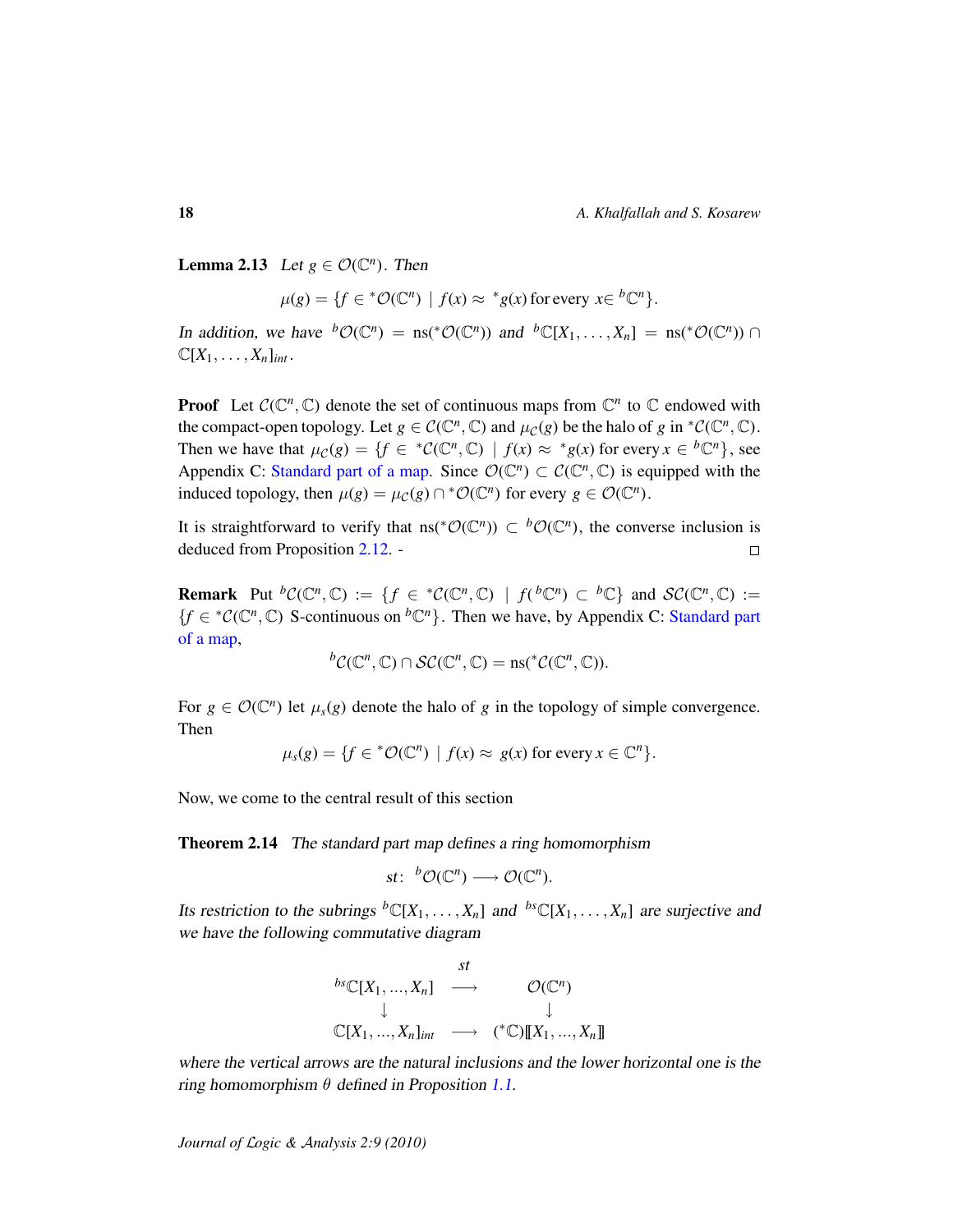**Proof** The standard part map "st" is well-defined since we know that  ${}^b\mathcal{O}(\mathbb{C}^n)$  = ns(<sup>\*</sup>O( $\mathbb{C}^n$ )). It defines a ring homomorphism, because the standard part map is compatible with sums and products of complex numbers.

Now, we shall prove that the restriction of "st" to  ${}^{bs}\mathbb{C}[X_1,\ldots,X_n]$  is surjective. Let  $f \in \mathcal{O}(\mathbb{C}^n)$ , so

$$
f=\sum_{\nu\in\mathbb{N}^n}a_{\nu}X^{\nu}.
$$

The sequence  $(a_{\nu})_{\nu \in \mathbb{N}^n}$  extends to the internal sequence  $(a_{\nu})_{\nu \in \mathbb{N}^n}$ . Let  $N \in \mathbb{N}_{\infty}$ . Truncating *f* at the order *N*, we get

$$
f_N = \sum_{|\nu| \le N} a_\nu X^\nu
$$

and *f<sup>N</sup>* is an internal polynomial. Since the partial sums of *f* converge on each compact of  $\mathbb{C}^n$  to *f*, we have

$$
f_N(x) \approx {}^*f(x)
$$
 for each  $x \in {}^b\mathbb{C}^n$ 

that is,  $f_N \in \mu(f) \subset {}^b\mathbb{C}[X_1,\ldots X_n]$ . This shows  $f_N \in {}^{bs}\mathbb{C}[X_1,\ldots,X_n]$  and st $(f_N) = f$ .

The restriction of the map "st" to  ${}^b\mathbb{C}[X_1,\ldots,X_n]$  can be described explicitly. Let  $f \in {}^{b} \mathbb{C}[X_1,\ldots,X_n]$ , of degree  $d \in {}^{*}\mathbb{N}$  , and  $f = \sum_{|\nu| \leq d} a_{\nu} X^{\nu}$ . Then

$$
\operatorname{st}(\sum_{|\nu| \leq d} a_{\nu} X^{\nu}) = \sum_{\nu \in \mathbb{N}^n} \circ (a_{\nu}) X^{\nu}.
$$

First, it is evident that the power series  $g(x) := \sum_{\nu \in \mathbb{N}^n} \binom{\circ}{a_\nu} x^\nu$  defines an entire holomorphic function on  $\mathbb{C}^n$ . In fact, let  $\varepsilon > 0$  be a standard positive real, there exists a finite integer  $n_0 \in \mathbb{N}$ , such that  $|a_{\nu}|^{\frac{1}{|\nu|}} \leq \varepsilon$  for each  $\nu \in {^*}\mathbb{N}^n$  such that  $n_0 \leq |\nu| \leq d$ . Hence, for each standard  $\nu \in \mathbb{N}^n$  such that  $|\nu| \ge n_0$ , we have  $\int_{a}^{1} |v| \le \varepsilon$  which implies that  $\limsup_{|\nu|\to+\infty}$  (°  $|a_{\nu}|^{\frac{1}{|\nu|}}$ ) = 0.

Trivially, the standard sequence of complex numbers  $({\partial} a_{\nu})_{\nu \in \mathbb{N}^n}$  extends to an internal sequence of complex numbers  $(b_n)_{n \in \mathbb{N}^n}$  such that for every *standard*  $\nu$ , we have  $b_\nu =$ <sup>o</sup> $a_{\nu}$ . By transfer, we get  $|b_{\nu}|^{\frac{1}{|\nu|}} \leq \varepsilon$  for every  $|\nu| \geq n_0$ ,  $\nu \in {^*}\mathbb{N}^n$ . The uniform convergence of *g* on each compact gives us

<sup>\*</sup>
$$
g(x) \approx \sum_{|\nu| \le d} b_{\nu} x^{\nu}
$$
 for each  $x \in {^b\mathbb{C}^n}$ .

We claim that  $\sum_{|\nu| \leq d} a_{\nu} x^{\nu} \approx \sum_{|\nu| \leq d} b_{\nu} x^{\nu}$  for each  $x \in {^b\mathbb{C}^n}$ . This is equivalent to  $\Sigma_{|\nu| \le d}(a_\nu - b_\nu) x^\nu \in {}^{i}\mathbb{C}[X_1, \ldots, X_n].$  But this follows immediately from Proposition [1.4](#page-8-0) which gives a characterization of infinitesimal bounded internal polynomials.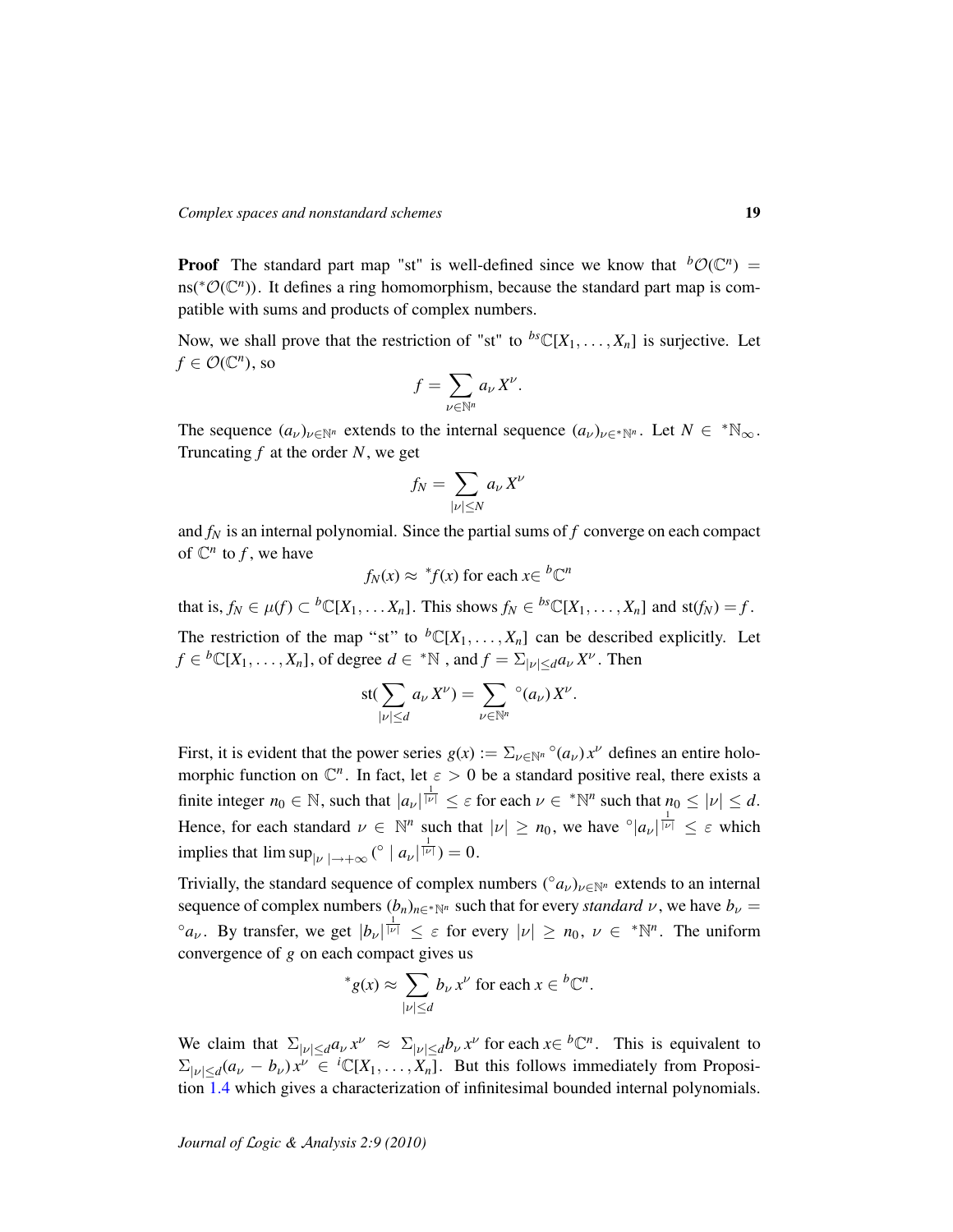Indeed, for each standard  $\nu$ , we have  $a_{\nu} \approx b_{\nu}$  and  $|a_{\nu} - b_{\nu}|^{\frac{1}{|\nu|}} \approx 0$  for infinite  $\nu$ , since  $|a_{\nu} - b_{\nu}|^{\frac{1}{|\nu|}} \leq 2^{\frac{1}{|\nu|}} \varepsilon \leq 2\varepsilon$  for every  $\nu \in {^*}\mathbb{N}^n$ ,  $n_0 \leq |\nu| \leq d$ .  $\Box$ 

### <span id="page-19-0"></span>2.5 The standard part functor in the affine case

We intend to generalize [2.14](#page-17-0) to bounded polynomial algebras, leading to Theorem [2.17.](#page-20-0)

Let *n*, *m* be *finite* positive integers and  $i_b$ :  ${}^b\mathbb{C}[X_1,\ldots,X_n] \hookrightarrow \mathbb{C}[X_1,\ldots,X_n]_{int}$  the inclusion of the algebra of bounded polynomials into the algebra of internal polynomials.

<span id="page-19-1"></span>Proposition 2.15 Let *u* be a \*-homomorphism of <sup>∗</sup>C-algebras

$$
u: \mathbb{C}[X_1,\ldots,X_n]_{int} \longrightarrow \mathbb{C}[Y_1,\ldots,Y_m]_{int}
$$

such that  $u(X_i) = g_i \in {}^b\mathbb{C}[Y_1,\ldots,Y_m]$ . Then we have

- i) The homomorphism *u* induces  ${}^b u$ :  ${}^b \mathbb{C}[X_1, \ldots, X_n] \longrightarrow {}^b \mathbb{C}[Y_1, \ldots, Y_m]$ , a homomorphism of <sup>*b*</sup>C-algebras such that  $i_b \circ ({}^b u) = u \circ i_b$ .
- ii) The homomorphism  $^b u$  induces a map st( $^b u$ ) which is a homomorphism of Stein algebras between  $O(\mathbb{C}^n)$  and  $O(\mathbb{C}^m)$  such that st  $\circ$  ( $^b u$ ) = st( $^b u$ )  $\circ$  st.

**Proof** Let *f* be an internal polynomial, so  $f = \sum_{|\nu| \leq d} a_{\nu} X_1^{\nu_1} \dots X_n^{\nu_n}$ . Then

$$
u(f) = \sum_{|\nu| \leq d} a_{\nu} g_1^{\nu_1} \dots g_n^{\nu_n} = f(g_1, \dots, g_n).
$$

Assume now  $f \in {}^{b}\mathbb{C}[X_1,\ldots,X_n]$ . It is clear that  $u(f) \in {}^{b}\mathbb{C}[Y_1,\ldots,Y_m]$  since if  $x \in {}^{b} \mathbb{C}^{n}$  then  $(g_{1}(x), \ldots, g_{n}(x)) \in {}^{b} \mathbb{C}^{n}$  and  $f(g_{1}(x), \ldots, g_{n}(x)) \in {}^{b} \mathbb{C}$ .

As usual  $^{\circ}g_1, \ldots, ^{\circ}g_n$  stands for the standard parts of  $g_1, \ldots, g_n$ . Let  $h \in \mathcal{O}(\mathbb{C}^n)$ . We define  $st(bu)$  by

$$
st({}^b u)(h) := h({}^{\circ} g_1, \ldots, {}^{\circ} g_n).
$$

It is immediate that  $st(^b u)$  defines a homomorphism of Stein algebras between  $\mathcal{O}(\mathbb{C}^n)$ and  $\mathcal{O}(\mathbb{C}^m)$ . Moreover, for every  $N \in \mathbb{N}_{\infty}$  we have  $\text{st}(\mathfrak{b}_u)(h) = \mathfrak{0}(h_N(g_1, \ldots, g_n)),$ where  $h_N$  denotes the Taylor expansion up to order *N* of *h*. In other words, we get  $\text{st}(b) \circ \text{st} = \text{st} \circ (b)$  on  $b \mathbb{C}[X_1, \ldots, X_n]$ , which was to show. - $\Box$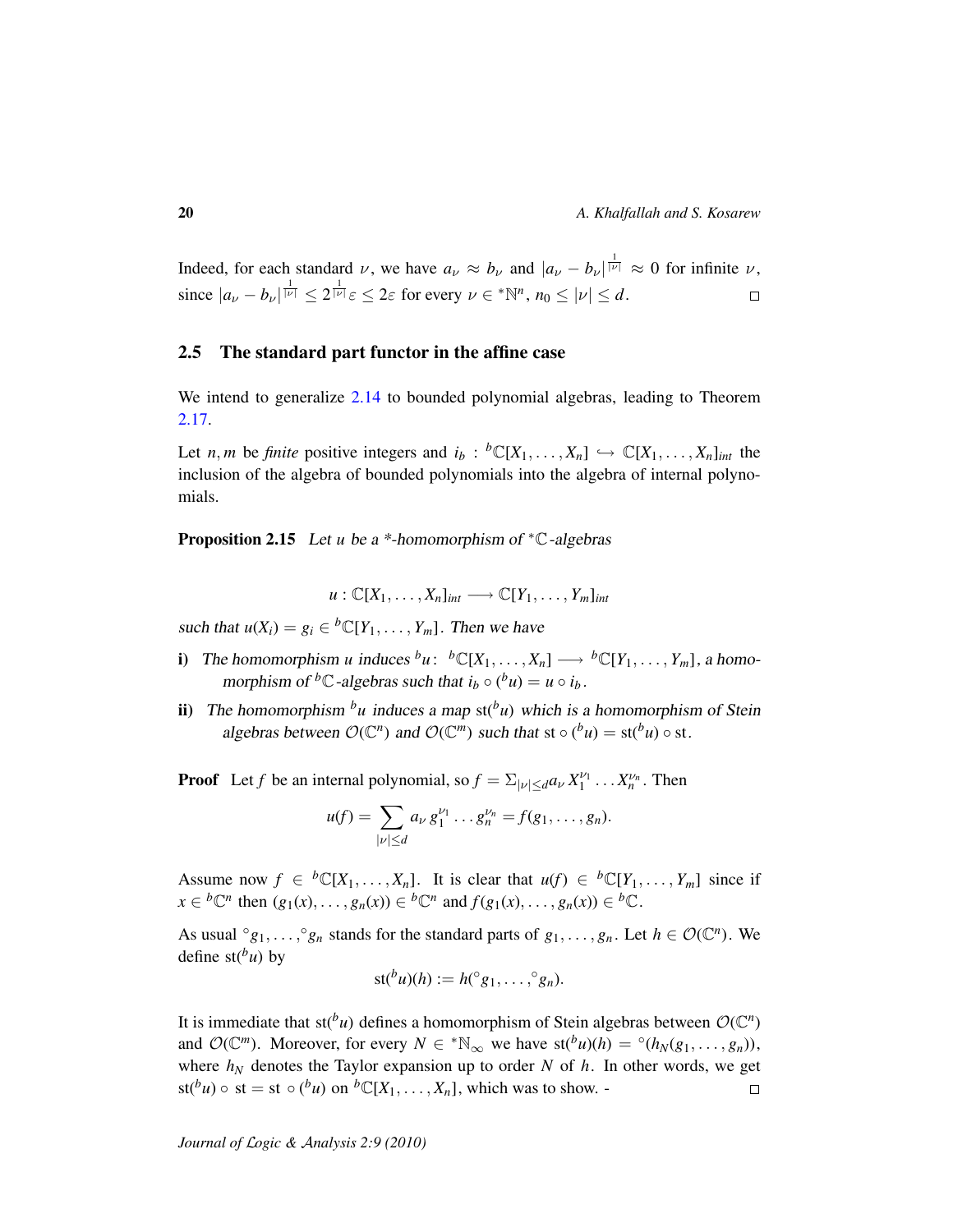Now we shall define the category of "bounded" polynomial algebras (over C). Objects are given by <sup>*b*</sup>C-algebras of the form  ${}^bC[X_1, \ldots, X_n]/I$  where  $n \in \mathbb{N}$  and *I* is an arbitrary ideal of  ${}^b\mathbb{C}[X_1,\ldots,X_n]$ . Let  $A = {}^b\mathbb{C}[X_1,\ldots,X_n]/I$  and  $B = {}^b\mathbb{C}[Y_1,\ldots,Y_m]/J$ be two bounded polynomial algebras. A morphism between *A* and *B* is given by  ${}^b u$ :  ${}^b \mathbb{C}[X_1, \ldots, X_n] \longrightarrow {}^b \mathbb{C}[Y_1, \ldots, Y_m]$ , a morphism of  ${}^b \mathbb{C}$ -algebras induced by a n-uplets of bounded internal polynomials as in Proposition [2.15](#page-19-1) which sends the ideal *I* to the ideal *J* . In this way, we get a category of algebras which we call the category of *bounded polynomial algebras*. We note that there exist coproducts in this category.

We define the full subcategory of bounded polynomial algebras of finite type where objects are given by  ${}^b\mathbb{C}[X_1,\ldots,X_n]/I$  where *I* is an ideal generated by *finitely* many bounded polynomials. Let  $I_{int} := i_b(I) \cdot \mathbb{C}[X_1, \ldots, X_n]_{int}$  denote the ideal associated to *I*. Since the ideal *I* is of finite type then  $I_{int}$  is an *internal* ideal of  $\mathbb{C}[X_1, \ldots, X_n]_{int}$ . By our construction, we have the following proposition

**Proposition 2.16** There is a natural covariant functor  $\mathcal F$  from the category of bounded polynomial algebras of finite type (over  $\mathbb C$ ) to the category of \*-algebras of finite type over C. This functor is compatible with coproducts.

Now we have developed the necessary tools to prove the main result of this section which is the construction of the standard part functor from the category of bounded polynomial algebras to the category of Stein algebras (over C) of finite embedding dimension.

<span id="page-20-0"></span>**Theorem 2.17** There is an essentially surjective functor  $ST$ , called the standard part functor, from the category of bounded polynomial algebras to the category of Stein algebras (over  $\mathbb{C}$ ) of finite embedding dimension

 $ST$  : (Bounded polynomial algebras)  $\longrightarrow$  (Stein algebras).

**Proof** Let st:  ${}^b\mathbb{C}[X_1,\ldots,X_n] \longrightarrow \mathcal{O}(\mathbb{C}^n)$  be the ring epimorphism defined in Theo-rem [2.14.](#page-17-0) Then  $\circ I := \text{st}(I)$  is an ideal of  $\mathcal{O}(\mathbb{C}^n)$  and its closure  $\overline{\circ I}$  in  $\mathcal{O}(\mathbb{C}^n)$  gives us a Stein algebra

$$
\mathcal{ST}({}^b\mathbb{C}[X_1,\ldots,X_n]/I):=\mathcal{O}(\mathbb{C}^n)/\overline{{}^\circ I}.
$$

Now, let  $A = {}^b\mathbb{C}[X_1, \dots, X_n]/I$  and  $B = {}^b\mathbb{C}[Y_1, \dots, Y_m]/J$  be two bounded polynomials algebras and  $^b u$  be the morphism between *A* and *B* which is given by n-uplets of bounded internal polynomials. By Proposition [2.15,](#page-19-1)  $st(^b u)$  gives an homomorphism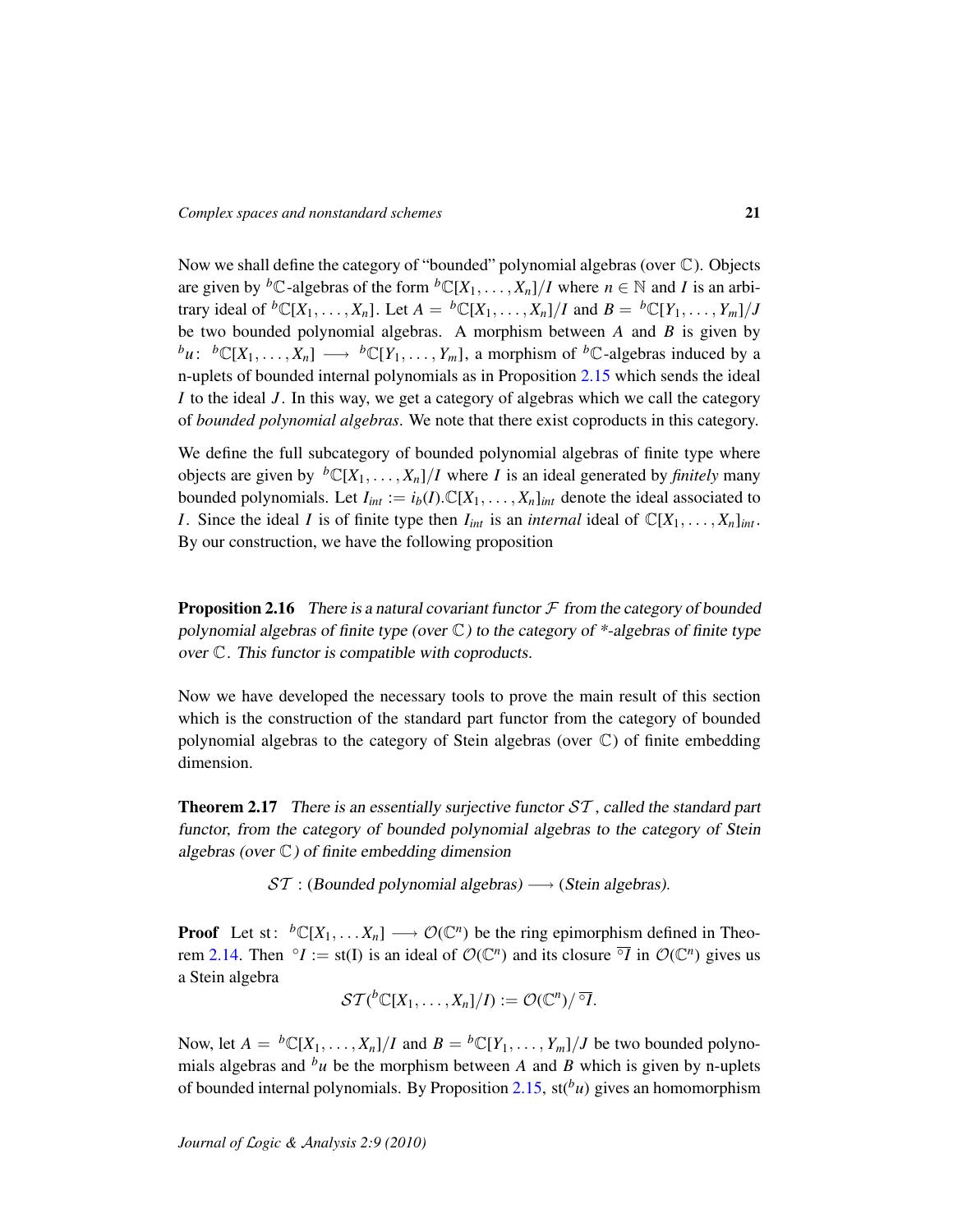of Stein algebras between  $O(\mathbb{C}^n)$  and  $O(\mathbb{C}^m)$ , satisfying st( $^b u$ )  $\circ$  st = st  $\circ$  ( $^b u$ ). Since st( $^b u$ ) is continuous, we get

$$
st({}^b u)(\overline{{}^\circ I})\subset st(\overline{{}^\circ J}).
$$

Setting

$$
\mathcal{ST}({}^b u) : \mathcal{O}(\mathbb{C}^n)/{}^{\overline{\circ}} I \longrightarrow \mathcal{O}(\mathbb{C}^m)/{}^{\overline{\circ}} J
$$

which is given by  $st(^b u)$  modulo  $\overline{I}$ , we defined  $ST$  on morphisms.

Now, let  $C = \mathcal{O}(\mathbb{C}^n)/\mathfrak{a}$  be a Stein algebra. Then  $\mathfrak{a}$  is a closed ideal of  $\mathcal{O}(\mathbb{C}^n)$  generated by a family  $(g_i)_{i \in I}$  of entire holomorphic functions over  $\mathbb{C}^n$ 

$$
\mathfrak{a}=\sum_{i\in I}g_i\mathcal{O}(\mathbb{C}^n).
$$

For each  $i \in I$ , let  $f_i \in {}^b\mathbb{C}[X_1,\ldots,X_n]$  be a bounded internal polynomial such that  ${}^{\circ}f_i = g_i$ . Define  $\mathfrak{a}_b$  the ideal generated by the family  $(f_i)_{i \in I}$  over  ${}^b\mathbb{C}[X_1, \ldots, X_n]$ , that is

$$
\mathfrak{a}_b = \sum_{i \in I} f_i{}^b \mathbb{C}[X_1,\ldots,X_n].
$$

Clearly we have  $\alpha_b = \mathfrak{a}$  which implies that  $\overline{\alpha_b} = \mathfrak{a}$ . Hence  $\mathcal{ST}({}^b\mathbb{C}[X_1,\ldots,X_n]/\mathfrak{a}_b) =$  $\mathcal{O}(\mathbb{C}^n)/\mathfrak{a}$ , which finishes the proof. - $\Box$ 

If one wants to treat also the case of Stein algebras which are *not* necessarily of finite embedding dimension, one can proceed in the following way: Let *X* be a Stein complex space. Then there exists an increasing sequence of natural numbers  $n_0 < n_1 < ...$ and a projective system of holomorphic maps  $(f_k : X \to \mathbb{C}^{n_k})_{k \in \mathbb{N}}$  such that

- a) the categorical image  $Y_k$  of  $f_k$  is a closed complex subspace of  $\mathbb{C}^{n_k}$  and so we obtain a projective system  $(Y_k)_k$  of Stein subspaces of  $(\mathbb{C}^{n_k})_k$ ,
- **b**) for each compact  $K \subset X$ , there is a *k* such that  $f_k$  is an embedding of K; so we may consider in particular the map  $X \to \lim_{k \to \infty} Y_k$  as a monomorphism and  $\lim_{\longrightarrow} \mathcal{O}(Y_k)$  as a dense subalgebra of  $\mathcal{O}(X)$ .

To these data, we can associate an algebra of internal bounded polynomials as follows: The sequence  $(n_0, n_1, ...)$  defines an infinite natural number *N* and so forth the ring of internal polynomials  ${}^*{\mathbb C}[X_1,\ldots,X_N]$ . It contains  $\lim_{x\to k}{}^b{\mathbb C}[X_1,\ldots,X_{n_k}]$  as a subring. The projective system  $(Y_k)_k$  defines in an obvious (but non unique) way an ideal in this subring by fixing in addition an infinite natural number  $N'$ , serving as a degree for replacing holomorphic functions by internal polynomials. So, we are able to "replace" the complex space *X* by a certain type of algebra of internal polynomials. It is not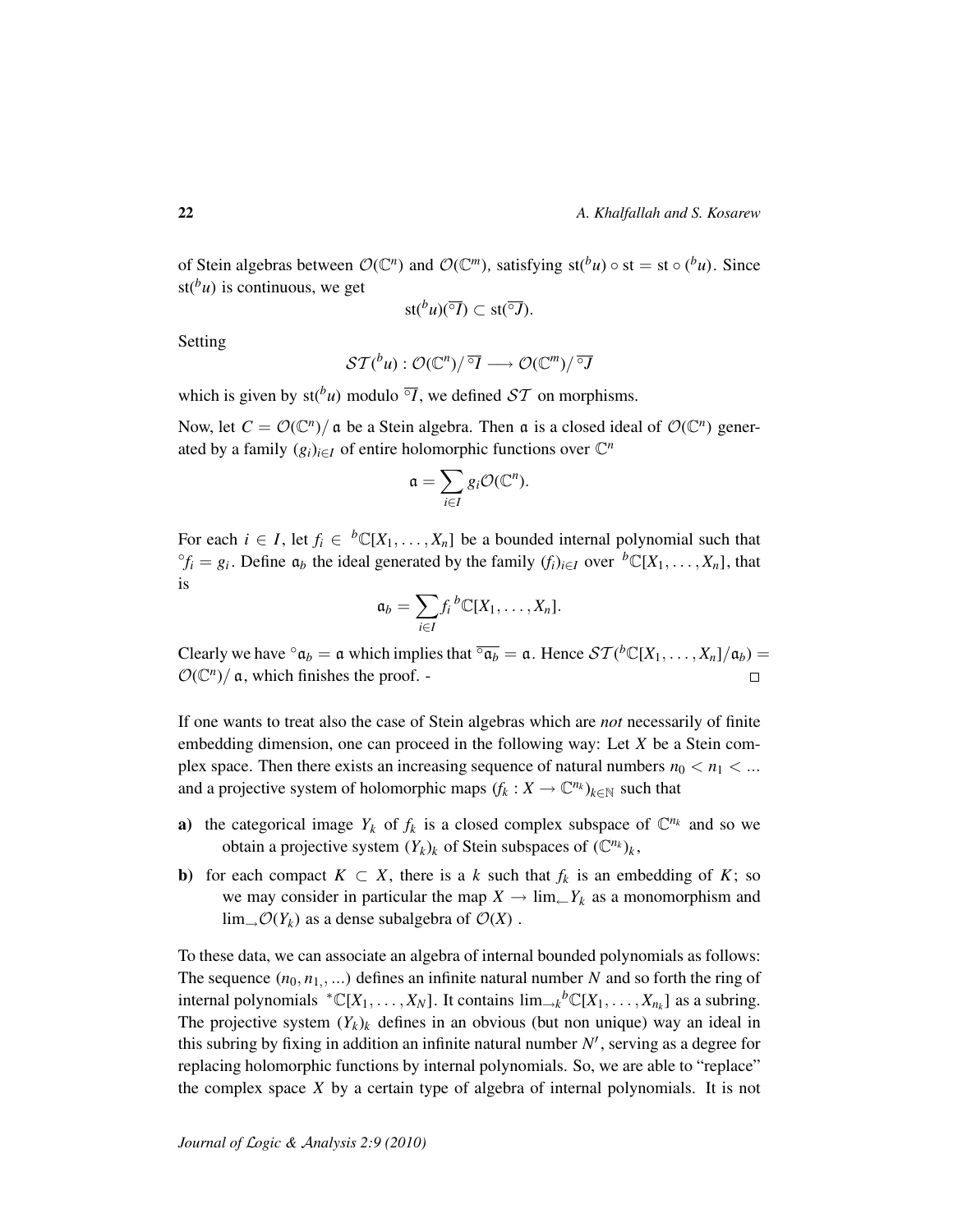difficult (but technical) to give a description in categorical terms of a standard part functor (which is essentially surjective), defined on this type of algebras and taking values in the category of Stein algebras. Since we do not need this construction in the sequel, we omit the details.

# <span id="page-22-0"></span>2.6 Completions and enlargements

The aim of this section is to compare the notions of completions and enlargements of topological rings. Let  $(A, \mathfrak{I})$  be a topological ring and  $\mathfrak{I}$  is an ideal of A which makes *A* separated and complete for the  $\Im$ -adic topology, that is  $\bigcap_{n>0} \Im^n = 0$  and  $A \cong \widehat{A} :=$  $\lim_{\leftarrow} A / \mathfrak{I}^{n+1}$ . Let (\*A, \*J) be an enlargement of the couple  $(A, \mathfrak{I})$ . First, we prove that the ring <sup>∗</sup>A equipped with the <sup>∗</sup>J-adic topology is in general not separated since  $\mu(0) := \bigcap_{n>0} {}^* \mathfrak{I}^n$ , the halo of 0, is not reduced to  $\{0\}$ , which occurs only if 0 is isolated in *A*, in other words if the ring *A* is discrete. Let <sup>(\*)</sup>*A* :=  $^{*}A/\mu(0)$  denote the separated ring associated with  $*A$ . We show that  $(*)A$  is complete for the  $*J$ -adic topology.

Before giving the proof, we shall prove first some results in a more general context and deduce from those the fact mentioned above.

Let *A* be a ring and  $^*A := \prod_{\mathcal{U}} A$  be an enlargement of *A*, where *U* is a non-principal ultrafilter on N. Let a be an *internal* ideal of <sup>∗</sup>*A*.

<span id="page-22-1"></span>Theorem 2.18 The canonical homomorphism of rings

$$
\theta: \ ^{\ast}\!A\longrightarrow \lim\limits_{\longleftarrow} \ ^{\ast}\!A/\ \mathfrak{a}^{n+1}
$$

is surjective and its kernel is  $\bigcap_{n>0} \mathfrak{a}^n$ .

**Proof** The canonical homomorphism  $\theta$  is defined by

$$
\theta(x) = (x_k := x \mod \mathfrak{a}^{k+1})
$$

Let  $(x_k)$  be a sequence of elements of  $^*A$ , such that  $x_{k+1} - x_k \in \mathfrak{a}^{k+1}$ . Since the enlargement  $*$ *A* is comprehensive, the sequence  $(x_k)$  extends to an internal sequence  $(x_k)_{k \in \mathcal{N}}$ , indexed by <sup>∗</sup>N. Let

$$
C = \{k \in {}^*\mathbb{N} \mid x_{k+1} - x_k \in \mathfrak{a}^{k+1}\}.
$$

Then *C* is an internal subset of  $*N$  which contains N. Hence, by permanence, there exists  $\omega_0 \in {^*\mathbb{N}_{\infty}}$  such that

$$
x_{k+1} - x_k \in \mathfrak{a}^{k+1} \text{ for every } k \in [\![1, \ldots, \omega_0]\!].
$$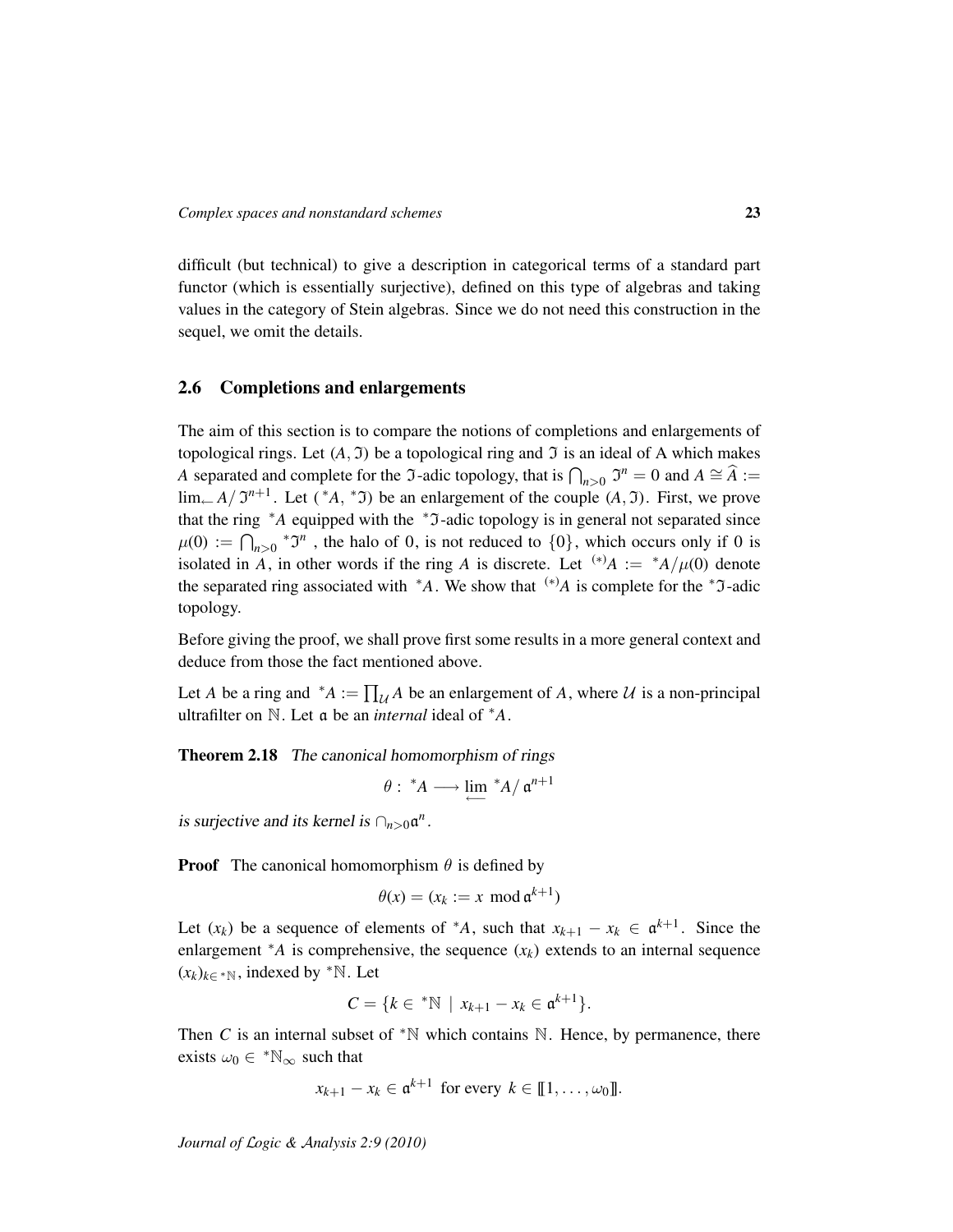We put  $y := x_{\omega_0+1} \in {}^*A$  and so we have

$$
y - x_k = \sum_{l=k}^{\omega_0} (x_{l+1} - x_l) \in \mathfrak{a}^{k+1} \text{ for every } k \in \mathbb{N}.
$$

Then  $\theta(y) = y \mod \mathfrak{a}^{k+1} = x_k \mod \mathfrak{a}^{k+1}$  which proves that  $\theta$  is surjective. Clearly,  $\text{Ker}(\theta) = \bigcap_{n>0} a^n$ .

Finally

$$
^*A/\cap_{n>0}\mathfrak{a}^n\cong\lim_{\longleftarrow}{}^*A/\mathfrak{a}^{n+1}.
$$

This shows that the separated space associated to \**A* for the  $\alpha$ -adic topology (i.e \* $A/\cap$  $n>0$  $\mathfrak{a}^n$ ) is complete for this topology.  $\Box$ 

**Remark** By the permanence principle, we have  $\bigcap_{k>0} \alpha^k = \bigcup_{k \in \{1, \ldots, k\}} \alpha^k$  and we conclude that  $\bigcap_{k>0} \mathfrak{a}^k \neq 0$ , if and only if,  $\mathfrak{a}^{k+1} \neq 0$  for each  $k \in \mathbb{N}$ , which is the case if and only if  $\mathfrak{a}^{k+1} \neq 0$  for some  $k \in {}^{\ast} \mathbb{N}_{\infty}$ .

Using elementary proprieties of projective limits, we get

**Corollary 2.19** Let *A* be an *J*-adic ring. Then we have

- **i**)  $\lim_{n \to \infty}$  \*A/ \*J<sup>n+1</sup> ≅ \*A/ $\mu$ (0),
- ii)  $\widehat{A} \hookrightarrow {^*A}/\mu(0)$ ,
- iii)  $\hat{A} \cong$  \**A*/ $\mu$ (0) if and only if *A*/  $\mathfrak{I}^{n+1}$  is finite for every *n* ∈ N.

**Proof** The first assertion is a direct consequence of Theorem [2.18.](#page-22-1) For the second one, by transfer, we have  $*(A/\mathfrak{I}^k) = *A/*\mathfrak{I}^k$ . Consider the following sequence of projective systems (with surjective transition maps)

$$
0 \longrightarrow (A/\mathfrak{I}^k)_k \longrightarrow ({}^*A/{}^*\mathfrak{I}^k)_k \longrightarrow (\mathrm{Coker}(*_k))_k \longrightarrow 0.
$$

Taking the projective limit, we obtain the exact sequence

$$
0 \longrightarrow \lim_{\longleftarrow} A / \mathfrak{I}^{k+1} \longrightarrow \lim_{\longleftarrow} {}^*A / {}^* \mathfrak{I}^{k+1} \longrightarrow \lim_{\longleftarrow} \mathrm{Coker}({*}_{k+1}) \longrightarrow 0.
$$

Therefore we get an injective homomorphism of rings  $\hat{A} \hookrightarrow$  \* $A/\mu(0)$  since  $\hat{A} \cong$ lim<sub>←</sub>− $A/\mathfrak{I}^{n+1}$  and lim<sub>←</sub>− \* $A/\mathfrak{I}^{n+1} \cong$  \* $A/\mu(0)$ . Furthermore,  $\hat{A}$  is (via this map) isomorphic to \* $A/\mu(0)$  if and only if lim<sub>←−</sub> Coker(\* $k+1$ ) = 0 if and only if the morphism  $*_{k+1}$ : *A*/  $\mathfrak{I}^{k+1}$  →  $*_{A}/\mathfrak{I}^{k+1}$  is an isomorphism for each  $k \in \mathbb{N}$ ; that is, if and only if  $A / \mathfrak{I}^{k+1}$  is finite for every  $k \in \mathbb{N}$ .  $\Box$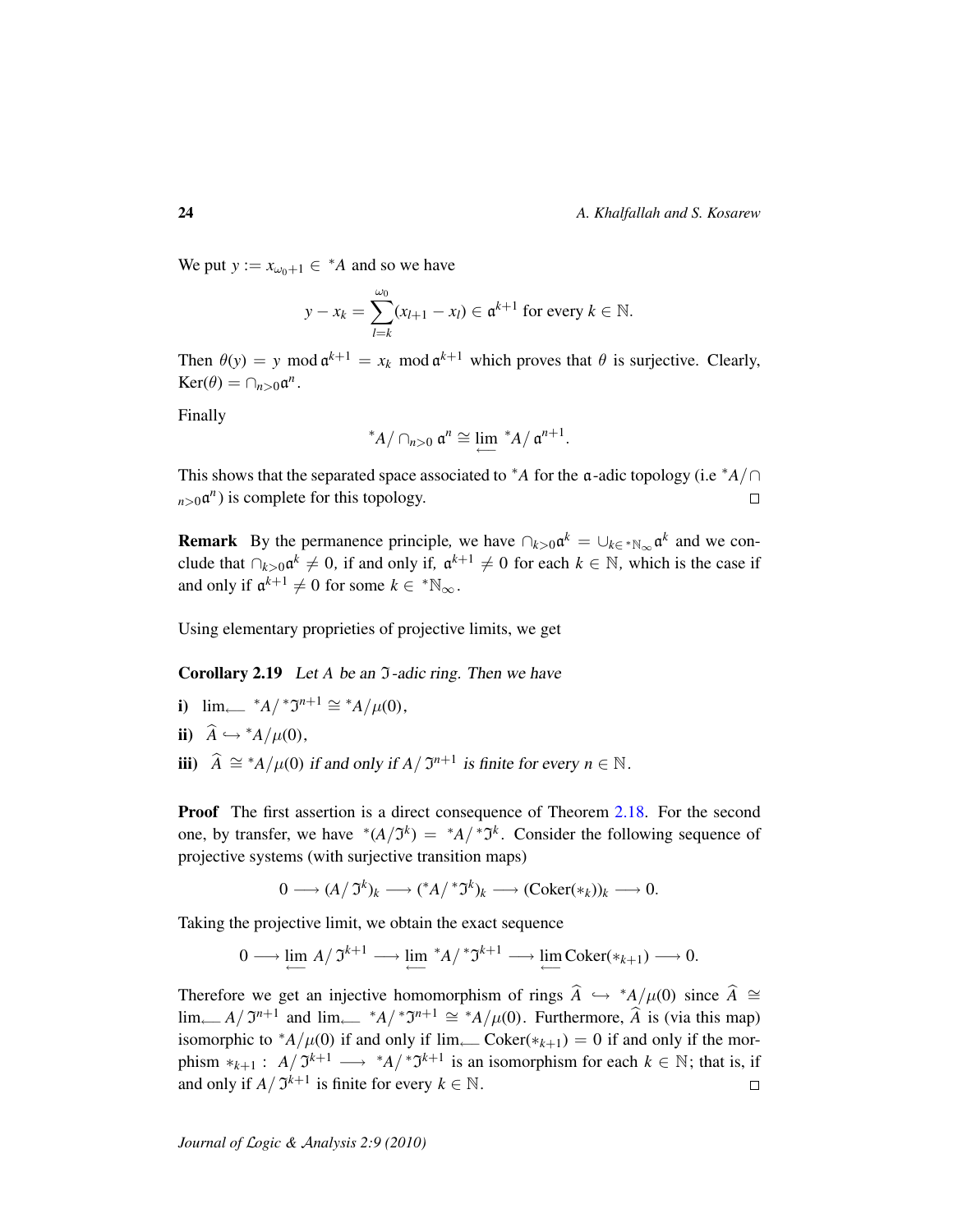**Example 2.20** Let *K* be a field and  $A = K[X_1, \ldots, X_n]$  be the ring of polynomials with coefficients in the field  $K$  and  $\mathfrak{M}$  be the maximal ideal generated by  $(X_1, \ldots, X_n)$ . Let \*A =  $K[X_1, \ldots, X_n]_{int}$  denote the ring of internal polynomials, so  $\mu(0) = \bigcap_{k>0} (X_1, \ldots, X_n)^k$ <sup>\*</sup>*A*. The ring <sup>\*</sup>*A*/ $\mu(0)$  is isomorphic to a ring of power series in the standard sense  $\Sigma_{k\geq 0} a_{\nu} X^{\nu}$  where  $a_{\nu} \in {}^*K$  and the sequence  $(a_{\nu})_{\nu \in \mathbb{N}^n}$ forms an initial segment of a hyperfinite sequence in <sup>∗</sup>*K*. Hence, it is evident that  $K[[X_1,\ldots,X_n]]$ , the ring of power series, is included in  $^*A/\mu(0)$ . Furthermore, if the field *K* is *finite* then  $K[[X_1, \ldots, X_n]]$  and  $^*A/\mu(0)$  are isomorphic.

# <span id="page-24-0"></span>3 Affine \*-schemes and \*-bounded schemes

# <span id="page-24-1"></span>3.1 Affine \*-schemes

We now construct the category of affine nonstandard schemes and later that of "convergent" affine nonstandard schemes (which we call \*-bounded schemes), more directly related to complex spaces. Our approach is self-contained and independent of the pa-per [\[2\]](#page-58-11). There, the authors defined the functor \*Spec from the category \*(Rings) the category of internal rings to <sup>∗</sup> (Aff. Sch), the category of internal affine schemes, and \*-affine schemes as the essential image of <sup>∗</sup>Spec.

In this section, we equip in particular these objects by a topology and a canonical sheaf structure. As a consequence, \*-affine schemes form a subcategory of the category of locally ringed spaces.

Let *I* be an infinite set and let  $U$  be a non-principal ultrafilter on *I*.

### The internal spectrum of an internal ring

Since the index set *I* will be fixed in the sequel, we will write  $*X$  instead of  $*X$ *I* for the ultraproduct of a system of sets  $(X_i)_{i \in I}$ .

Let  $^*R = \prod_{\mathcal{U}} R_i$  be a \*-commutative \*-ring. Then  $^*R$  is a commutative ring and Spec(∗*R*) denotes the (usual) spectrum of <sup>∗</sup>*R*. We define

Specint(\**R*) = { $\mathfrak{J} \in \text{Spec}({}^*R) \mid \mathfrak{J}$  is an internal ideal of  ${}^*R$  }.

By transfer, we easily prove

- i)  $*R$  is an integral domain if and only if  $\{i \in I \mid R_i \text{ is an integral domain}\}\in \mathcal{U}$ ,
- ii)  $*R$  is a field if and only if  $\{i \in I \mid R_i \text{ is a field}\}\in \mathcal{U}$ .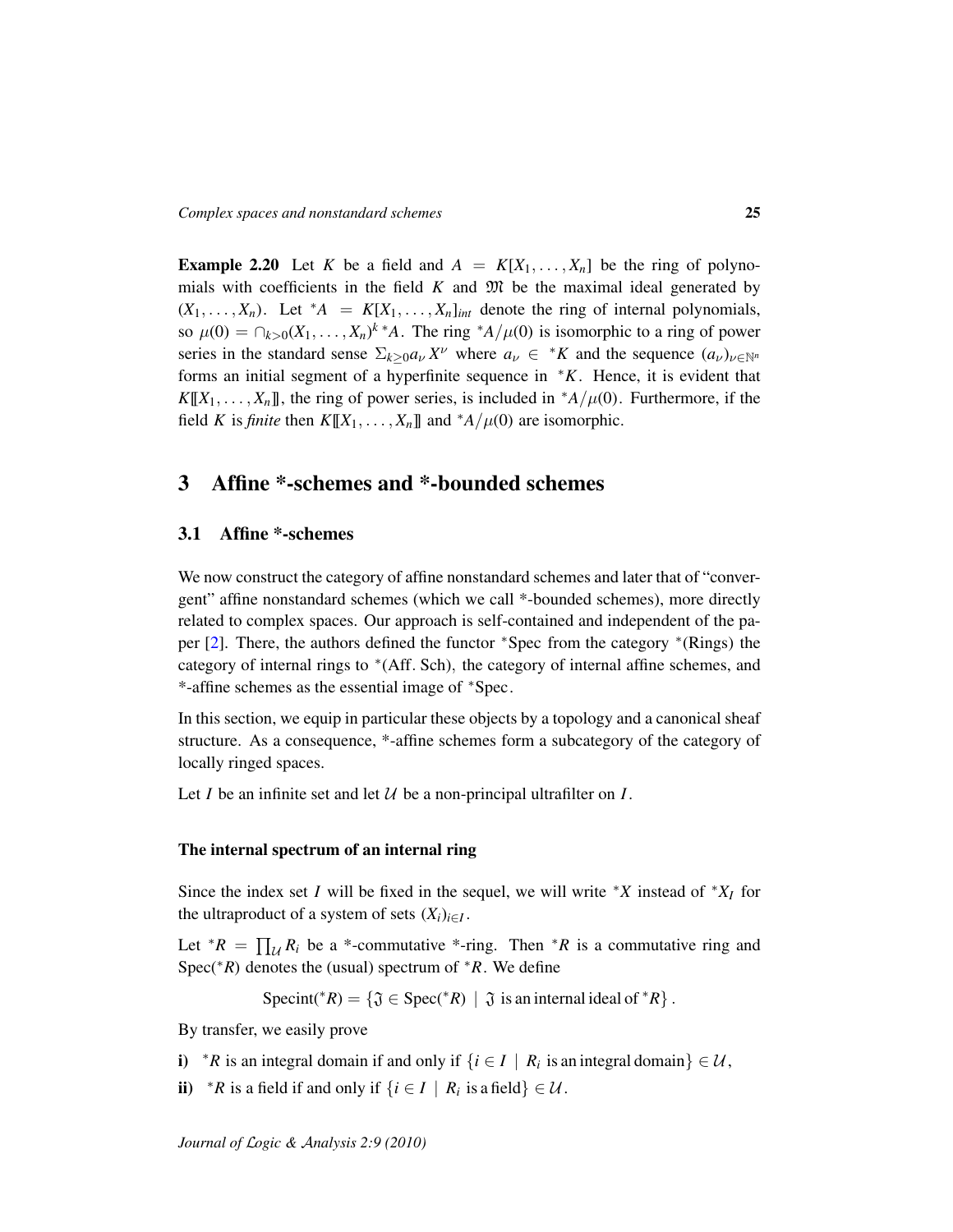As a consequence, we get

**Proposition 3.1** With the above notations, we have natural bijections

- i) Specint(\**R*)  $\cong \prod_{\mathcal{U}} \text{Spec}(R_i)$ ,
- ii) Specmaxint(\**R*)  $\cong \prod_{\mathcal{U}}$  Specmax(*R<sub>i</sub>*).

In particular, let *k* be an algebraic closed field, then by the Hilbert Nullstellensatz, we have Specmaxint( $k[T_1, \ldots, T_n]_{int} \simeq {}^*k^n$ .

Let *j*: Specint(\**R*)  $\longrightarrow$  Spec(\**R*) denote the inclusion map.

We endow Specint(∗*R*) with the induced Zariski topology, defined on Spec(∗*R*). Hence closed subsets of Specint(∗*R*) are given by

$$
\mathcal{V}(\mathfrak{a}) = \{ \mathfrak{J} \in Specint(^*R) \mid \mathfrak{J} \supset \mathfrak{a} \}
$$

where a is an ideal of <sup>∗</sup>*R* which may be external.

Let  $\tilde{J}$  be an internal ideal of  $*R$ . We set

$$
\sqrt[!]{\pi}\sqrt[3]{3} = \{f \in {^*}R \mid \exists n \in {^*}\mathbb{N}, f^n \in \mathfrak{J}\}.
$$

Then  $\sqrt[m]{3}$  is an ideal of  $*R$ , containing  $\mathfrak{J}$ .

If  $\mathfrak{J}$  is an internal ideal of  $*R$ , so  $\mathfrak{J} = \prod_{\mathcal{U}} \mathfrak{J}_i$ , then  $\sqrt[m]{\mathfrak{J}}$  is internal too and given by  $\int_{\sqrt{3}}^{i\pi/3}$  is an internal idea of *K*, so  $\sqrt{3} - \prod_{\ell} \sqrt{3}i$ , then  $\sqrt{3}$  is internal too and given by  $\sqrt{3} = \prod_{\ell} \sqrt{3}i$ . Again by transfer, we conclude that  $\sqrt[n]{3}$  is the intersection of all internal prime ideals containing  $\mathfrak{J}$ ; that is,

$$
\sqrt[int]{\mathfrak{J}}\quad =\quad \bigcap_{\mathfrak{p}\in \text{Specint}(\mathscr{F}R),\, \mathfrak{p}\supset \mathfrak{J}}\mathfrak{p}.
$$

We have

### Proposition 3.2

- i) Let  $\alpha = \prod_{\mathcal{U}} \alpha_i$  be an internal ideal of \**R*. Then  $\mathcal{V}(\alpha)$  is an internal subset of Specint(\**R*) and  $V(\mathfrak{a}) = \prod_{\mathcal{U}} V(\mathfrak{a}_i)$  where  $V(\mathfrak{a}_i) = \{ \mathfrak{J} \in \text{Spec}(R_i) \mid \mathfrak{J} \supset \mathfrak{a}_i \}.$
- ii) Let  $\mathfrak{a}, \mathfrak{b}$  be two internal ideals in \**R*. Then  $\sqrt[n]{\mathfrak{b}} \subset \sqrt[n]{\mathfrak{a}}$  if and only if  $\mathcal{V}(\mathfrak{a}) \subset \mathcal{V}(\mathfrak{b})$ .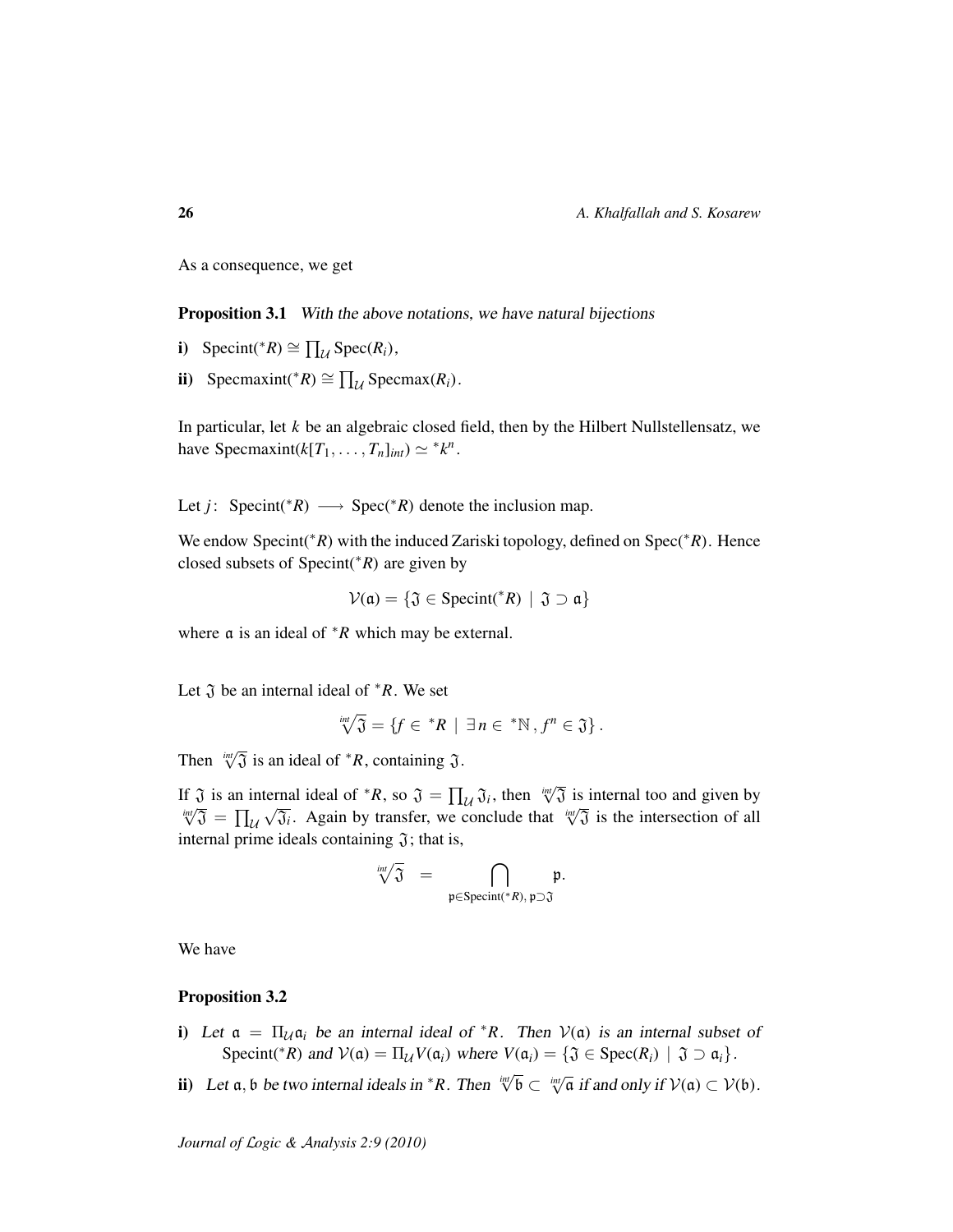**Proof** i) Let  $\mathfrak{J} = \Pi_{\mathcal{U}} \mathfrak{J}_i$  be an internal ideal of \**R*. By transfer, we have  $\mathfrak{J} \supset \mathfrak{a}$  if and only if  $\{i \in I \mid \mathfrak{J}_i \supset \mathfrak{a}_i\}$  ∈  $\mathcal U$  which is equivalent to  $\{i \in I \mid \mathfrak{J}_i \in V(\mathfrak{a}_i)\}$  ∈  $\mathcal U$ .

**ii**) Let p be an internal ideal containing  $\bf{a}$ . Then p contains  $\psi \overline{\bf{a}}$ , hence  $\bf{p} \supset \psi' \overline{\bf{b}} \supset \bf{b}$ . The converse is, via transfer, an easy consequence, since  $V(\mathfrak{a}) \subset V(\mathfrak{b})$  if an only if *int*<sup>*i*</sup> ∠ *i V*( $\alpha$ <sup>*i*</sup>) ⊂ *V*( $\beta$ <sub>*i*</sub>)</sub> ∈ *U* if and only if  $\{i \in I \mid \sqrt{\mathfrak{b}_i} \subset \sqrt{\mathfrak{a}_i}\}\in \mathcal{U}$  which means  $\lim_{i \to \infty} \sqrt{\mathfrak{c}_i}$  if  $\alpha$  if and only if  $\{i \in I \mid \sqrt{\mathfrak{b}_i} \subset \sqrt{\mathfrak{a}_i}\}\in \mathcal{U}$  whic  $\overline{\mathfrak{b}} \subset \sqrt[\text{int}]{\mathfrak{a}}.$  $\Box$ 

We fix  $f = \prod_{\mathcal{U}} f_i \in {^*}R$ , and put

$$
\mathfrak{D}(f) = \{ \mathfrak{p} \in \text{Specint}({}^*R) \mid f \notin \mathfrak{p} \}.
$$

Then  $\mathfrak{D}(f) = \prod_{\mathcal{U}} D(f_i)$ , where  $D(f_i) = \{ \mathfrak{p} \in \text{Spec}(R_i) \mid f_i \notin \mathfrak{p} \}.$ The sets  $\{\mathfrak{D}(f) \mid f \in {}^*R\}$  form an internal open base for the induced Zariski topology, induced by Spec(\**R*). For any ideal  $\Im$  in \**R*, we have Specint(\**R*)\ $V(\Im) = \bigcup_{f \in \Im} \Im(f)$ .

Since  $\mathfrak{D}(f)$  are internal subsets of Specint( $*R$ ), we have

**Proposition 3.3** Let  $f = \prod_{\mathcal{U}} f_i$ , and  $g = \prod_{\mathcal{U}} g_i$  be two elements of  ${}^*R$ . Then

- i)  $\mathfrak{D}(f) = \emptyset$  if and only if there exists  $n \in \mathbb{N}$  such that  $f^n = 0$ ,
- ii)  $\mathfrak{D}(f) \cap \mathfrak{D}(g) = \mathfrak{D}(fg)$  and for each  $n \in \mathbb{N}$  positive, we have  $\mathfrak{D}(f^n) = \mathfrak{D}(f)$ ,
- iii)  $\mathfrak{D}(f) \supset \mathfrak{D}(g)$  if and only if *g* ∈  $\sqrt[m]{f}$ , which is equivalent to  $\{i \in I \mid D(f_i) \supset D(g_i)\} \in \mathcal{U}$ .

Moreover, we have

**Proposition 3.4** Let \**S* =  $\Pi_{\mathcal{U}}S_i$  be an internal subset of \**R*. Then \**S* is a multiplicative subset of \**R* if and only if  $\{i \in I \mid S_i \text{ is multiplicative in } R_i\} \in \mathcal{U}$  and  ${}^{*}S^{-1}$  ( ${}^{*}R$ ) =  $\Pi_{\mathcal{U}}S_{i}^{-1}R_{i}$ .

We consider two examples of internal multiplicative subsets of <sup>∗</sup>*R*

- i) Let  $p = \prod_{\mathcal{U}} p_i \in \text{Specint}(*R)$  be an internal prime ideal of \**R*. Then \**R* \  $p =$  $\Pi_{\mathcal{U}}R_i \setminus \mathfrak{p}_i$  is an internal multiplicative subset of \**R* and (\**R*)<sub>p</sub> = \**S*<sup>-1</sup>(\**R*) =  $\Pi_{\mathcal{U}}\left(R_{i}\right)_{\mathfrak{p}_{i}}.$
- ii) Let  $f = \Pi_{\mathcal{U}} f_i \in {}^*R$  and  ${}^*S = {f^N, N \in {}^*N}$ . Clearly  ${}^*S$  is an internal multiplicative subset of \**R* and \**S* =  $\Pi_{\mathcal{U}} S_i$ , where  $S_i = \{f_i^n, n \in \mathbb{N}\}.$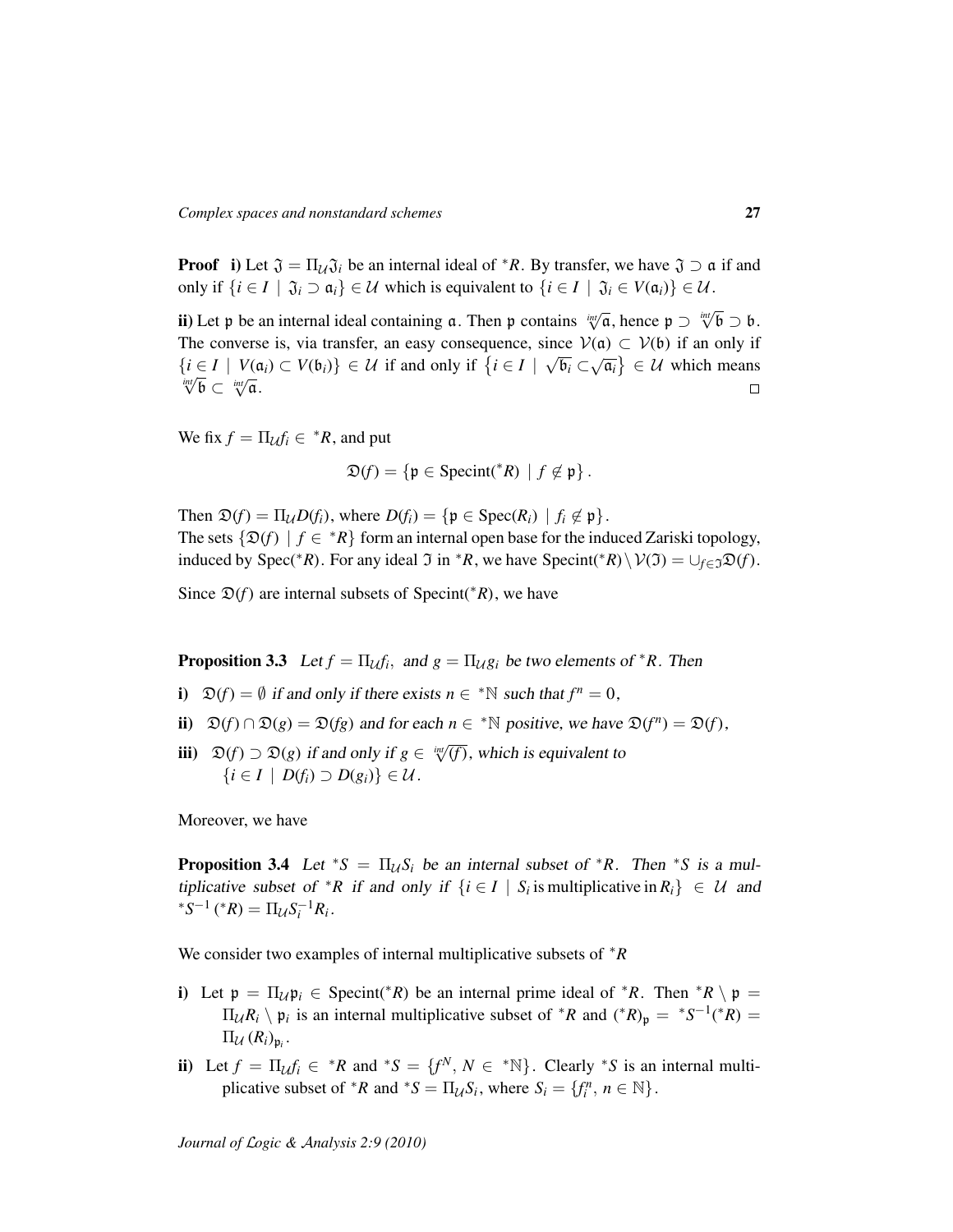28 *A. Khalfallah and S. Kosarew*

We denote by

$$
{}^*R_{[f]}={}^*S^{-1}\left({}^*R\right)=\Pi_{\mathcal{U}}\left(R_{i}\right)_{f_{i}}
$$

the localization of  $*R$  with respect to  $*S$  which is an internal ring. Its internal prime spectrum is given by

**Proposition 3.5** Let  $f \in {}^*R$ . Then Specint( ${}^*R_{[f]}$ ) =  $\mathfrak{D}(f)$  = Specint( ${}^*R$ ) \  $\mathcal{V}(f)$ .

**Proof** We identify naturally

$$
Specint({^*}R_{[f]}) = Specint(\Pi_{\mathcal{U}}(R_i)_{f_i}) = \Pi_{\mathcal{U}}Spec((R_i)_{f_i}) = \Pi_{\mathcal{U}}D(f_i) = \mathfrak{D}(f).
$$

Let  $*R_f$  denote the localization of the ring  $*R$  with respect to the multiplicative family  $\{1, f, f^2, \ldots, f^n, \ldots, n \in \mathbb{N}\}\.$  Then there is a natural morphism of rings

$$
^*R_f \ \longrightarrow \ ^*R_{[f]}
$$

induced by the identity.

### Structure sheaf of an internal prime spectrum

Following the classical procedure, we define a sheaf of commutative rings over  $X :=$ Specint(<sup>\*</sup>*R*), the internal prime spectrum, equipped with the internal topology of Zariski. We first define sections and restriction maps on the sets  $\mathfrak{D}(f)$ ,  $f \in {^*R}$ , which form a base for the Zariski topology, induced by that of Spec(∗*R*). We set

$$
\mathcal{A}_{*X}(\mathfrak{D}(f)) := {}^{*}R_{[f]}.
$$

Clearly, this defines a presheaf on <sup>∗</sup>*X*, where restriction maps on elements of the base are given as follows: Let  $\mathfrak{D}(f) \supset \mathfrak{D}(g)$  which is equivalent to  $J := \{i \in I \mid D(f_i) \supset \mathfrak{D}(f_i) \}$  $D(g_i)$   $\in \mathcal{U}$ . There is an internal homomorphism of internal rings

$$
^*\rho_{\mathfrak{D}(g),\mathfrak{D}(f)}\colon~^*R_{[f]}\longrightarrow~^*R_{[g]}
$$

induced by the restriction maps  $\rho_{D(g_i),D(f_i)}$ :  $(R_i)_{f_i} \longrightarrow (R_i)_{g_i}$  for every  $i \in J$ . Trivially, we have  ${}^*\rho_{\mathfrak{D}(f),\mathfrak{D}(f)} = id$  and  ${}^*\rho_{\mathfrak{D}(h),\mathfrak{D}(g)} \circ {}^*\rho_{\mathfrak{D}(g),\mathfrak{D}(f)} = {}^*\rho_{\mathfrak{D}(h),\mathfrak{D}(f)}$ , for  $\mathfrak{D}(f) \supset \mathfrak{D}(g) \supset$  $\mathfrak{D}(h)$ . Consider the collection of internal open sets  $\mathfrak{D}(f)$ , containing  $\mathfrak{p} \in \text{Specint}(*R)$ . We put  $W_p = \{ \mathfrak{D}(f), \, \mathfrak{p} \in \mathfrak{D}(f) \}$ . It is a directed set.

Let  ${}^*\rho_p^f$ :  ${}^*R_{[f]} \longrightarrow {}^*R_p$  be the canonical internal homomorphism for each  $\mathfrak{p} \in \mathfrak{D}(f)$ . The following proposition is immediate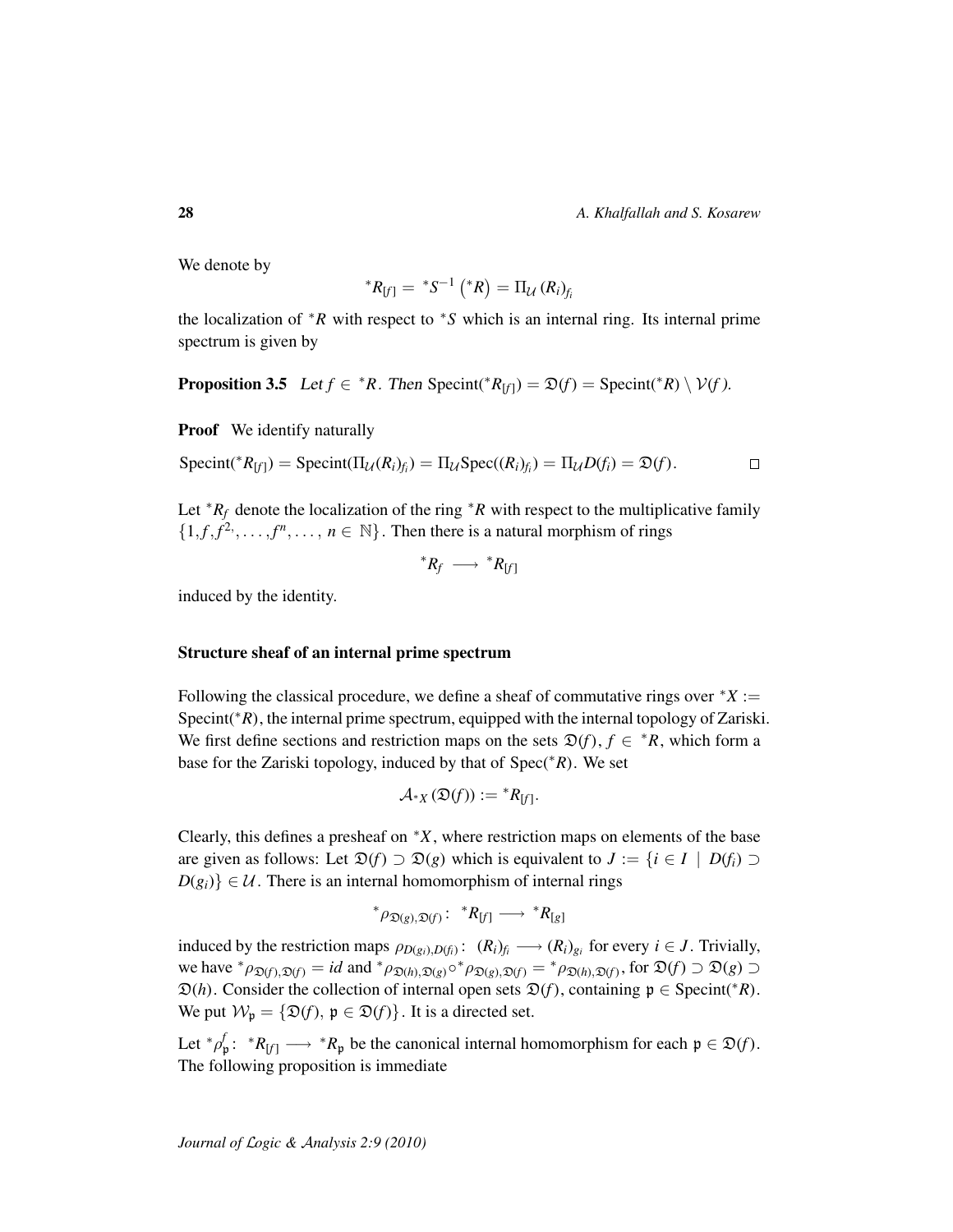Proposition 3.6 For an internal prime ideal p of an internal ring <sup>∗</sup>*R*, there is a natural isomorphism of rings

$$
\lim_{\longrightarrow}{}^*R_{[f]} \longrightarrow {}^*R_{\mathfrak{p}}
$$

where the limit is taken over all *f* such that  $p \in \mathcal{D}(f)$ .

**Proof** We can use transfer to prove this by constructing an isomorphism between  $\lim_{x \to \infty} {}^*R_{[f]}$  and  $\Pi_{\mathcal{U}} \lim_{x \to \infty} (R_i)_{f_i}$ . The last one is internally isomorphic to  $\Pi_{\mathcal{U}} (R_i)_{p_i} =$  ${}^*R_p$ , where  $p = \prod_{\mathcal{U}} p_i \in \mathfrak{D}(f)$ , so we are done.

We show now, using transfer, that our sheaf is already separated:

<span id="page-28-0"></span>**Lemma 3.7** Let  $f \in {^*R}$  and  $\mathfrak{D}(f) = \bigcup_{\alpha \in A} \mathfrak{D}(f_\alpha)$ . Suppose that for  $a \in {^*R}_{[f]}$  ${}^*\rho_{\mathfrak{D}(f_\alpha),\mathfrak{D}(f)}(a) = 0$  *for each*  $\alpha \in A$ .

Then  $a = 0$ .

**Proof** The element  $a \in {^*R}_{[f]}$  can be expressed in the form  $a = g/f^m$ , where *m* is a hyperinteger. If  $\mathfrak{J} = \{h \in {}^*R \mid hg = 0\}$ , then  $\mathfrak{J}$  is an internal ideal of  ${}^*R$  and  $a = 0$ in *\*R*<sub>[*f*</sub>] if and only if  $f \in \sqrt[m]{3} = \bigcap_{\mathfrak{J} \subset \mathfrak{p} \in \text{Specint}(\sqrt[k]{R})}$ .

Suppose that  $a \neq 0$  in  ${}^*R_{[f]}$ . Then there exists an internal prime ideal  $\mathfrak{p} \supset \mathfrak{J}$  with  $f \notin \mathfrak{p}$ ; that is,  $\mathfrak{p} \in \mathfrak{D}(f)$ . We take  $\alpha \in A$  such that  $\mathfrak{p} \in \mathfrak{D}(f_\alpha)$  and  ${}^*\rho_{\mathfrak{p}}^f \circ {}^*\rho_{\mathfrak{D}(f_\alpha),\mathfrak{D}(f)} =$ <sup>\*</sup> $ρ$ <sup>*f*</sup></sup> $<sup>1</sup>$ , By assumption, the image of *g* = *f*<sup>*m*</sup>*a* in <sup>\*</sup>*R*<sub>p</sub> is zero, which means, there exists</sup>  $b \in R \setminus \mathfrak{p}$  such that  $bg = 0$ . Hence  $b \in \mathfrak{J}$ , which contradicts  $b \in R \setminus \mathfrak{p}$ , since  $\mathfrak{p} \supset \mathfrak{J}.$  $\Box$ 

**Definition 3.8** The sheaf of rings associated to the presheaf  $A<sup>*</sup><sub>X</sub>$ , given by

$$
\mathcal{A}_{*X}(\mathfrak{D}(f)) := {}^{*}R_{[f]}
$$

on the basis  $\{\mathfrak{D}(f) \mid f \in {}^*X\}$  of  ${}^*X$ , will be called the *structure sheaf* on the internal spectrum  $*X$  = Specint( $*R$ ), and denoted by  $\mathcal{O}_{*X}$ .

Let  $\theta_f: {}^*R_{[f]} \longrightarrow \Gamma(\mathfrak{D}(f), \mathcal{O}_{*X})$  be the canonical map. It is given as follows: For  $\mathfrak{p} \in \mathfrak{D}(f)$  and  $\xi \in {^*R}_{[f]}$ , we have  $(\theta_f(\xi))_{\mathfrak{p}} = {^*{\rho}^f_{\mathfrak{p}}}(\xi)$ . So by [\(3.7\)](#page-28-0), we get

**Corollary 3.9** For every  $f \in {^*R}$ , the homomorphism  $\theta_f: {^*R}_{[f]} \longrightarrow \Gamma(\mathfrak{D}(f), \mathcal{O}_{*X})$  is injective.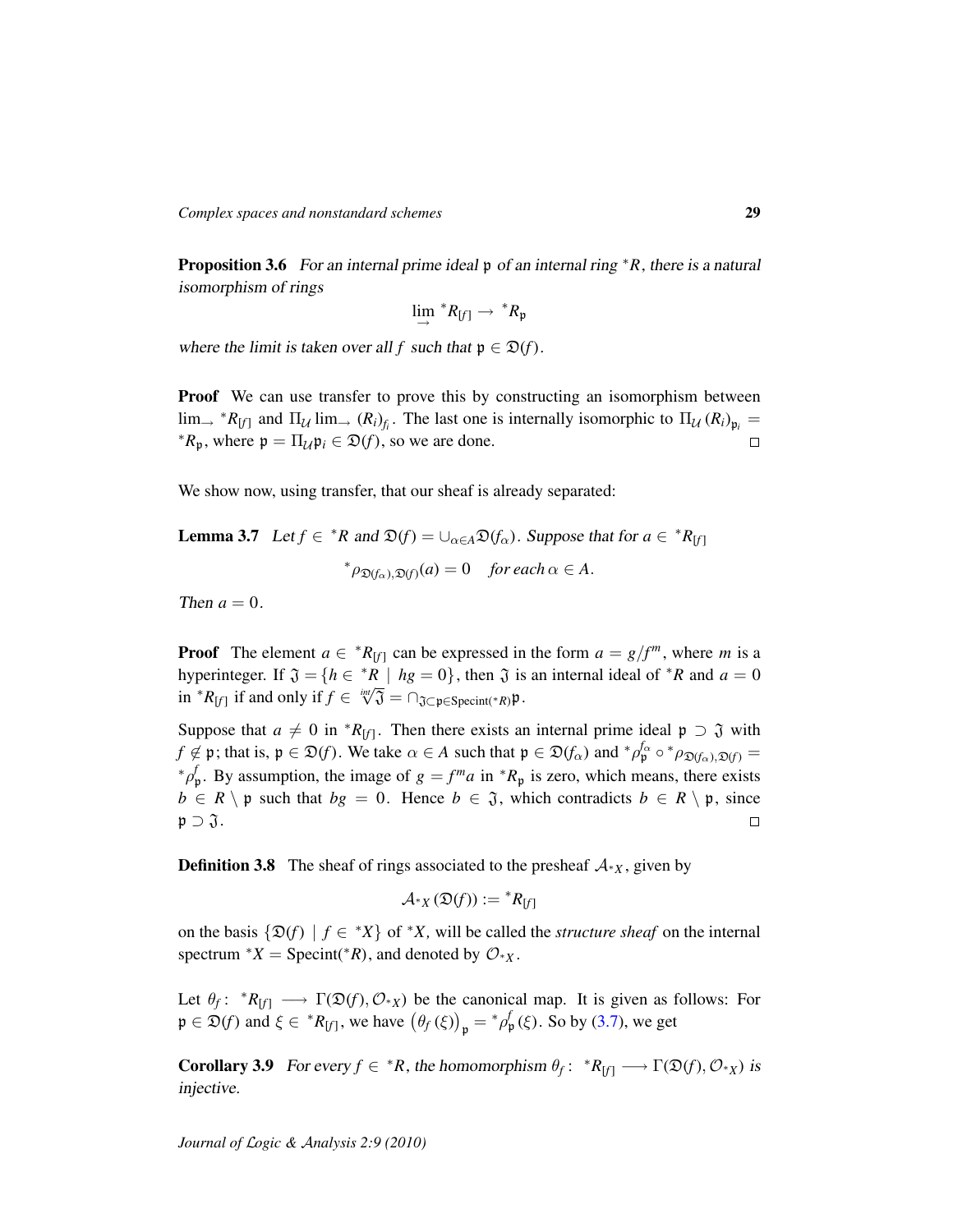Let  $*R_f \longrightarrow \Gamma(\mathfrak{D}(f), \mathcal{O}_{*X})$  be the homomorphism of rings, given by composing <sup>\*</sup> $R_f \longrightarrow$ <sup>\*</sup> $R_{[f]}$  and  $\theta_f$ . These homomorphisms induce a morphism of sheaves

$$
\mathcal{O}_{\text{Spec}(*R)} \longrightarrow j_*\mathcal{O}_{\text{Specint}(*R)}
$$

and so we obtain *j* as a morphism of ringed spaces. The following proposition allows us to interpret *j* as an open immersion

**Proposition 3.10** The sheaves  $O_{*X}$  and  $j^{-1}(O_{Spec(*R)})$  are naturally isomorphic.

**Proof** Applying the functor  $j^{-1}$  to  $\mathcal{O}_{\text{Spec}(*R)} \longrightarrow j_*\mathcal{O}_{*X}$ , we get a morphism of sheaves  $j^{-1}\mathcal{O}_{\text{Spec}(*R)} \longrightarrow \mathcal{O}_{*X}$  on Specint(\**R*). This morphism is an isomorphism since it gives the identity on stalks at every internal prime ideal of <sup>∗</sup>*R*.  $\Box$ 

The interplay between the diverse spectra can be summarized as follows : Let *R* be a ring and we denote by  $*R = \prod_{l} R$  its ultrapower. The morphism of rings ∗ : *R* −→ <sup>∗</sup>*R* induces a continuous map

$$
Spec(*)\colon Spec(^*R)\longrightarrow Spec(R)
$$

where Spec(∗*R*) and Spec(*R*) are equipped with the Zariski topology. We denote by

$$
Specint(*): Specint (*R) \longrightarrow Spec(R)
$$

the restriction of Spec(∗) to Specint(∗*R*) which carries the induced Zariski topology of Spec(∗*R*). Clearly, Specint(∗) is continuous. We should mention that the induced topology on Specint( ${}^*R$ ) =  ${}^*Spec(R)$  coincides with the so-called Q-topology since they have the same basis, given by the \*-open subsets  $\mathfrak{D}(f) = \Pi_{\mathcal{U}} D(f_i)$ . The enlargement construction gives an injective map

$$
* \colon \operatorname{Spec}(R) \longrightarrow {}^* \operatorname{Spec}(R)
$$

p 7→ ∗p . This map is *not continuous* since the restriction of the Q-topology does not coincide with the initial one. So, it is more natural to work with Specint(∗) on the level of topological spaces.

Now, we will define the category of affine \*-schemes. An object is given by a locally ringed space ( $*X, \mathcal{O}_{*X}$ ) with the underlying topological space  $*X :=$  Specint( $*R$ ) where <sup>\*</sup>*R* is an internal ring and  $O_{*X} = j_*O_{Spec(*R)}$  (the mapping *j* : Specint(\**R*) → Spec(<sup>\*</sup>*R*) denotes the inclusion). Let (<sup>\*</sup>*Y*,  $O_{*Y}$ ) be another object in the category of \*-affine schemes defined by an internal ring <sup>∗</sup>*S*, that is, <sup>∗</sup>*Y* = Specint(<sup>∗</sup> *S*). A morphism between (\**X*,  $\mathcal{O}_{*X}$ ) and (\**Y*,  $\mathcal{O}_{*Y}$ ) is represented by an internal morphism of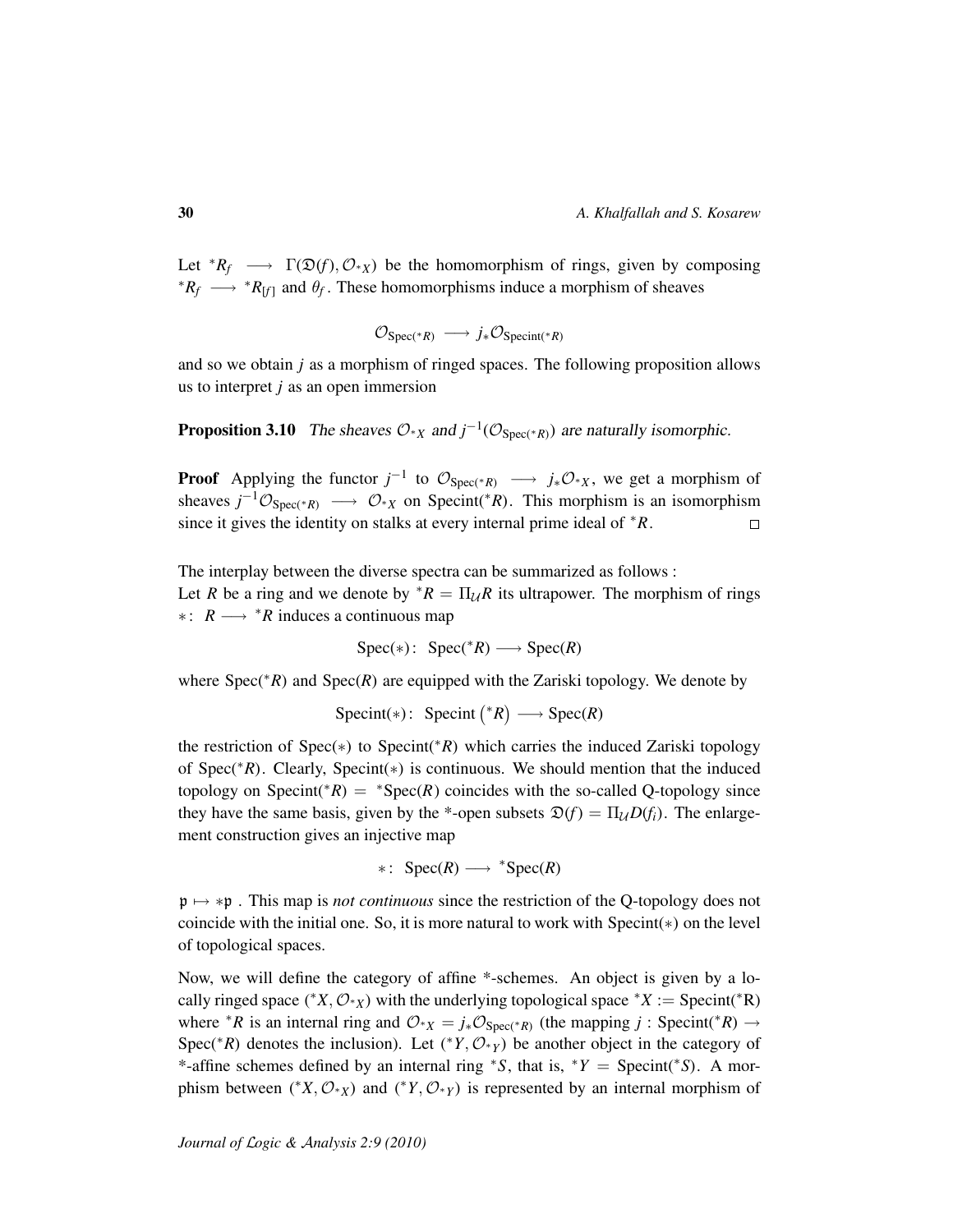rings  $\varphi$ :  $*S \rightarrow *R$  which induces a morphism of locally ringed space as follows: the restriction of  $Spec(\varphi)$  on  $Spec(it^*R)$  gives a continuous mapping

 $Specint(\varphi) : Specint(*R) \rightarrow Specint(*S)$ 

and, by localization,  $\varphi$  gives a morphism of sheaves

$$
\mathcal{O}_{*Y} \to \text{Specint}(\varphi)_*(\mathcal{O}_{*X}).
$$

# <span id="page-30-0"></span>3.2 Affine \*-bounded schemes

There is a natural functor between the category of affine schemes of finite type over C and the category of Stein spaces. This functor associates for each algebra of finite type  $A = \mathbb{C}[X_1, \dots, X_n]/(f_1, \dots, f_q)$  the Stein algebra  $\mathcal{O}(\mathbb{C}^n)/\sum_{i=1}^q f_i\mathcal{O}(\mathbb{C}^n)$ , where each polynomial  $f_i$  is considered as an entire holomorphic function over  $\mathbb{C}^n$ .

In this section, we will construct the category of affine bounded \*-schemes as an "intermediate" category between the category of affine schemes of finite type over  $\mathbb C$  and the category of Stein spaces. This category will be a subcategory of locally ringed spaces.

Before giving this construction, we recall some facts and notations on the topology of  ${}^b\mathbb{C}^n$ , the space of bounded points of  ${}^*\mathbb{C}^n$ . The space  ${}^b\mathbb{C}^n$  is an S-closed and S-open subspace of  ${}^*{\mathbb{C}}^n$ . A basis for its topology is given by the S-balls  $S(p,r) = \{q \in$  ${}^b\mathbb{C}^n \left| \{q - p \right| < r\}$ , where  $p \in {}^b\mathbb{C}^n$  and *r* is a positive real standard number. As a consequence, the standard part mapping

$$
\textup{st} : {^b\mathbb{C}^n} \to \mathbb{C}^n
$$

is continuous and open. Furthermore, we note that the inclusion mapping

$$
i:\mathbb{C}^n\to {^b\mathbb{C}^n}
$$

is continuous. If fact, the S-topology coincides with the initial topology which makes the standard mapping st :  ${}^b\mathbb{C}^n \to \mathbb{C}^n$  continuous. Finally, we note that if *U* is S-open, then  $\circ$ *U* is an open subset of  $\mathbb{C}^n$  and  $\circ$ *U* = *U*  $\cap$   $\mathbb{C}^n$ .

Let a be an ideal of  ${}^bC[X_1, \ldots, X_n]$ . Define the *variety of* a by

$$
V(\mathfrak{a}) = \{ x \in {}^{b}\mathbb{C}^n \, | \, f(x) \approx 0 \text{ for each } f \in \mathfrak{a} \}.
$$

Clearly,  $V(\mathfrak{a})$  is S-closed, since each bounded polynomial is S-continuous. Again, by S-continuity, we have  $V(\mathfrak{a}) = \{x \in {}^{b}\mathbb{C}^n | f(y) \approx 0 \text{ for each } f \in \mathfrak{a}, y \in \mu(x)\}.$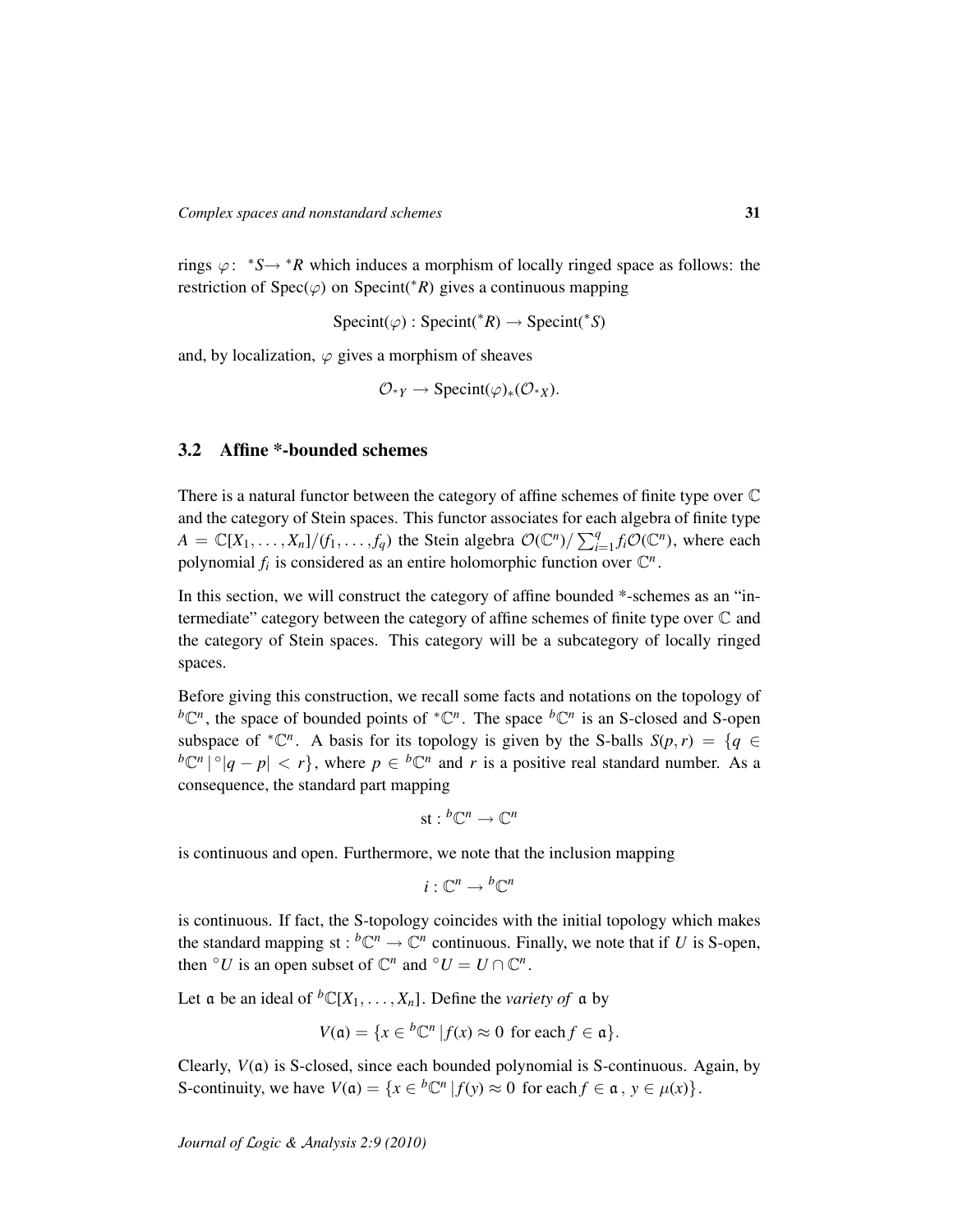Let b be a subset of  $O(\mathbb{C}^n)$ . Define the *zero set of* b by

$$
Z(\mathfrak{b}) = \{x \in \mathbb{C}^n \, | f(x) = 0 \text{ for each } f \in \mathfrak{b}\}.
$$

For each ideal  $\mathfrak{a}$  of  ${}^b\mathbb{C}[X_1,\ldots,X_n]$ , we set  ${}^{\circ}\mathfrak{a} = \text{st}(\mathfrak{a})$  which is an ideal of  $\mathcal{O}(\mathbb{C}^n)$ , its standard part.

We have the following rules

<span id="page-31-0"></span>**Proposition 3.11** Let  $(a_i)_{i \in I}$  be a family of ideals and  $a, b$  two ideals all in <sup>b</sup>C[X]. Moreover, we fix  $f \in {}^{b} \mathbb{C}[X]$ . Then

- **i**)  $\bigcap_{i \in I} V(\mathfrak{a}_i) = V(\sum_{i \in I} \mathfrak{a}_i),$
- ii)  $V(a) \cup V(b) = V(a \cap b) = V(a \mathfrak{b}),$
- iii) ° $V(\mathfrak{a}) = Z({}^{\circ} \mathfrak{a})$  and  $i^{-1}(V(\mathfrak{a})) = Z({}^{\circ} \mathfrak{a})$ ,
- iv)  $V(\mathfrak{a} + {}^{i}\mathbb{C}[X]) = V(\mathfrak{a}),$
- **v**)  $V(\mathfrak{a}) \subset V(\mathfrak{b})$  if and only if  $Z({}^{\circ}\mathfrak{a}) \subset Z({}^{\circ}\mathfrak{b})$ ,
- vi)  $V(f) = \emptyset$  if and only if  $\degree f(x) \neq 0$  for every  $x \in \mathbb{C}^n$ ,
- **vii**)  $V(f) = {}^b\mathbb{C}^n$  if and only if  $f \in {}^i\mathbb{C}[X]$ .

**Proof** The assertions (i), (ii), (iv), (vi) and (vii) are straightforward. For the assertion (iii), the inclusion  $Z({}^{\circ}\mathfrak{a}) \subset {}^{\circ}V(\mathfrak{a})$  is obvious. Conversely, since each element  $f \in \mathfrak{a}$ is S-continuous, we have  $\partial V(\mathfrak{a}) \subset Z(\partial \mathfrak{a})$ . The same argument about S-continuity together with  $(iii)$  prove  $(v)$ .  $\Box$ 

**Remark** The sets  $V(\mathfrak{a})$  where  $\mathfrak{a}$  is an arbitrary ideal in <sup>b</sup>C[X], form the closed subsets for a Zariski-topology on  ${}^b\mathbb{C}^n$ . From the assertion (iii) of the Proposition [3.11,](#page-31-0) we deduce that the inclusion  $i: \mathbb{C}^n \to {^b\mathbb{C}^n}$  is continuous if both spaces are equipped with the Zariski-topology.

Now, we construct the structure sheaf of  ${}^b\mathbb{C}^n$ . Let *U* be a nonempty subset of  ${}^b\mathbb{C}^n$ . Define

$$
B(U) := \{ f \in \mathbb{C}[X_1, \dots, X_n]_{int} | f(x) \in {}^b \mathbb{C} \text{ for each } x \in U \}
$$

and

$$
S(U) := \{ f \in \mathbb{C}[X_1, \dots, X_n]_{int} | f(x) \in {}^a \mathbb{C} \text{ for each } x \in U \}
$$

where <sup>*a*</sup> $\mathbb{C}$  denotes the multiplicative set of appreciable elements of <sup>*b*</sup> $\mathbb{C}$ ; that is,

$$
{}^a\mathbb{C} = \{x \in {}^b\mathbb{C} \mid x \not\approx 0\}.
$$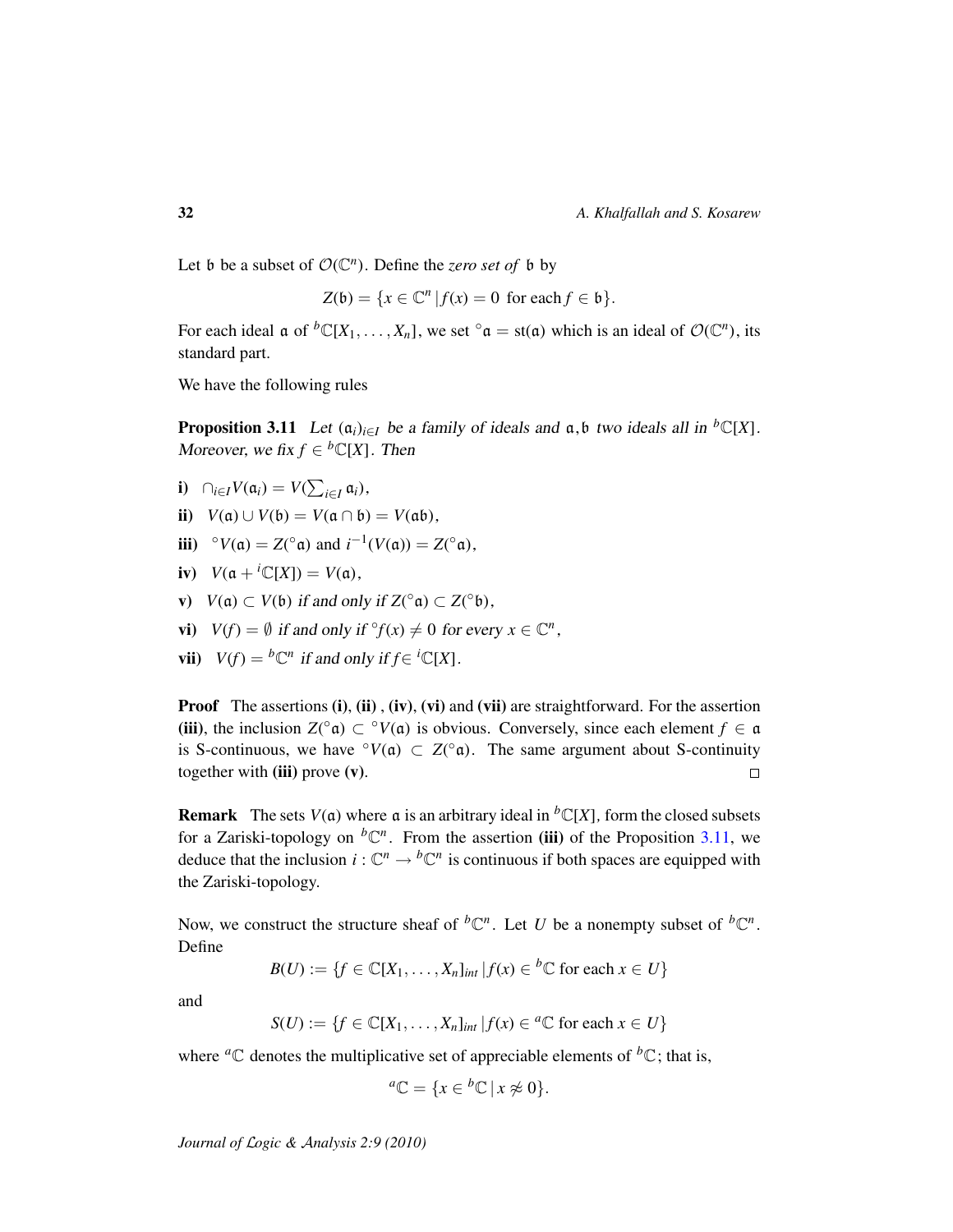Trivially,  $B(U)$  is an integral domain. We will write  $S^{-1}B(U)$  instead of  $S^{-1}(U)B(U)$ . The correspondence  $U \mapsto S^{-1}B(U)$  gives a presheaf of rings over  ${}^b\mathbb{C}^n$ , where *U* runs over all S-open subsets in  ${}^b\mathbb{C}^n$ . The restriction maps are evident. Such a presheaf is clearly separated. We will denote by  $\mathcal{O}_{b\mathbb{C}^n}$  its associated sheaf.

Let  $p \in {}^b\mathbb{C}^n$  and *U* be an S-open subset of  ${}^b\mathbb{C}^n$ , containing *p*. Hence *U* also contains  $\mu(p)$ . We have a canonical morphism

$$
\rho_U^p\colon\thinspace S^{-1}B(U)\to S^{-1}B(\mu(p))
$$

defined by restriction on  $\mu(p)$ .

We shall describe the stalks of our structure sheaf

<span id="page-32-0"></span>**Lemma 3.12** Let  $p \in {}^b\mathbb{C}^n$  and  $g \in {}^*\mathcal{O}(\mathbb{C}^n)$ .

- i) If  $g(\mu(p)) \subset {}^{b}\mathbb{C}$ , there exists an S-open subset *V*, containing *p*, such that  $g(V)$  ⊂  $b$ <sup> $\cap$ </sup>
- ii) If  $g(\mu(p)) \subset {}^a\mathbb{C}$ , there exists an S-open subset *V*, containing *p*, such that  $g(V)$  ⊂  ${}^a\mathbb{C}$ .

Proof The first assertion is an easy consequence of permanence principle. The second assertion is deduced from Theorem [2.1](#page-11-1) which asserts that there exists a S-open subset *V* such that *g* is S-continuous on *V* and has a standard part  $\degree g$ , which is actually holomorphic and  $^{\circ}g(z) \neq 0$  for every  $z \in {}^{\circ}V$ . In particular, we conclude that *g* takes appreciable values on *V*.  $\Box$ 

Applying this lemma for internal polynomials, we prove

**Proposition 3.13** For every  $p \in {}^b\mathbb{C}^n$ , there is a natural isomorphism

$$
\mathcal{O}_{^b\mathbb{C}^n,\,p}\,\to\,S^{-1}B(\mu(p))
$$

between the stalk of  $\mathcal{O}_{b\mathbb{C}^n}$  in *p* and  $S^{-1}B(\mu(p))$ .

**Proof** For each S-open *U* containing *p*, the morphisms  $\rho_I^p$  $U$  are compatible with restriction maps and induce, by taking the inductive limit, the morphism

$$
\lim_{\longrightarrow} S^{-1}B(U) \longrightarrow S^{-1}B(\mu(p))
$$

which is actually an isomorphism: the permanence principle gives the injectivity and surjectivity is a consequence of Lemma [3.12.](#page-32-0)  $\Box$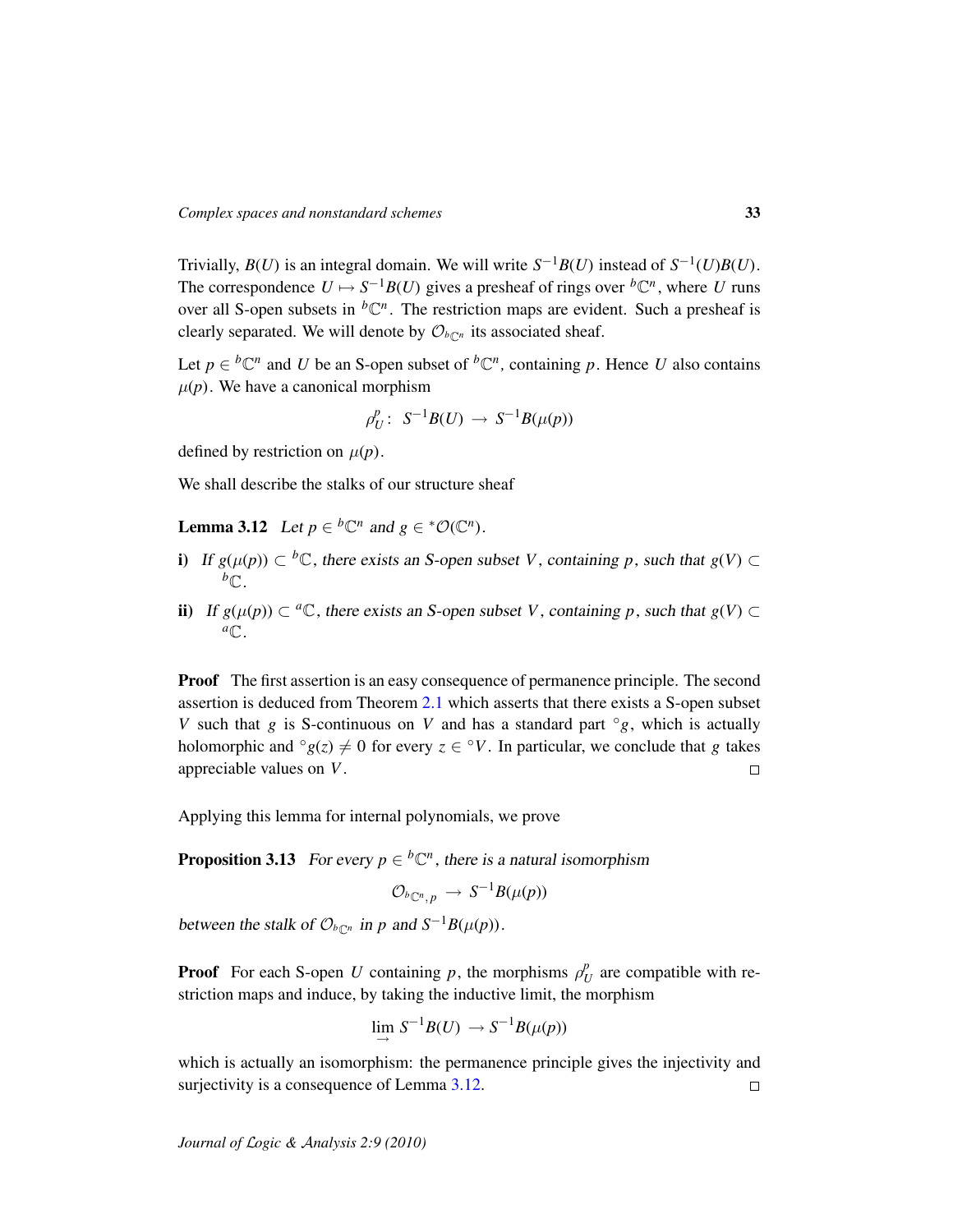**Remark** i) Trivially, the assertion in Lemma [3.12](#page-32-0) is false for  ${}^{i}C$ , so we have to distinguish between

$$
\mathfrak{m}_p:=\{\frac{f}{g}\in S^{-1}B(\mu(p))\,|\,f(p)\in {^i\mathbb{C}}^n\}
$$

the maximal ideal of  $S^{-1}B(\mu(p))$  and the ideal of infinitesimal elements

$$
\mathcal{I}nf_p := \{ \frac{f}{g} \in S^{-1}B(\mu(p)) \, | \, \exists \, V, \, S-\text{open} : \, p \in V, f(z) \in {}^{i}\mathbb{C}^n, \, \forall z \in V \}.
$$

We have  $S^{-1}B(\mu(p))/\mathcal{I}nf_p \cong \mathcal{O}_{\mathbb{C}^n, \circ_p}.$ 

ii) Let  $p \in {}^b\mathbb{C}^n$  and  $f = \sum_{|\nu| \leq d} b_{\nu}(X - p)^{\nu}$  be an internal polynomial. If  $b_0$  and  $|b_{\nu}|^{\frac{1}{|\nu|}}$  are bounded for each  $\nu$  such that  $0 < |\nu| \le d$ , then  $f \in B(\mu(p))$ . This is a consequence of the estimate, used in the proof of [1.4.](#page-8-0)

Let *U* be an S-open. From Theorem [2.1](#page-11-1) we deduce that each element  $f \in B(U)$  (resp. *f* ∈ *S*(*U*) ) has a standard part mapping °*f* ∈  $\mathcal{O}_{\mathbb{C}^n}$ (°*U*) (resp. °*f* ∈  $\mathcal{O}_{\mathbb{C}^n}$ (°*U*), °*f*(*x*) ≠ 0 for each  $x \in {}^{\circ}U$ ). Using the fact that  ${}^{\circ}U = U \cap \mathbb{C}^n$ , we get a morphism of presheaves  $\mathsf{st}_{\mathsf{U}} : S^{-1}B(U) \to \mathcal{O}_{\mathbb{C}^n}(U \cap \mathbb{C}^n)$ , given by  $\mathsf{st}_U(f/h) = \circ f / \circ h$  and which induces a morphism of sheaves

$$
\text{st}_U: \mathcal O_{\text{loc}^n}(U) \, \to \, \mathcal O_{\mathbb{C}^n}(U \cap \mathbb{C}^n)
$$

Hence, we have the following proposition

**Proposition 3.14** The inclusion map  $i : \mathbb{C}^n \to {^b\mathbb{C}^n}$  induces an epimorphism of sheaves

$$
\mathcal{O}_{\mathit{b}_{\mathbb{C}^n}}\,\to\,i_*(\mathcal{O}_{\mathbb{C}^n})
$$

and so we obtain *i* as a morphism of ringed spaces.

**Proposition 3.15** Let a be an ideal of  ${}^b\mathbb{C}[X_1, \ldots, X_n]$ . Then

$$
Supp(\mathcal{O}_{b\mathbb{C}^n}/\mathfrak{a}\mathcal{O}_{b\mathbb{C}^n})=V(\mathfrak{a}).
$$

**Proof** It is clear that  $V(\mathfrak{a}) \subset \text{Supp}(\mathcal{O}_{b\mathbb{C}^n}/\mathfrak{a}\mathcal{O}_{b\mathbb{C}^n})$ . Conversely, if  $x \notin V(\mathfrak{a})$  then there exists  $f \in \mathfrak{a}$  such that  $f(x) \in {}^a\mathbb{C}$ . Since f is S-continuous, we have  $f(y) \in {}^a\mathbb{C}$ for each  $y \in \mu(x)$ , which implies that  $1/f \in \mathcal{O}_{b_{\mathbb{C}^n, x}}$  and as a consequence we get  $x \notin \text{Supp}(\mathcal{O}_{b\subset n}/\mathfrak{a}\mathcal{O}_{b\subset n}).$  $\Box$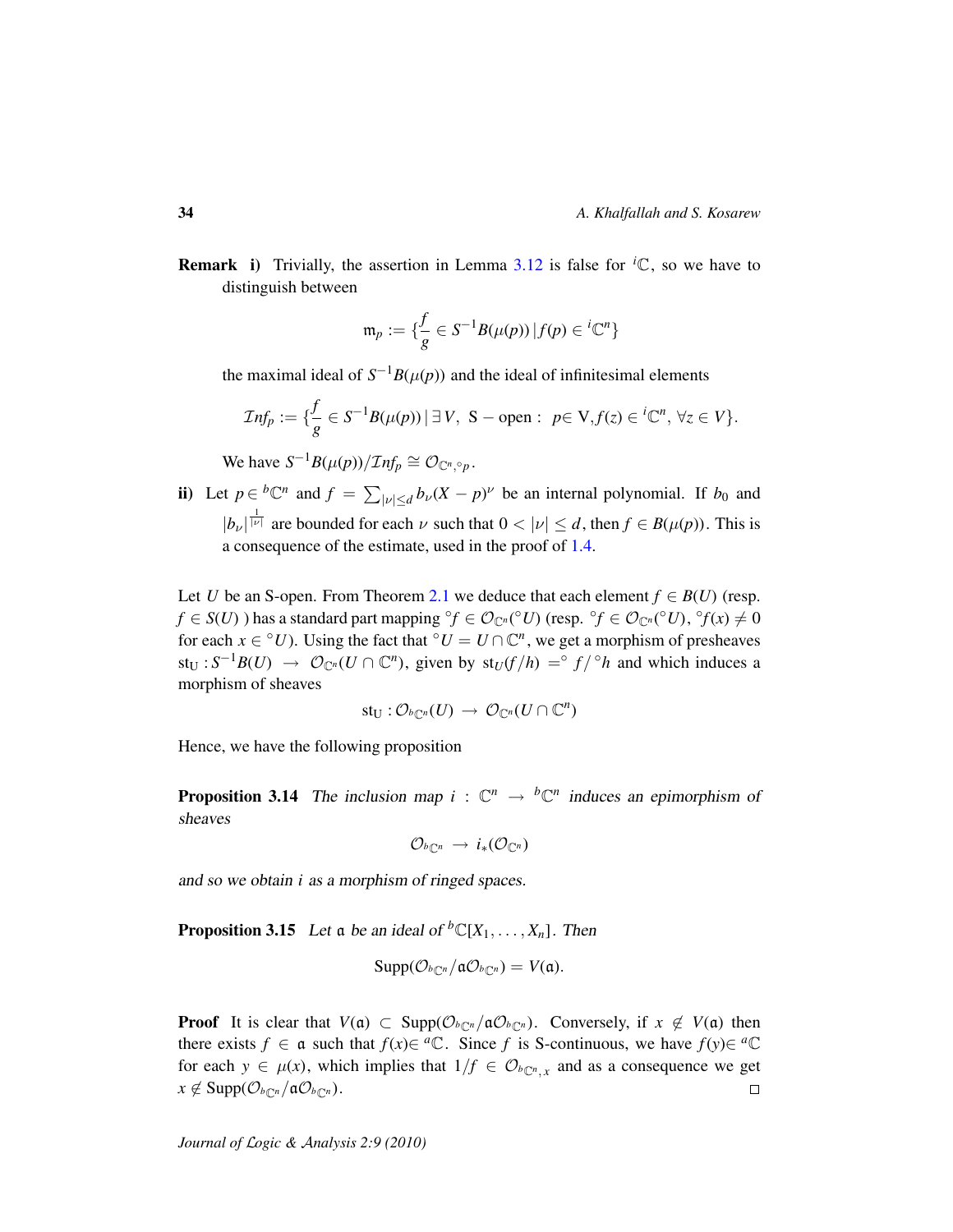Now, we are able to define the category of affine \*-bounded schemes. An object is given by a locally ringed space  $(^{b}X, \mathcal{O}_{b}$ . The underlying topological space is defined by  ${}^bX := V(\mathfrak{a}) \subset {}^b\mathbb{C}^n$  where  $\mathfrak{a}$  is an ideal of  ${}^b\mathbb{C}[X_1,\ldots,X_n]$  and  $\mathcal{O}_{^bX} :=$  $j_b^{-1}$ ( $\mathcal{O}_{b\mathbb{C}^n}/\mathfrak{a}\mathcal{O}_{b\mathbb{C}^n}$ ). The mapping  $j_b$ :  ${}^bX \to {}^b\mathbb{C}^n$  denotes the inclusion.

Let  $({}^{b}Y, \mathcal{O}_{b}Y)$  be another object in the category of affine \*-bounded schemes where *b*<sup>*Y*</sup> := *V*( $\mathfrak{b}$ )⊂ *b*<sup>*Cm*</sup>. A morphism between (*b*<sup>*X*</sup>,  $\mathcal{O}_{bX}$ ) and (*b*<sup>*Y*</sup>,  $\mathcal{O}_{bY}$ ) is represented by a morphism of  ${}^bC$ -algebras,

$$
u_b: {}^b\mathbb{C}[Y_1,\ldots,Y_m] \to {}^b\mathbb{C}[X_1,\ldots,X_n]
$$

sending the ideal b into  $\alpha$ . We demand that the morphism  $u_b$  should lift to an internal morphism  $u : \mathbb{C}[Y_1,\ldots,Y_m]_{int} \to \mathbb{C}[X_1,\ldots,X_n]_{int}$  defined by  $u(Y_i) = g_i \in$  ${}^b\mathbb{C}[X_1,\ldots,X_n]$  for each  $i \in [\![1..m]\!]$ . Then  $u_b$  induces a morphism of locally ringed spaces between  $(^{b}X, \mathcal{O}_{bX})$  and  $(^{b}Y, \mathcal{O}_{bY})$  as follows: the morphism  $u_b$  gives an Scontinuous map  $u'_b : {}^b\mathbb{C}^n \to {}^b\mathbb{C}^m$  sending  ${}^bX$  into  ${}^bY$ , defined by

$$
u'_b(x)=(g_1(x),\ldots,g_m(x)).
$$

We will denote by

$$
\alpha_b : {}^b X \to {}^b Y
$$

the restriction of  $u'_b$  on <sup>*b*</sup>X. The mapping  $u'_b$  defines a morphism of sheaves  $\mathcal{O}_{b_{\mathbb{C}}^m} \to$  $(u'_b)_*(\mathcal{O}_{b\mathbb{C}^n})$ . Finally, we obtain a morphism of sheaves of rings

$$
\mathcal{O}_{^bY} \rightarrow \alpha_{b*}(\mathcal{O}_{^bX})
$$

induced by  $\alpha_b$ .

We state the main result of this section

Theorem 3.16 There is a natural essentially surjective functor

st : (aff  $*$  bounded schemes)  $\longrightarrow$  (Stein spaces)

from the category of affine \*-bounded schemes to the category of Stein spaces of finite embedding dimension.

Moreover, if  $({}^bX, \mathcal{O}_{^bX})$  is an affine \*-bounded scheme and  $(X, \mathcal{O}_X) := \text{st}({}^bX, \mathcal{O}_{^bX})$ , then the inclusion map  $i_b$  :  $X \rightarrow {}^bX$  is a monomorphism.

**Proof** Let  $(^{b}X, \mathcal{O}_{bX})$  be an object in the category of affine \*-bounded schemes, where  ${}^bX$  := *V*( $\mathfrak{a}$ )⊂  ${}^b\mathbb{C}^n$ . We set

$$
\operatorname{st}({}^bX, \mathcal{O}_{^bX}) := (X, \mathcal{O}_X) = (Z({}^{\circ}\mathfrak{a}), i^{-1}(\mathcal{O}_{\mathbb{C}^n})^{\circ}\mathfrak{a}\mathcal{O}_{\mathbb{C}^n}))
$$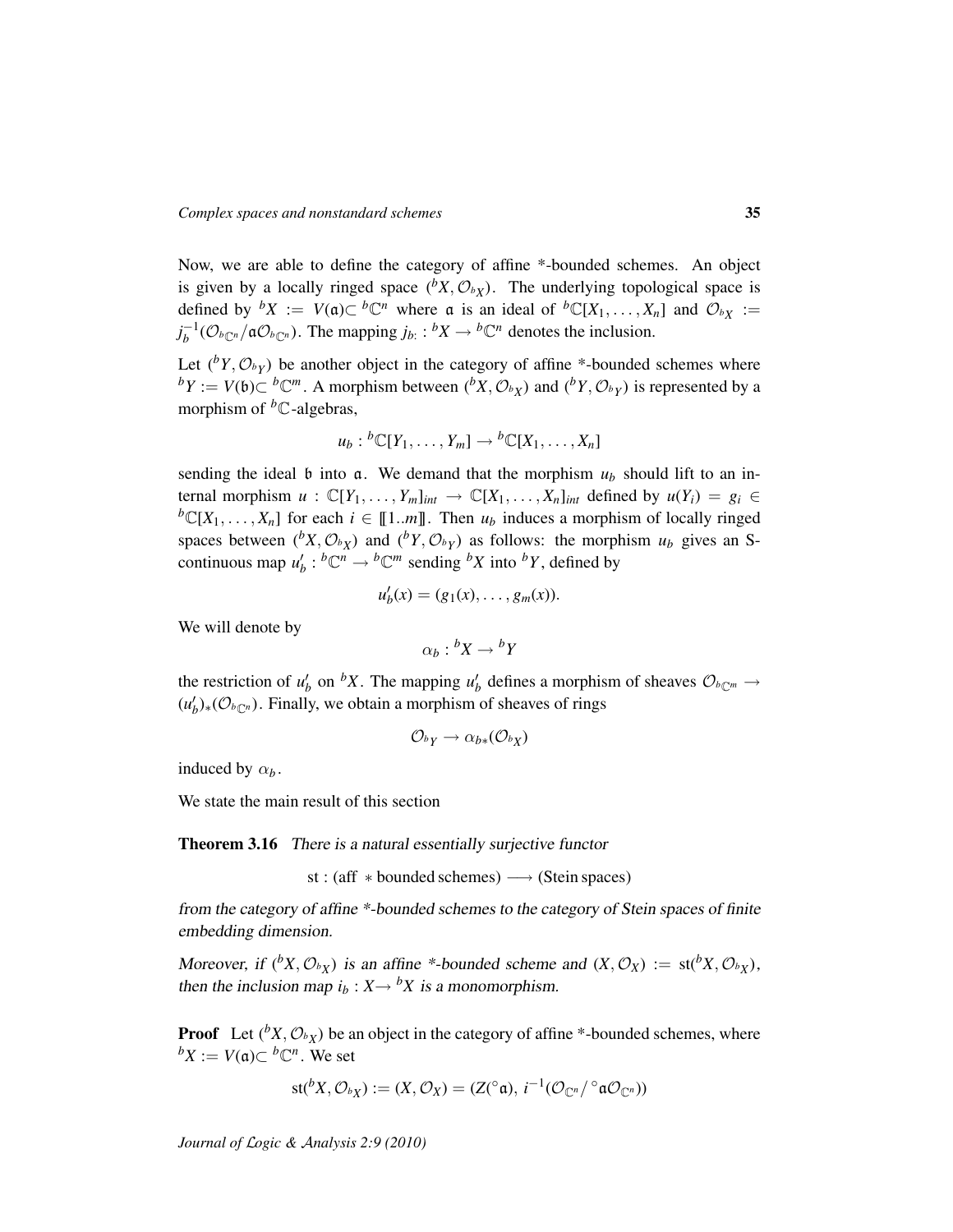where  $i: Z({}^{\circ}\mathfrak{a}) \to \mathbb{C}^n$  denotes the inclusion.

By taking the standard part, the inclusion mapping  $i_b$ :  $X \rightarrow {}^b X$  induces a surjective morphism of sheaves

$$
\mathcal{O}_{^bX}\to i_{b*}(\mathcal{O}_X).
$$

Let  $({}^bY, \mathcal{O}_{bY})$  be another object in the category of affine \*-bounded schemes where *b*<sup>*Y*</sup> := *V*( $\mathfrak{b}$ )⊂ *b*<sup>*Cm*</sup>. A morphism *u* between (*bX*,  $\mathcal{O}_{bX}$ ) and (*bY*,  $\mathcal{O}_{bY}$ ) gives a morphism between the two associated Stein algebras

$$
\mathrm{st}(u): \ \mathcal{O}(\mathbb{C}^m)/\overline{\circ b} \longrightarrow \mathcal{O}(\mathbb{C}^n)/\overline{\circ a}.
$$

Such a morphism induces a morphism between the Stein spaces  $(X, \mathcal{O}_X)$  and  $(Y, \mathcal{O}_Y)$ .

It remains to prove that the functor "st" is essentially surjective. Let *X* be a Stein space of finite embedding dimension. Then there exists an ideal  $\mathfrak{a} \subset \mathcal{O}(\mathbb{C}^n)$ , generated by a family of entire holomorphic functions  $(g_i)_{i \in I}$ , such that  $X = Z(\mathfrak{a})$  and  $\mathcal{O}_X =$  $\mathcal{O}_{\mathbb{C}^n}/\mathfrak{a}\mathcal{O}_{\mathbb{C}^n}$ . For each  $i \in I$ , let  $h_i$  be a bounded internal polynomial such that  $\circ h_i = g_i$ . We put  $\mathfrak{a}_b = \sum_{i \in I} h_i^b \mathbb{C}[X_1, \dots, X_n], {}^b X = V(\mathfrak{a}_b)$  and  $\mathcal{O}_{^b X} := \mathcal{O}_{^b \mathbb{C}^n} / \mathfrak{a}_b \mathcal{O}_{^b \mathbb{C}^n}$ . Clearly, we obtain  $\text{st}({}^bX, \mathcal{O}_{^bX}) := (X, \mathcal{O}_X)$ .  $\Box$ 

**Theorem 3.17** There is a natural functor between the category of affine schemes of finite type over  $\mathbb C$  and the category of affine  $*$ -bounded schemes.

**Proof** Each polynomial over  $\mathbb C$  can be regarded as an internal bounded polynomial. We consider the functor which associates to each algebra of finite type over  $\mathbb{C}$ , say  $A =$  $\mathbb{C}[X_1,\ldots,X_n]/(f_1,\ldots,f_q)$ , the affine \*-bounded scheme  ${}^bX:={}^*Z(f_1,\ldots,f_q)\cap {}^b\mathbb{C}^n$ and the structural sheaf  $\mathcal{O}_{b\text{C}n}/\sum_{i=1}^{q} f_i \mathcal{O}_{b\text{C}n}$ . This construction is functorial and gives us our functor. -  $\Box$ 

# <span id="page-35-0"></span>4 Global \*-bounded schemes and the standard part functor

# <span id="page-35-1"></span>4.1 The basic functors

In this section, we want to define a category of global schemes where the affine pieces are those described in Section [3.](#page-24-0) This is done via locally ringed spaces and we immediately obtain two new categories, the category of general \*-schemes denoted by

 $(* - sch)$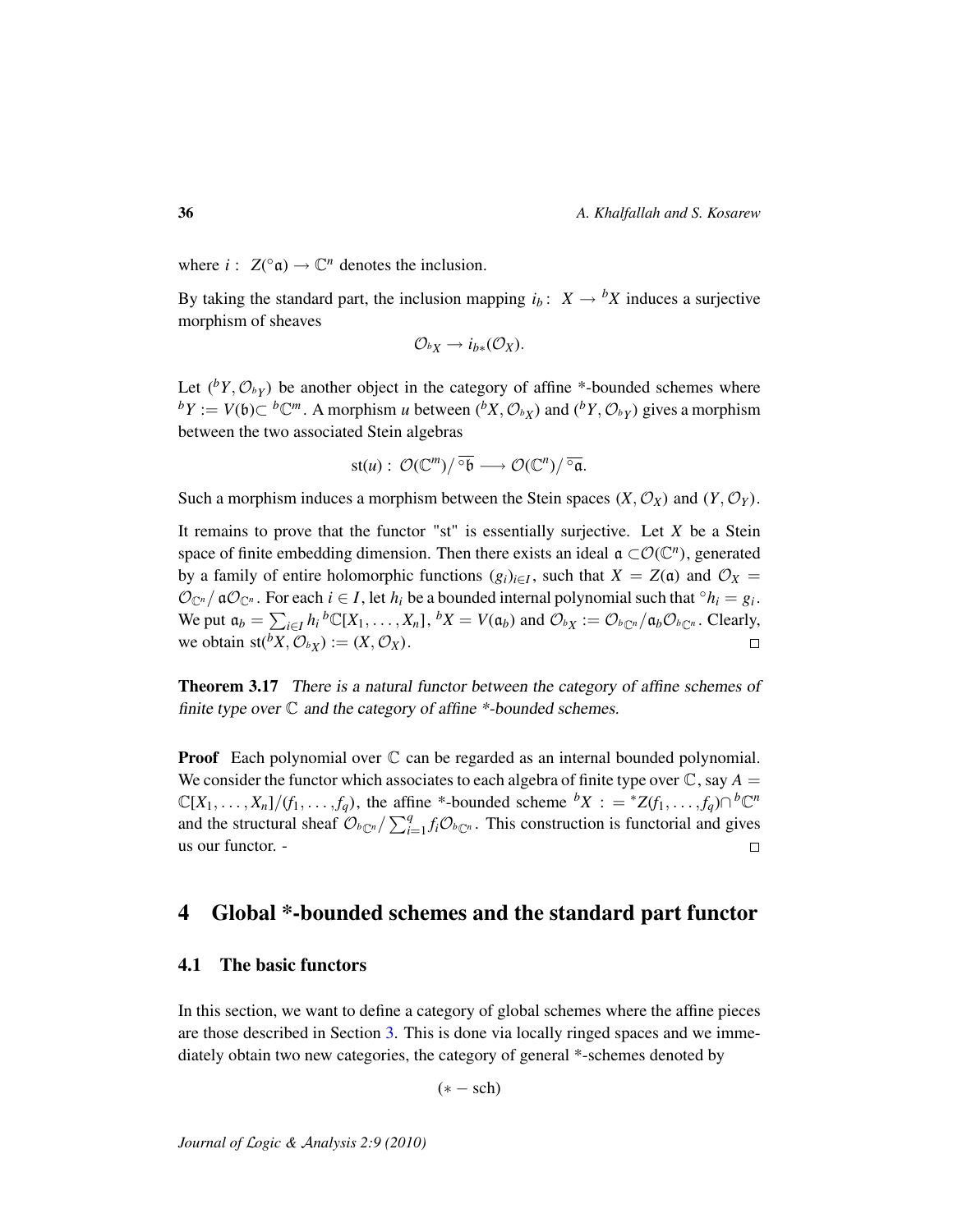and

$$
(*b - \text{sch})
$$

that of so-called *\*-bounded* schemes which are more related to complex geometry. The first one is of a very general nature (that is, a category of schemes over  $* \mathbb{Z}$ ) whilst the second one is a category of schemes over the ring  ${}^b\mathbb{C}$  of bounded complex numbers. We note that the structure sheaf of any \*-bounded scheme *X* contains an intrinsic ideal sheaf  $\mathcal{I}nf_X$  of infinitesimal sections which is locally described in Section [3.2.](#page-30-0)

Our definition of a \*-scheme is apriori more general than that of [\[2\]](#page-58-11) where only finite coverings by affine pieces are allowed. In order to define the notion of an internal subspace, we would have to make restrictions on the cardinality of coverings, since being *internal* is a global property.

We have an evident functor "associated \*-scheme" from the category of algebraic  $\mathbb{C}$ schemes, locally of finite type

$$
(\mathbb{C} - \text{ schemes } \mathsf{lft}) \longrightarrow (*b - \text{sch})
$$

which associates to a locally algebraic  $\mathbb C$ -scheme *X* its \*-bounded version  ${}^bX$  and similar at the level of morphisms.

<span id="page-36-0"></span>**Example 4.1** If  $\mathbb{P}_{\mathbb{C}}^n$  denotes the n-dimensional projective space over the complex numbers, then  ${}^b\mathbb{P}^n_{\mathbb{C}}$  can be constructed as the quotient of  ${}^b\mathbb{C}^{n+1} \setminus \mu(0)$  by the action of the multiplicative system of all appreciable complex numbers. Note that the natural map  ${}^b\mathbb{P}^n_{\mathbb{C}} \to {}^*\mathbb{P}^n_{\mathbb{C}}$  is bijective (*n* is standard).

Recall that to every affine bounded scheme we associated in Section [3](#page-24-0) a Stein complex space (of finite embedding dimension) in a functorial way. By a straightforward generalisation, we obtain a functor

$$
st:(*b-sch) \longrightarrow (complex spaces)
$$

which we call the *standard part functor*. We sometimes write also  $\mathcal{O}X = st(X)$  for the standard part of a bounded scheme *X*. We may regard  $\mathcal{O}(\mathbf{X})$  as the "subspace" of *X*, defined by the ideal sheaf  $\mathcal{I}nf_X$  all infinitesimal sections and so we have a natural morphism of ringed spaces

$$
^{\circ}X\rightarrow X.
$$

The conormal sheaf of this embedding is of particular interest, since it gives us a non standard interpretation of classical differential forms on ◦*X* (see Section [6\)](#page-46-0).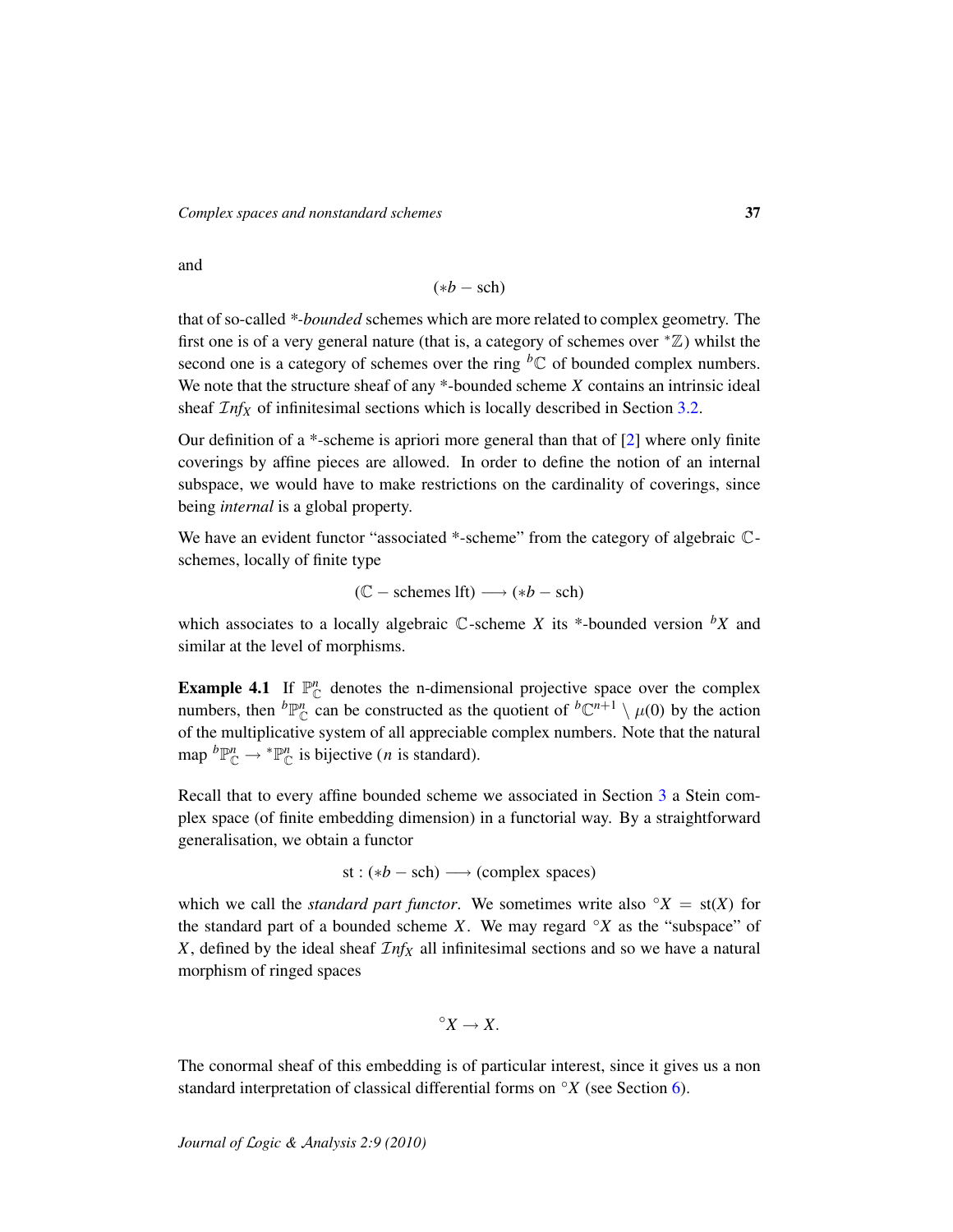Theorem 4.2 The standard part functor "*st*" possesses a left adjoint functor *<sup>b</sup>* : (complex spaces)  $\rightarrow$  (\*b – sch) which associates to every complex space *X* a natural \*-bounded scheme *<sup>b</sup>X* with locally no nontrivial infinitesimal elements. Moreover, the adjunction morphism  $id \rightarrow st \circ (b)$  is an isomorphism.

**Proof** We first describe the functor  $X \mapsto {}^b X$  locally; that is, for *X* a finite dimensional Stein spaces (as in Section [2\)](#page-10-0). As we have seen, there is an affine \*-bounded scheme  $\mathfrak X$  such that *X*  $\cong$  <sup>*st*</sup> $\mathfrak X$ . We can now make a natural minimal choice of  $\mathfrak X$  where there are *no* nontrivial infinitesimal elements in the local rings. In this case, the natural homomorphism  $\mathcal{O}_{\mathfrak{X}} \to (i_b)_*\mathcal{O}_X$  will be an isomorphism. This construction is evidently functorial in *X*, so it globalizes to complex spaces and we get our desired functor. Intuitively speaking, we just enlarge *X* (locally) by its bounded points and conserve at the same time its structure sheaf.

In order to verify the adjunction property, let  $\mathfrak X$  be a \*-bounded scheme and *Y* a complex space. By applying the functor "st" , we get a functorial map

$$
Hom({}^bY,\mathfrak{X})\longrightarrow Hom(Y,\text{st}(\mathfrak{X}))
$$

which is immediately seen to be bijective, since there are locally no nontrivial infinitesimal elements in the structure sheaf of  ${}^bY$ . The last assertion is an obvious consequence of our construction.  $\Box$ 

# <span id="page-37-0"></span>4.2 DG- algebra resolutions of complex spaces via bounded polynomial algebras

Sometimes it is useful to replace global (complex) spaces by local simplicial ones. In the case of algebras (over the rationals), it is sufficient to deal with differential graded ones.

Let us now consider a differential graded algebra  $R = \bigoplus_{k \leq 0} R_k$  with differential *s* such that  $R_0$  is an algebra of bounded polynomials and  $R$  is freely generated over  $R_0$ . Then, we can associate to it a Stein algebra in the following way: We may write  $R_0 = {}^b\mathbb{C}[T_1, ..., T_n]$ . Then  $ST(\text{Coker}(R_{-1} \rightarrow R_0))$  is, by [2.17,](#page-20-0) a Stein algebra. This definition is clearly functorial. Since it is evidently possible to construct DG-resolutions of that type for a given Stein algebra of finite embedding dimension, we obtain

Proposition 4.3 The above defined functor from the category of free bounded DGalgebras which are exact in negative degrees, to the category of Stein algebras of finite embedding dimension is essentially surjective.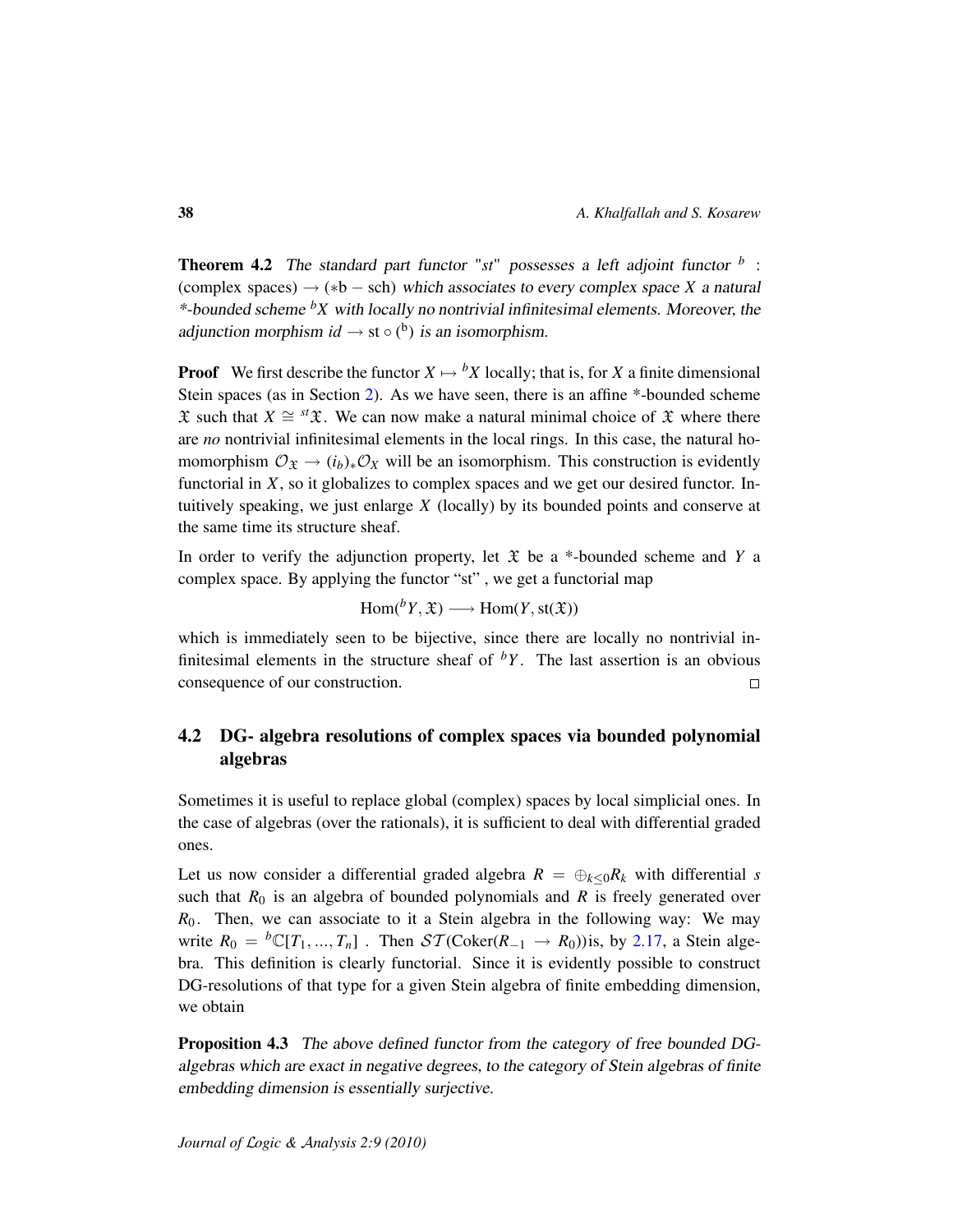We generalize this fact to the simplicial case. Let  $M$  be a totally ordered set and  $N$ the category of non empty finite subsets of M. An object  $\alpha$  of N (that is, a non empty finite subset of *M*) is called a simplex. Its dimension is, by definition, card( $\alpha$ ) – 1. The set Mor<sub>N</sub>( $\alpha$ ,  $\beta$ ) is of cardinality  $\leq 1$  corresponding to the condition if  $\alpha \subset \beta$ or not. A simplicial object in a category C is a *contravariant* functor  $\mathcal{N} \to \mathcal{C}$ . The category of all these functors (or  $N$ -objects) is denoted by  $C_N$ . We can show

Proposition 4.4 The functor "standard part in degree zero cohomology" that is defined above, from the category of free bounded  $DG-\mathcal{N}$ -algebras which are exact in negative degrees, to the category of Stein  $N$ -algebras of simplicialwise finite embedding dimension, is essentially surjective.

For a *sketch* of the proof, given a simplicial Stein algebra *A* (simplicialwise of finite embedding dimension), we proceed in the usual way by induction on the dimension of simplicies to construct a free DG-algebra resolution  $R_{\alpha}$  such that  $\mathrm{^{\circ}H^{0}}(R_{\alpha}) = A_{\alpha}$ . If  $\dim \alpha = 0$ , this has been done. For  $\dim \alpha > 0$  we already know the values of the differential on all free generators which come from strictly lower dimensional simplicies, so that we just add some new generators and construct the differential *s* by descending induction on the degree of generators in order to obtain exactness in negative degrees and such that  $ST(H^0(R_\alpha)) = A_\alpha$ .

We want to describe another more subtle construction of such resolutions, by imposing additional assumptions on the resolution type. For this, we fix a complex space *X*, an embedding  $X \hookrightarrow P$  into a simplicial (free) polydisc  $P$  and a free simplicial DGalgebra resolution ( $\mathcal{R}, s$ ) of  $\mathcal{O}_X$  of the form  $\mathcal{R} = \mathcal{O}_P$  [ $e_i$ ]<sub>*i*∈*I*</sub> with free generators  $e_i$ of strictly negative degrees. The graded simplicial algebra  $R$  admits an evident lifting to the category of simplicial affine bounded algebras. But we cannot extend directly the identity  $s^2 = 0$  to this algebra. Nevertheless, we will obtain it on a suitable (even maximal) affine subspace  $3 \rightarrow {^bP}$ , after fixing an infinite natural number *N*. The definition of 3. is the following: we first lift *s* to bounded derivation  $s_N$  on  ${}^b\mathcal{R} = \mathcal{O}_{b}$ <sub>*P*</sub>. [ $e_i$ ]<sub>*i*∈*I*</sub>. Then  $s_N^2(e_i)$  is infinitesimal by construction. Dividing out these infinitesimal polynomials (over each simplex), we obtain a subspace  $\mathfrak{Z} \hookrightarrow {^bP}$  over which the class of  $s_N^2$  is zero. In other words, we get a simplicial DG-algebra in the category of bounded algebras, conserving all original free generators of negative degree (and not adding any further ones).

Remark The construction above is inspired by deformation theory of complex spaces: describing all small deformations of *X* by varying the differential of a fixed DGalgebra resolution of  $\mathcal{O}_X$ . Moreover, our construction leads us to an obvious definition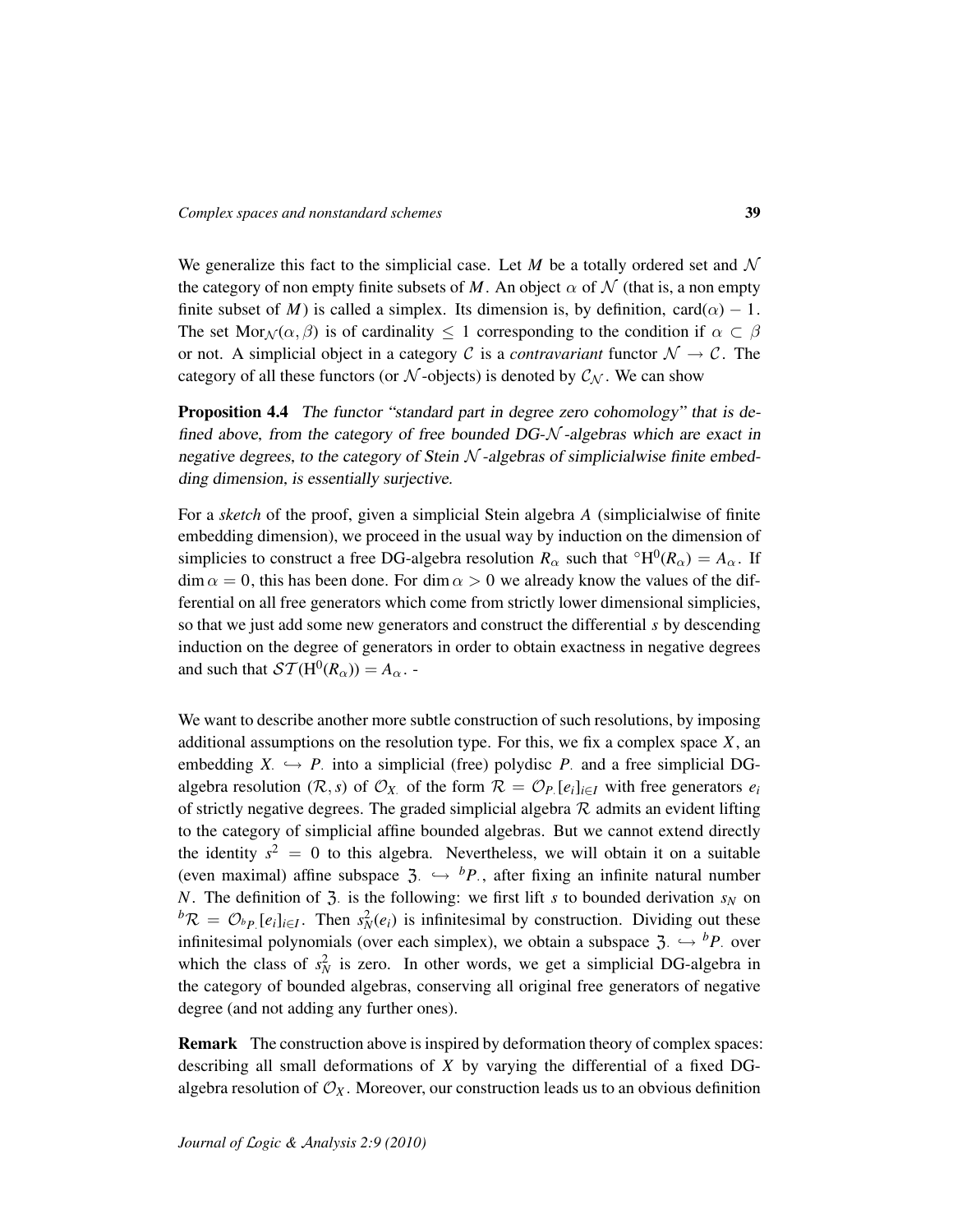of what should be a deformation of *X* over local \*-bounded algebras, for example algebras of the form  ${}^bC/a$  where a is an ideal generated by some infinitesimal complex numbers. Such *nonstandard* or *Leibniz deformations* give an interesting alternative approach to deformation theory where the meaning of "infinitesimal deformation" becomes a metric one.

# <span id="page-39-0"></span>4.3 Special features of the standard part construction

We give some applications for the passage from the holomorphic to the \*-bounded algebraic context.

Let *H* be a standard hyperplane in the \*-scheme  $\mathbb{P}_{\mathbb{C}}^n$ . Then the natural inclusion  ${}^*{\mathbb{C}}^n$   $\hookrightarrow {}^*{\mathbb{P}}^n_{\mathbb{C}}$  induced by *H*, allows us to define the notion of a *bounded point in*  $\mathbb{P}^n_{\mathbb{C}} \setminus H$ . The following theorem shows that we can "compactify" analytic subsets of  $\mathbb{C}^n$  in a (non-canonical) way to projective \*-schemes

**Theorem 4.5** Let  $X \subset \mathbb{C}^n$  be an analytic subset. Then there is a standard hyperplane  $H \subset \mathbb{P}_{\mathbb{C}}^n$  and a \*-projective subvariety  $\mathfrak{X} \subset \mathbb{P}_{\mathbb{C}}^n$  such that *X* is the standard part of  $\mathfrak{X} \setminus H$ .

**Proof** Let *X* be the zero set of a countable family  $(f_i)_{i \in \mathbb{N}}$  of holomorphic functions on  $\mathbb{C}^n$ . We fix infinite natural numbers *N*, *M* and a hyperfinite family  $(F_j)_{0 \le j \le M}$  of \*bounded polynomials of degree  $\leq N$  such that.  $f_j = st(F_j)$  for *j* finite. We may assume that  $F_j$  is infinitesimal for *j* infinite. Next, we homogenize each  $F_j$  to a homogeneous internal (but in general not \*-bounded !) polynomial  $\tilde{F}_j$  of degree  $\leq N$  in  $n+1$ variables. Let  $\mathfrak{X} \subset \mathbb{P}_{\mathbb{C}}^n$  be defined by the  $\tilde{F}_j$ 's. Then, by our construction,  $\mathfrak{X}$  has the desired property.  $\Box$ 

**Theorem 4.6** Let *X* be an affine algebraic  $\mathbb{C}$ -scheme such that  $H^2(X^{an}, \mathbb{Z}) = 0$ . Then every holomorphic map  $f: X^{an} \to \mathbb{P}_{\mathbb{C}}^n$  from  $X^{an}$  to a projective space is the standard part of a \*-bounded morphism  $F : {}^b X \to {}^b \mathbb{P}^n_{\mathbb{C}}$ .

**Proof** By our cohomological assumption, we can lift  $f$  to a holomorphic map  $\tilde{f}$ :  $X^{an} \to \mathbb{C}^{n+1} \setminus \{0\}$ . By the results of section [2.5,](#page-19-0) the map  $\tilde{f}$  is the standard part of a \*bounded map  $F: {}^{b}X \rightarrow {}^{b}\mathbb{C}^{n+1}$  which avoids necessarily the halo of  $\{0\}$ . By passing to the quotient (as in  $4.1$ ), we get our result.  $\Box$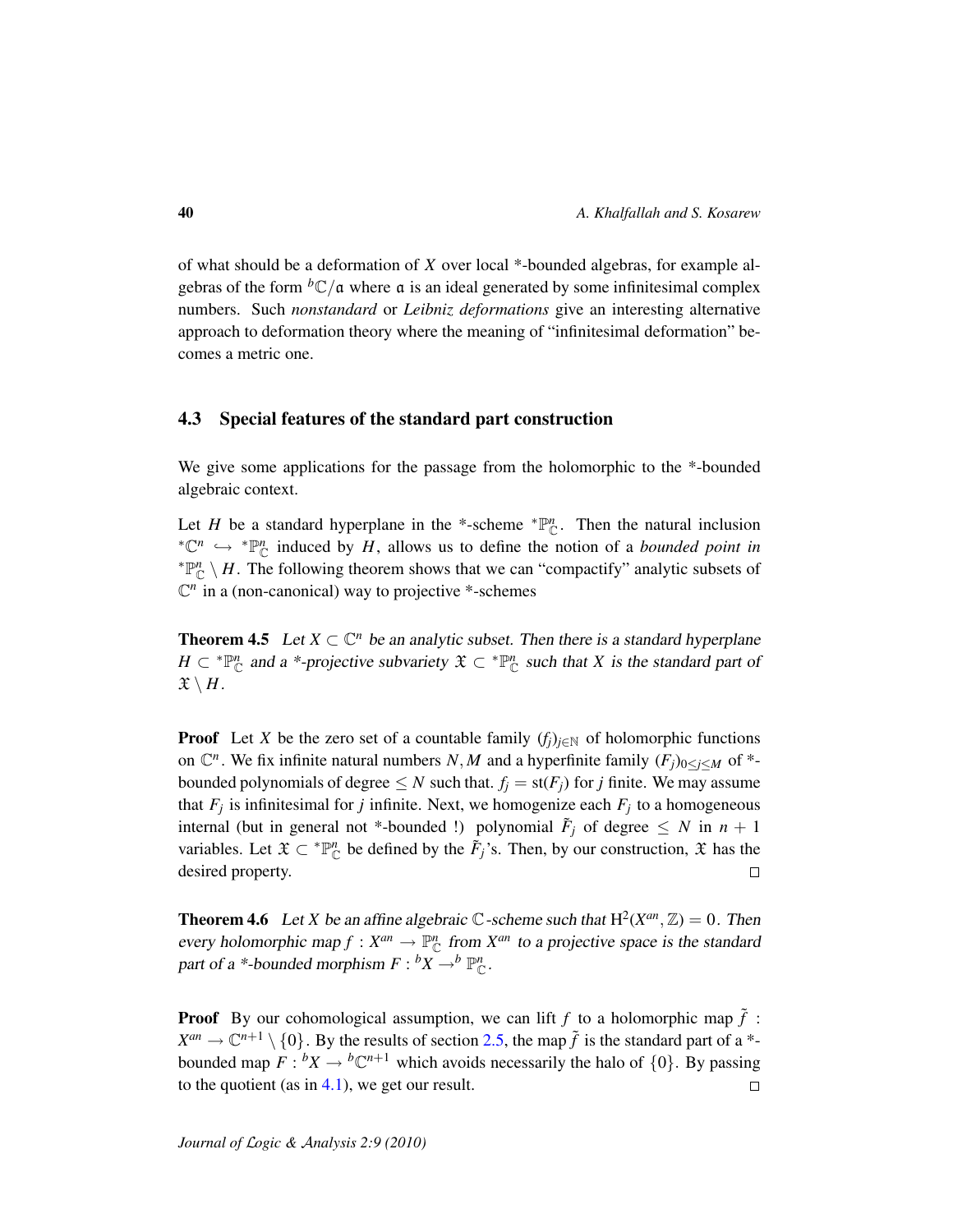**Example 4.7** Let  $f : \mathbb{C} \to \mathbb{P}_{\mathbb{C}}^n$  be a holomorphic map. By fixing an infinite natural number *N*, we may extend *f* to a morphism  $f_N : b \mathbb{C} \to b \mathbb{P}_{\mathbb{C}}^n$  of \*-bounded schemes such that  $st(f_N) = f$ . Moreover, applying homogenization, we can lift  $f_N$  to a \*algebraic map  $\tilde{f}_N$ :  $^*\mathbb{P}^1 \to ^*\mathbb{P}^n_{\mathbb{C}}$  which will be a \*-*bounded* morphism if and only if *f* is algebraic. In fact, we can define  $\tilde{f}_N : {}^b\mathbb{P}^1 \to {}^b\mathbb{P}^n_{\mathbb{C}}$  just as a map, but it will not be continuous at the point  $(1:0)$  if  $f$  is not algebraic.

We close this section by mentioning a simple fact concerning the standard points of internal subspaces of nonstandard complex spaces

**Theorem 4.8** Let *X* be a complex space and  $\mathfrak{Y} \subset {}^*X$  an internal complex subspace of (finite) codimension *k*. Then the intersection  $\mathfrak{Y} \cap X$  is contained in a countable union of complex subspaces  $Y_n$ ,  $n \in \mathbb{N}$ , of *X* of codimension *k*. The same conclusion holds in the algebraic context.

For the proof, we note that  $\mathfrak{Y} = {}^*Y_I$  for  $(Y_i)_{i \in I}$  a system of complex subspaces of codimension *k*. If we put  $Y = \bigcup_i Y_i$ , then  $\mathfrak{Y} \subset {}^*Y$  and  $\mathfrak{Y} \cap X \subset Y$ .

# <span id="page-40-0"></span>5 The Nullstellensatz and nonstandard generic points for complex spaces

In this section, we prove in particular that any maximal ideal of a Stein algebra *A* is the vanishing ideal of an eventually nonstandard point. Moreover, we can show that any prime ideal of *A* is determined by its nonstandard zero set if and only if it satisfies a Hilbert Nullstellensatz. We give a large class of examples of prime ideals which are not determined by their nonstandard zero set and with necessarily empty standard zero set. Closed ideals in Stein algebras are extensively treated in Forster's paper [\[6\]](#page-58-5).

Our notion of a nonstandard zero set of an ideal allows us to interpret generic points of irreducible complex spaces in a natural geometric way.

## <span id="page-40-1"></span>5.1 Nonstandard zeros of holomorphic functions and the Nullstellensatz

Let *X* be a Stein complex space and  $A := \Gamma(X, \mathcal{O}_X)$  its algebra of global holomorphic sections. For any ideal  $I \subset A$ , we define the *nonstandard* zero set of *I* by

$$
V(I) := \{ x \in {}^*X \mid {}^*f(x) = 0, \, \forall f \in I \}.
$$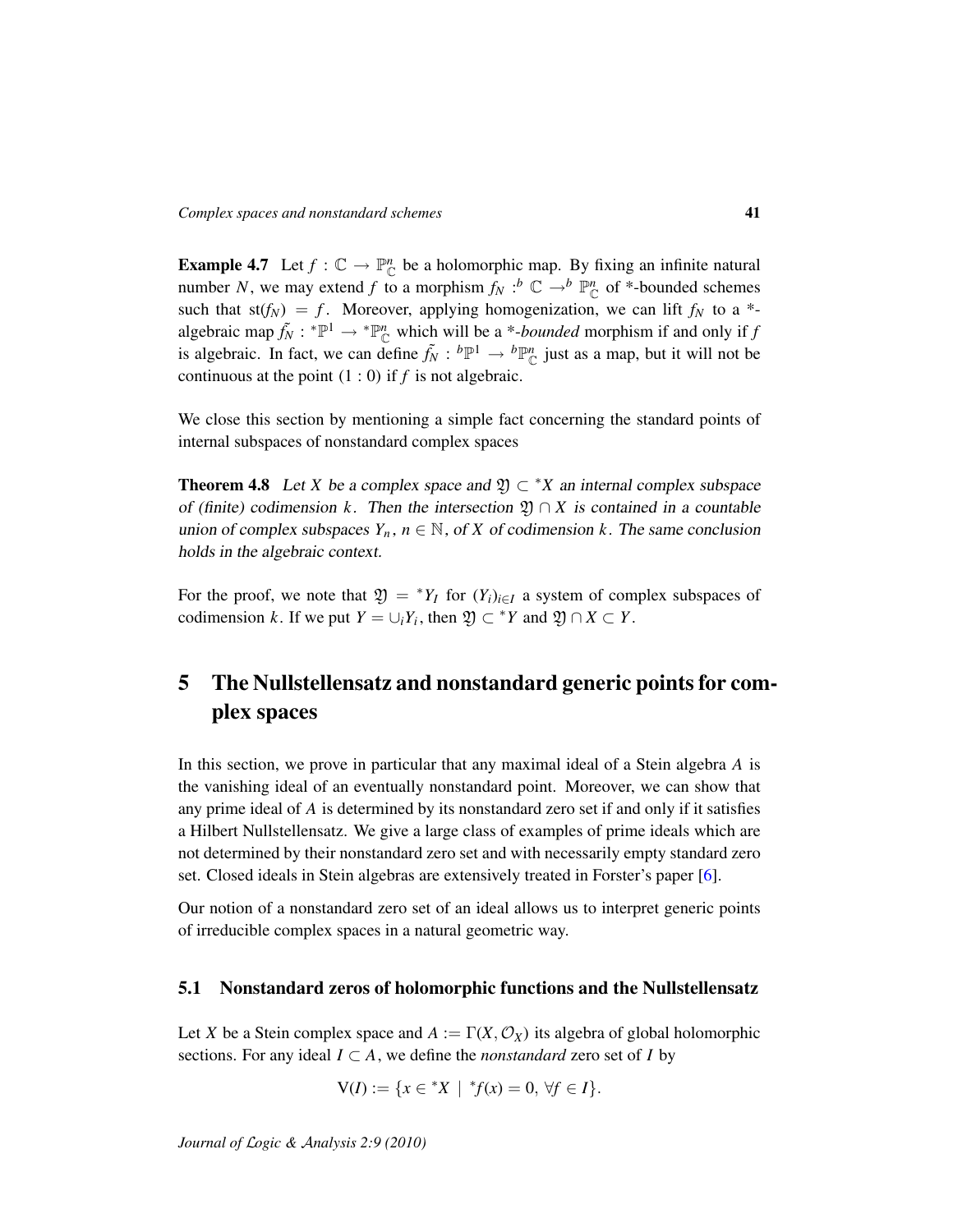Forster proved that the (standard) zero set of a proper closed ideal in a Stein algebra is non empty. Siu[\[17\]](#page-59-1) showed that the closedness is essential and gave an example of an ideal whose variety is empty. We prove that the *nonstandard* zero set of any proper ideal is nonempty. This indicates that our definition is an adequate notion of a zero set in the context of Stein algebras. Let  $I \subseteq A$  be a proper ideal. We define the binary relation *P* on  $X \times I$  by  $P \le x, f >$  if  $f(x) = 0$ . The relation *P* is concurrent: if  $f_1, \ldots, f_r \in I$  then there exists  $x \in X$  such that  $f_i(x) = 0$  for each  $i = 1, \ldots, r$ . Since <sup>\*</sup>*X* is an enlargement of *X*, there exists  $x \in$  <sup>\*</sup>*X* such that  ${}^*f(x) = 0$  for all  $f \in I$  and hence  $V(I) \neq \emptyset$  (see Appendix B: [Concurrence or Saturation Principle\)](#page-55-1).

There is also the dual construction: Let  $M \subset {}^*X$  be any subset. We put

$$
Id(M) := \{ f \in A \mid {}^*f(x) = 0, \, \forall x \in M \}
$$

the *nonstandard* ideal of *M* in *A*. These constructions transform an inclusion into the opposite one. Moreover, we have the following rules: Let (*Ir*)*r*∈*<sup>R</sup>* be a family of ideals in *A* and  $(M_s)_{s \in S}$  a family of subsets of  $*X$ . Then

$$
V(\Sigma_{r\in R}I_r)=\cap_{r\in R}V(I_r),
$$

and

$$
V(\cap_{r \in R} I_r) = V(\Pi_{r \in R} I_r) = \cup_{r \in R} V(I_r)
$$

if  $R$  is finite, dually, for "Id"

$$
\mathrm{Id}(\cup_{s\in S}M_s)=\cap_{s\in S}\mathrm{Id}(M_s),
$$

and

$$
\mathrm{Id}(\cap_{s\in S}M_s)\supset\Sigma_{s\in S}\mathrm{Id}(M_s).
$$

Moreover, for any subset  $M \subset {}^*X$  and any ideal  $I \subset A$ , we have clearly

$$
V(\text{Id}(M)) \supset M,
$$
  

$$
\text{Id}(V(I)) \supset \sqrt{I}.
$$

More precisely, for the first one, we show

**Proposition 5.1** We have  $V(\text{Id}(M)) = \bigcap_{Y} V(\text{Id}(Y))$ , where the intersection is taken over all *Y*  $\subset$  *X* closed analytic subsets such that *M*  $\subset$  \**Y*.

**Proof** If  $Y \subset X$  is analytic, we get  $Id({}^*Y) = Id(Y)$  and therefore  $V(Id({}^*Y)) =$  $V(\text{Id}(Y)) \supset {}^{*}Y$ . We note that  $\text{Id}(M) = \sum_{Y} \text{Id}(Y)$ , where the sum is taken over all *Y* ⊂ *X* analytic such that  $M \subset Y$ , which gives us the desired identity. - $\Box$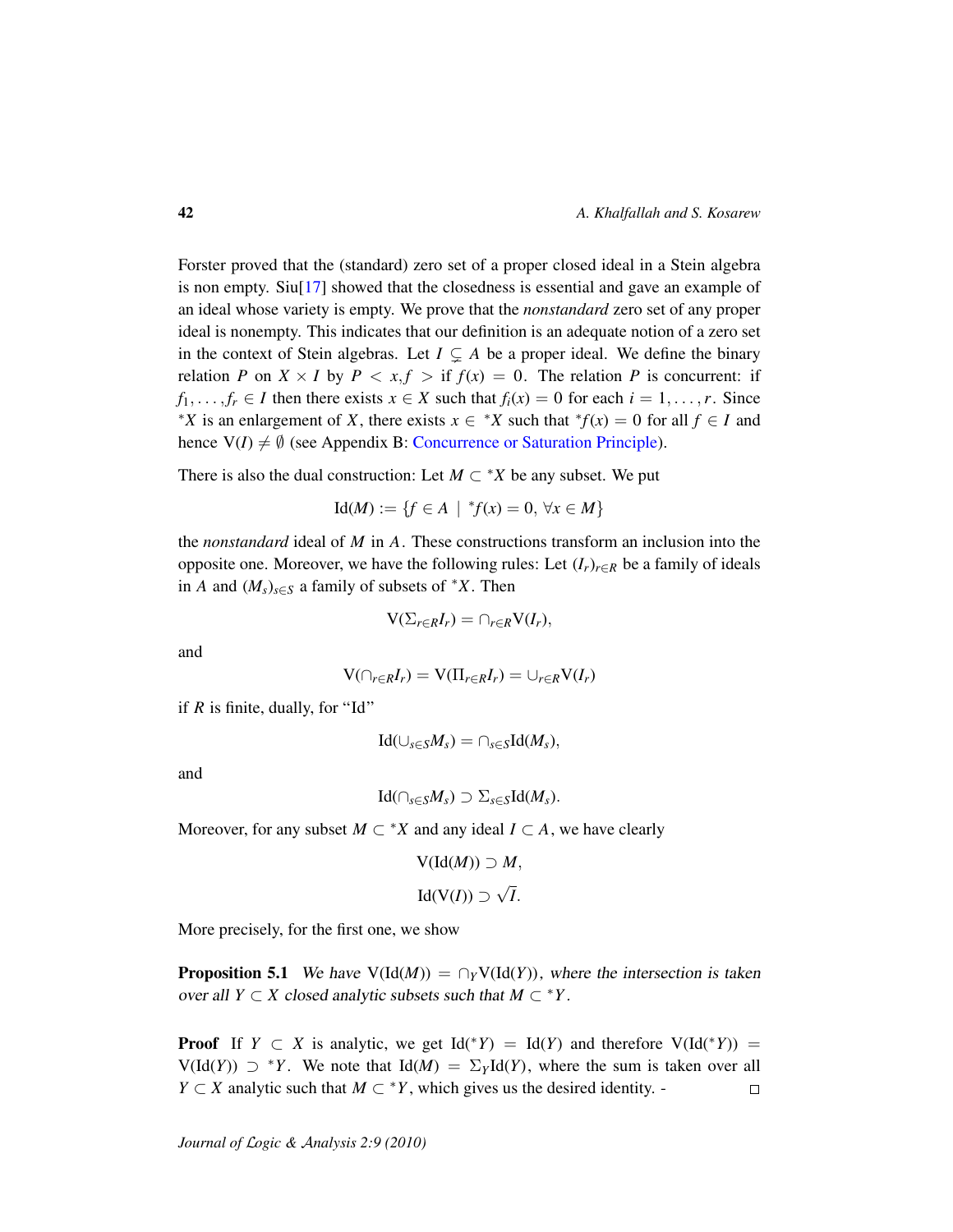We want to show that every prime ideal of *A* is the ideal of a (nonstandard) point of *X* if and only if it satisfies a Hilbert Nullstellensatz.

- Theorem 5.2 i) Let m be a maximal or a minimal prime ideal of *A*, then m is of the form  $Id({x}),$
- ii) Let p be a prime ideal of A, then p is of the form  $Id({x})$ , if and only if it satisfies the Nullstellensatz; that is,  $Id(V(p)) = p$ .

Proof i) We first treat the case of a maximal ideal. By the Nullstellensatz, we have

$$
\forall n \in \mathbb{N}, \forall f_1, ..., f_n \in \mathfrak{m} \Rightarrow \exists y \in X : f_i(y) = 0 \,\forall i, 1 \leq i \leq n.
$$

By the concurrence principle (see the Appendix B: [Concurrence or Saturation Princi](#page-55-1)[ple\)](#page-55-1), we conclude that there is a point  $x \in {}^*X$  such that  $m \subseteq Id({x})$ . Since m is maximal, we have equality.

ii) First, let p be of the form  $Id({x})$ . Then  $V(p) \supset {x}$  and so  $Id(V(p)) \subset Id({x}) =$ p, which finally gives equality. For the converse, we note that it suffices to show

 $∀n ∈ ℕ, ∀f<sub>1</sub>, ..., f<sub>n</sub> ∈ p, ∀g<sub>1</sub>, ..., g<sub>n</sub> ∉ p ⇒ ∃y ∈ X : f<sub>i</sub>(y) = 0 ∀i, g<sub>1</sub>(y) · ... · g<sub>n</sub>(y) ≠ 0$ 

and since  $g_1 \cdot ... \cdot g_n \notin \mathfrak{p}$ , we may take  $n = 1$  for the  $g_i$ 's for the verification of this implication. By applying the concurrence principle, we obtain

$$
\exists x \in {}^*X : \forall f \in \mathfrak{p}, \forall g \notin \mathfrak{p} \Rightarrow {}^*f(x) = 0, {}^*g(x) \neq 0
$$

which means precisely that  $p = Id_X(x)$ . So let now be  $f_1, ..., f_n \in p$  and  $g \notin p$ . Assume that for the usual zero sets we have  $Z(f_1, ..., f_n) \subset Z(g)$ . Then, we get also  $V(f_1, ..., f_n)$  ⊂  $V(g)$  and so for the corresponding ideals Id( $V(f_1, ..., f_n)$ ) ⊃ Id( $V(g)$ ) ∋ *g*. But, Id( $V(f_1,...,f_n)$ ) ⊂ Id( $V(p)$ ) = p and we would obtain *g*  $\in$  p, which is a contradiction. This shows (ii).

iii) It remains to show that any minimal prime ideal is that of a point. Let p be a prime ideal. In contrast to the formula above, the following implication is always true

$$
\forall n \in \mathbb{N}, \forall g_1, ..., g_n \notin \mathfrak{p} \Rightarrow \exists y \in X : g_1(y) \cdot ... \cdot g_n(y) \neq 0
$$

since it is true for  $n = 1$  and  $\mathfrak p$  is prime. By the concurrence principle, we conclude that there is a point  $x \in {}^*X$  such that

$$
\forall g \notin \mathfrak{p} \Rightarrow g(x) \neq 0
$$

which means  $\mathfrak{p} \supset \text{Id}_X(x)$ , so finally  $\mathfrak{p} = \text{Id}_X(x)$  by minimality of  $\mathfrak{p}$ .

 $\Box$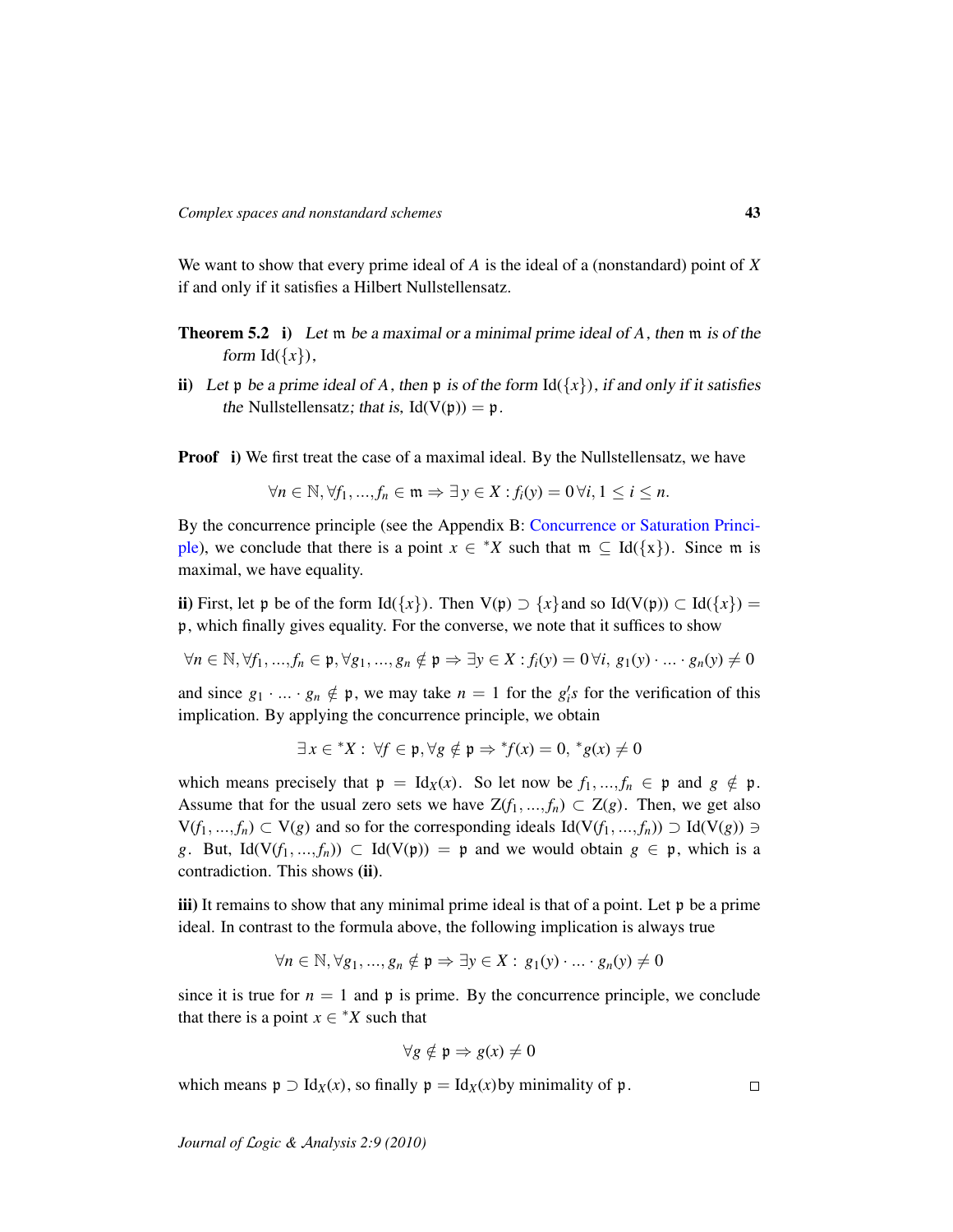- **Example 5.3** i) Regarding the inclusion  $A \hookrightarrow A$ , we obtain certain prime ideals of *A* by intersecting just with those of <sup>∗</sup>*A*. In particular, every internal prime ideal of  $*$ *A* gives us one of *A* (for example, fixing  $(\mathfrak{p}_i)_i$ , a countable sequence of closed prime ideals of *A*).
- ii) Assume *A* to be an integral domain and that we have an "order function"  $\omega$ :  $A \setminus \{0\} \rightarrow$  \*N; that is,  $\omega$  satisfies  $\omega(fg) = \omega(f) + \omega(g)$  and  $\omega(f + g) \ge$  $\inf{\{\omega(f), \omega(g)\}}$  as well as  $\omega(1) = 0$ . Then the subset of *A* formed by zero and all elements of *infinite*  $\omega$ -order is a prime ideal of A.
- iii) Combining the constructions of (i) and (ii), we can immediately construct explicitly many prime ideals of the ring of entire holomorphic functions on  $\mathbb{C}^n$  which are *not* ideals of nonstandard points.

We can determine the possible *residue fields* of a maximal ideal in a Stein algebra

**Theorem 5.4** Let A be a Stein algebra (of finite embedding dimension) and  $m =$ Id(*x*) any maximal ideal of *A*. We suppose that the used ultrafilter is  $\delta$  – stable (see Appendix A:  $\delta$ [-stable ultrafilters\)](#page-52-0). Then the evaluation map  $\chi : A/\mathfrak{m} \to {}^*\mathbb{C}$  in  $\{x\}$  is an isomorphism of fields if  $\{x\}$  is an infinite point and  $\text{Im}(\chi) = \mathbb{C}$  if  $\{x\}$  is bounded. In the last case,  $\{x\}$  is standard and so m is a closed ideal.

**Proof** We may assume that  $A = \Gamma(\mathbb{C}^n, \mathcal{O}_{\mathbb{C}^n})$ . If  $\{x\}$  is an infinite point, then at least one coordinate of  $\{x\}$ , say  $\{x_k\}$ , is infinite. By projecting to this coordinate, we may take first  $n = 1$ . But in this case, the point can be represented (using  $\delta$ -stability) by a sequence in  $\mathbb C$  which tends to  $\infty$ . Clearly, here the residue field must be  ${}^* \mathbb C$ , by classical function theory in one complex variable. In this way, we get homomorphisms of fields  $\kappa(x_k) \to \kappa(x) \to \infty$ , where the second arrow is induced by evaluation in  $\{x\}$ . The composition is, by construction, evaluation in  ${}^*\mathbb{C}$  and therefore bijective.

If the point  $\{x\}$  is bounded in  $^{\ast} \mathbb{C}^n$ , it has a standard part *a*. Since every holomorphic function which vanishes in  $\{x\}$ , must also vanish in *a*, we obtain, by maximality of m, our result.  $\Box$ 

We do not know if the  $\delta$ -stability of the ultrafilter is essential for the above result to hold. Therefore, we assume this property for the rest of this section.

# <span id="page-43-0"></span>5.2 On the spectrum of a Stein algebra

Here is the main result of this section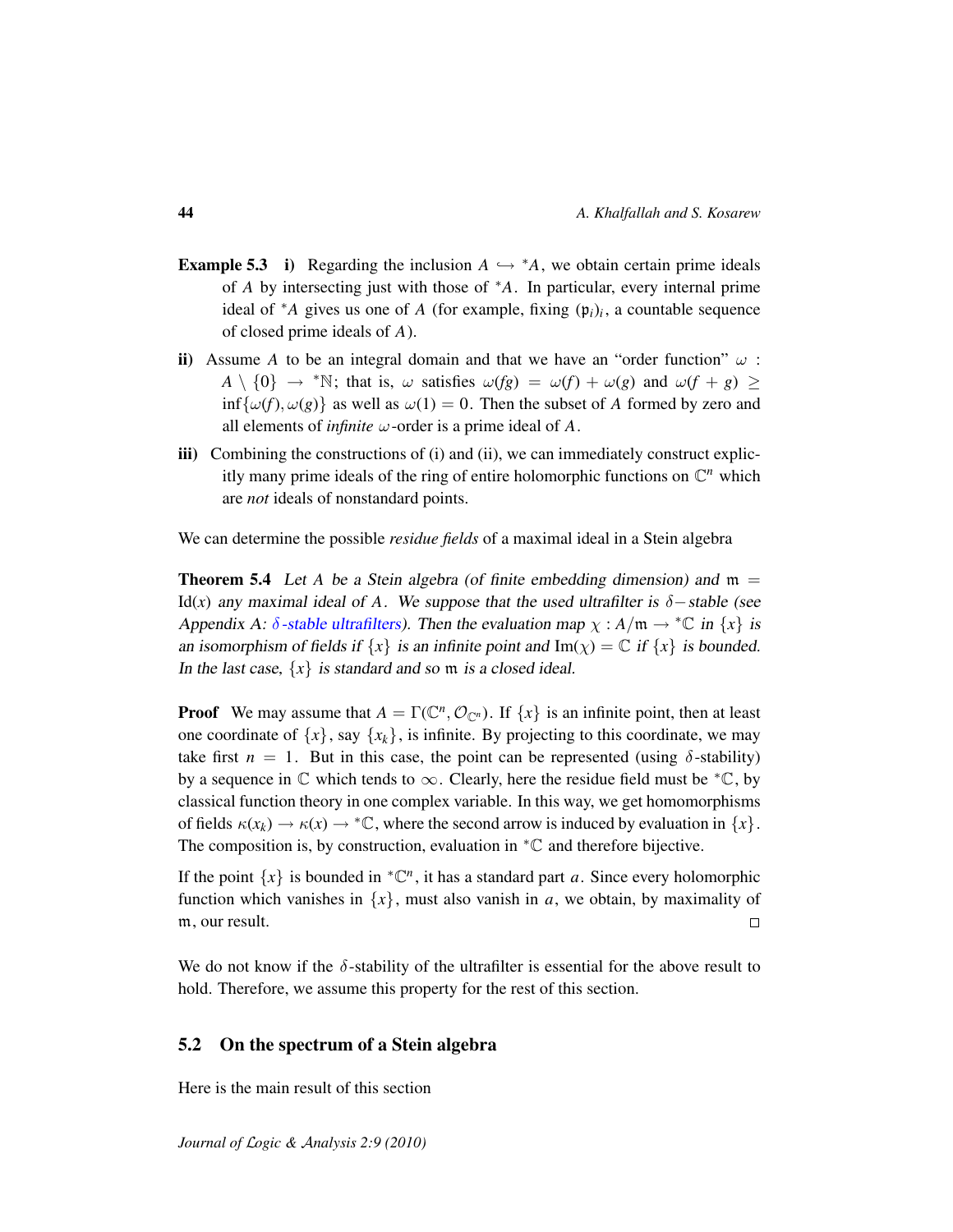Theorem 5.5 Let *X* be a Stein complex space. Then the image of the natural map

 $Id_X: {^*}X \longrightarrow \text{Spec}(\Gamma(X, \mathcal{O}_X))$ 

which associates to a point  $x \in {}^*X$  its ideal Id({*x*}), consists of all prime ideals satisfying the Nullstellensatz. Moreover, this image contains all maximal, minimal and all closed prime ideals of  $\Gamma(X, \mathcal{O}_X)$ .

Proof First, we remark that this map is well-defined, by considering the evaluation homomorphism  $\Gamma(X, \mathcal{O}_X) \to \text{``C},$  given by a point  $x \in \text{``X}.$  Let p be a prime ideal in  $\Gamma(X, \mathcal{O}_X)$ . By the results of the last subsection, we only need to treat the case of closed prime ideals. But such a prime ideal satisfies the usual Nullstellensatz (see [\[6\]](#page-58-5)) and so in particular the nonstandard one; that is,  $Id(V(p)) = p$ . Again, [5.2](#page-0-1) gives us our statement.  $\Box$ 

Corollary 5.6 Let *X* be an irreducible Stein complex space. Then there exists a point  $x \in$  \**X* such that the evaluation in *x* 

$$
\chi_x:\Gamma(X,\mathcal{O}_X)\longrightarrow {}^*\mathbb{C}
$$

is injective. For the field of meromorphic functions, we get

$$
\mathcal{M}(X) \longrightarrow {}^{\ast}\mathbb{C},
$$

the induced homomorphism of fields.

Now, we come to study some topological properties of the map  $Id_X$ . One can define a topology  $\mathcal T$  on <sup>\*</sup>*X* where  $V(I)$  are closed sets for this topology (see section [5.1\)](#page-40-1). For each  $f \in A = \Gamma(X, \mathcal{O}_X)$ , the open set

$$
\mathcal{D}(f) = \{x \in {}^*X, {}^*f(x) \neq 0\} = {}^*\{x \in X, f(x) \neq 0\} = {}^*D(f)
$$

is a distinguished open set, the family of distinguished open sets is a basic for the topology  $\mathcal T$ . Hence  $\mathcal T$  is the S-topology on  $^*X$  when *X* is equipped with the Zariski topology where  $\{D(f), f \in A\}$  forms an open base, called the *S-Zariski topology on* <sup>∗</sup>*X* (see Appendix [C Nonstandard Topologies\)](#page-55-0).

Proposition 5.7 Let *X* be a Stein complex space. Then the natural map

$$
Id_X: {}^*X \longrightarrow \text{Spec}(\Gamma(X, \mathcal{O}_X))
$$

is continuous for both the S-Zariski topology on <sup>∗</sup>*X* and the Zariski topology on  $Spec(\Gamma(X, \mathcal{O}_X)).$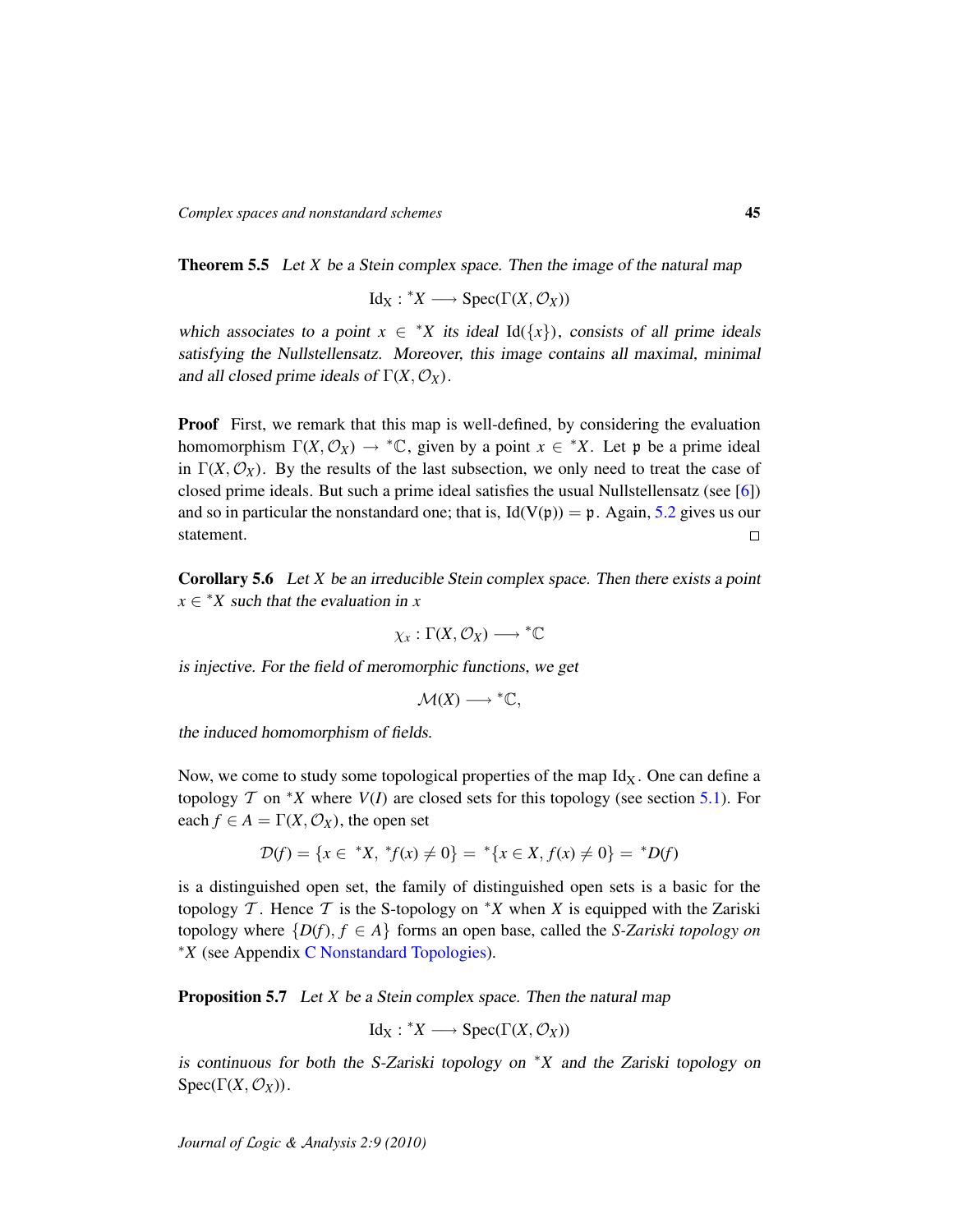**Proof** For each  $x \in {}^*X$  and  $f \in Spec(\Gamma(X, \mathcal{O}_X))$ , we have  $f \in Id_X(x)$  if and only if,  ${}^*f(x) = 0$ . Hence, we get  $\text{Id}_X^{-1}(D(f)) = D(f)$ , which shows that our map is continuous.  $\Box$ 

**Definition 5.8** Let *X* be a complex space and  $x \in X^*X$  a point. The *Zariski closure*  $\bar{x}$ of *x* in *X* is the smallest analytic subset *Y* of *X* such that  $x \in {}^*V$  for every Zariskiopen  $V \subset Y$ . If  $Y \subset X$  is an analytic subset and  $x \in {}^*Y$ , we call x a *generic point of Y* if  $\bar{x} = Y$ .

**Remark** i) The Zariski closure  $\bar{x}$  of x in X is always irreducible.

ii) Note that  $\bar{x}$  may be sometimes the empty set, for example if  $X = \mathbb{C}$  and  $x \in \mathbb{C}$ is given be a discrete sequence converging to infinity.

<span id="page-45-0"></span>Theorem 5.9 Let *X* be an irreducible complex space. Then *X* has always a generic point. Moreover, for every standard point  $x \in X$ , there is a generic point of X in the halo of *x* (for the usual topology).

Proof Let *U*1, ..., *U<sup>n</sup>* be a finite family of non-empty Zariski open subsets of *X*. Then, by the irreducibility of *X*, the intersection  $U_1 \cap ... \cap U_n$  is also non-empty. The concurrence principle allows us to conclude that there is a point  $\eta \in {}^*X$  such that  $\eta \in {}^*U$ for every non-empty Zariski open subset *U* of *X*. This point will be generic for *X*: Let *Y*  $\subset$  *X* be any strictly smaller analytic subset such that  $\eta \in {}^*Y$ . Since we have  $\eta \in {}^{\ast}(X \setminus Y)$  too, we get a contradiction. This shows the first part of [5.9.](#page-45-0)

We refine slightly our argument in order to obtain the second part. Let *x* be a standard point of *X*. We decompose *X* locally around  $x \in X$  into irreducible components *X*<sub>1</sub> ∪ ... ∪ *X<sub>r</sub>* and fix one of them, say *X*<sub>1</sub>. In *X*<sub>1</sub>, we consider the subsets of the form *V*  $\setminus$  *Y* where *V* is a (usual) open neighborhood of *x* in *X*<sub>1</sub> and *Y* ⊂ *V* a strictly smaller closed analytic subset, defined by finitely many holomorphic functions on *V*. Clearly, every finite intersection of such subsets is non-empty. By the concurrence principle, there is a point  $\eta \in {}^*V \setminus Y$  for every one of our subsets  $V \setminus Y$ . Evidently,  $\eta$  is bounded and its standard part is *x* by construction. We claim that  $\eta$  is a generic point for *X*. Let  $Z \subset X$  be a strictly smaller analytic subset. By irreducibility and purity of dimension of *X*, we cannot have  $Z = X_1$  locally around *x*. So *Z* is strictly smaller than  $X_1$  in some neighborhood of *x* too. We therefore get  $\eta \in {}^*(X \setminus Z)$  which means that  $\eta$  is a generic point for *X*.  $\Box$ 

Remark We should mention, in this context, the paper of G.Wallet [\[19\]](#page-59-2) in which he shows algebraic versions of the existence of nonstandard generic points by a more direct method. The case of complex space space germs has already been treated by A.Robinson in [\[16\]](#page-59-3).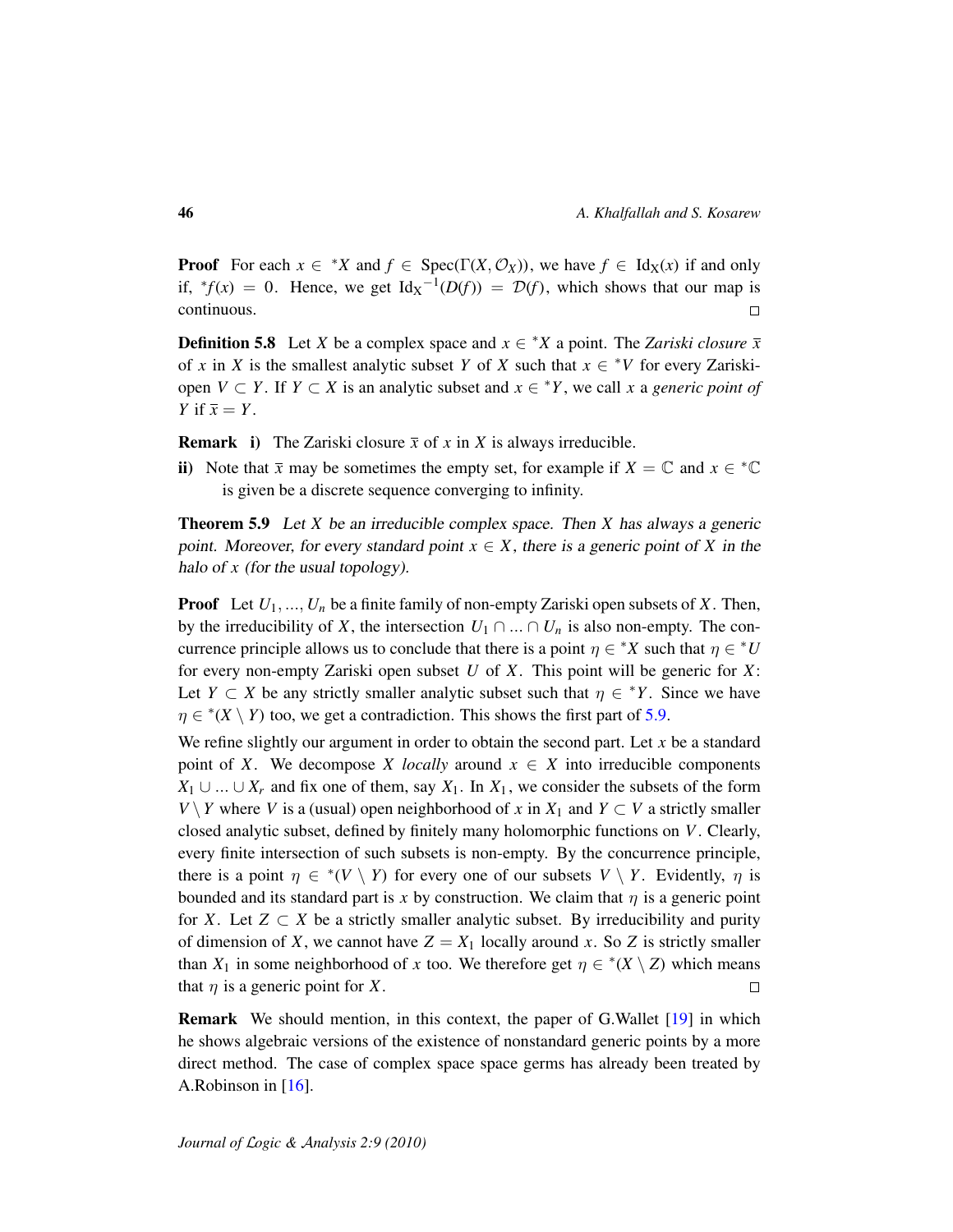# <span id="page-46-0"></span>6 Differential forms seen in a modern nonstandard way

In this section, we show how differential forms find a natural description in the context of our \*-bounded algebras. We prove in particular that they coincide (in all relevant cases) with the associated analytic ones.

Let  $D_n$  be the subring of the internal polynomials in  $2n$  variables  $\mathbb{C}[X, dX]_{int}$  $\mathbb{C}[X_1, \ldots, X_n, dX_1, \ldots, dX_n]$ *int* defined by

$$
D_n := \{ P \in \mathbb{C}[X, dX]_{int} \mid P(x, \xi) \in {}^b \mathbb{C} \text{ for each } (x, \xi) \in {}^b \mathbb{C}^n \times {}^i \mathbb{C}^n \}.
$$

By Theorem [2.1,](#page-11-1) it is immediate that the ring  $D_n$  is invariant under derivations. Furthermore, each  $P \in D_n$  can be written as

$$
P(X,dX) = P_0(X) + \sum_{i=1}^n Q_i(X,dX)dX_i
$$

where  $P_0(X) = P(X, 0) \in {}^b\mathbb{C}[X_1, \dots, X_n]$  and  $Q_i \in D_n$ , since  $Q_i(x, \xi) = \int_0^1$ ∂*P* ∂ξ*<sup>i</sup>* (*x*, *t*ξ) *dt*.

More generally, let  $A = {}^bC[X]/\mathfrak{a}$  be a \*-bounded algebra, using the abbreviation  $X = (X_1, \ldots, X_n)$ . We define an infinitesimal version of the diagonal algebra of *A* by setting

$$
D(A) := D_n/aD_n + \delta(\mathfrak{a})D_n
$$

where  $\delta(f) := f(X + dX) - f(X)$  for any  $f \in {}^{b} \mathbb{C}[X]$ . Evidently, there is a natural injective homomorphism of rings  $A \rightarrow D(A)$  and  $D(.)$  is a covariant functor which conserves epimorphisms. The standard part construction gives us an epimorphism

$$
st: D(A) \longrightarrow A^{an}
$$

to the Stein algebra  $A^{an}$ , associated to A. Let  $I_A$  be the kernel of this map. If  $A =$  ${}^b\mathbb{C}[X]$ , we simply write  $I_n$ . Clearly,  $I_A$  contains each  $D(A)dX_i$  and also  $Inf(A)D(A)$ where *Inf*(*A*) denotes, by definition, the kernel of the standard part map  $A \rightarrow A^{an}$ .

**Definition 6.1** We call the ideal a *saturated* if the standard part map  $\alpha \rightarrow \overline{°\alpha}$  is surjective.

**Remark** i) a is saturated if  $\circ$  a is a closed ideal in  $\mathcal{O}(\mathbb{C}^n)$ , for example if a is finitely generated.

- ii) If a is a closed subset of  ${}^b\mathbb{C}[X]$  with respect to the S-topology (inherited and constructed from the compact-open topology of  $C(\mathbb{C}^n,\mathbb{C})$ , then a is saturated.
- iii) If a is saturated, then the natural mappings  ${}^{i}\mathbb{C}[X] \rightarrow Inf(A)$  and  $I_n \rightarrow I_A$  are surjective.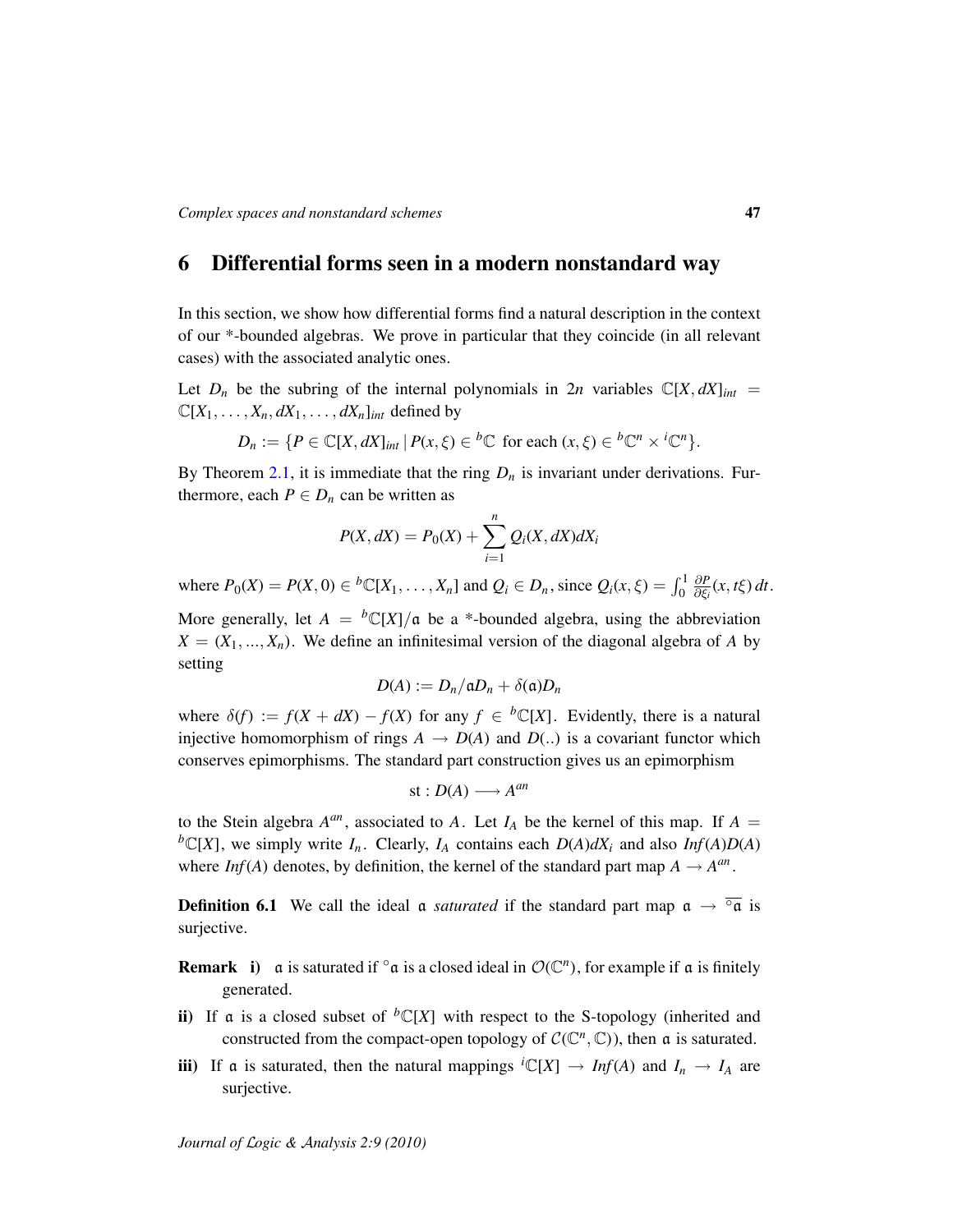We can show now

**Proposition 6.2** i)  $I_A = Inf(A) + \sum_{i=1}^n D(A) dX_i$  if a is saturated, ii) for  $f \in {}^{b} \mathbb{C}[X]$  we have,  $f(X + dX) - f(X) \in I_n$ , **iii**) for *f* ∈ <sup>*i*</sup>C[*X*] we have, *f*(*X* + *dX*) − *f*(*X*) ∈ *I*<sub>n</sub><sup>2</sup>.

**Proof** The assertion (i) is clear for  $A = {}^b\mathbb{C}[X]$ , since  $P \in I_n$  if and only if  $P_0 \in$  ${}^{i}C[X]$ . By saturation of a, we can reduce to the case  $A = {}^{b}C[X]$ . For the second one, we already know that *f* is S-continuous at each  $x \in {}^b\mathbb{C}^n$ . Hence, for every  $x \in {}^b\mathbb{C}^n$ and  $\xi \in {}^{i}\mathbb{C}^{n}$ , we have  $f(x + \xi) - f(x) \approx 0$ . The third assertion is a consequence of the stability of  ${}^{i}\mathbb{C}[X]$  under partial derivations.  $\Box$ 

<span id="page-47-0"></span>**Lemma 6.3** If a is saturated, then we have  $Inf(A)^2 = Inf(A)$ .

**Proof** By saturation, it is sufficient to treat the case  $A = {}^b\mathbb{C}[X]$ . Let  $P = \sum a_{\nu} X^{\nu} \in$ <sup>*i*</sup>C[*X*]. Then  $a_0 \in {}^{i} \mathbb{C}$  and  $|a_{\nu}|^{\frac{1}{|\nu|}} \in {}^{i} \mathbb{C}$ , for each  $0 < |\nu| \le d$  which implies in particular that  $a_{\nu} \in {}^{i} \mathbb{C}$ . Setting  $\varepsilon = \max_{0 \leq |\nu| \leq d} |a_{\nu}|^{\frac{1}{2}}$ , we have  $\varepsilon \in {}^{i} \mathbb{C}$ , Define now

$$
Q = \sum_{0 \leq |\nu| \leq d} b_{\nu} X^{\nu} \quad \text{where} \ \ b_{\nu} := \frac{a\nu}{\varepsilon}.
$$

It is easy to prove that  $b_0 \in {}^{i} \mathbb{C}$  and  $|b_\nu|^{\frac{1}{|\nu|}} \in {}^{i} \mathbb{C}$ , hence  $Q \in {}^{i} \mathbb{C}[X]$  and  $P = \varepsilon Q \in$  $({}^{i}\mathbb{C}[X])^2$ .  $\Box$ 

Next, we consider the canonical map  $\delta_A : A \to D(A)$  which associates to each class [*F*] modulo **a** of a bounded polynomial  $F \in {}^{b}\mathbb{C}[X]$ , the class  $[\delta(F)]$  in  $D(A)$ .

**Proposition 6.4** The induced mapping  $\delta_A : A \to I_A/I_A^2$  is a derivation.

**Proof** First, we note that we can reduce immediately to the case  $A = {}^b\mathbb{C}[X]$ . But here, it is the usual standard verification.  $\Box$ 

We remark that  $I_A/I_A^2$  carries a natural  $A^{an}$ -module structure (since annihilated by *Inf*(*A*)  $\subset$  *I<sub>A</sub>*). So, we make the following definition

Definition 6.5 The \*-*bounded module of 1-forms* is denoted by

$$
{}^b\Omega_A:=I_A/I_A^2.
$$

If  $A = {}^b\mathbb{C}[X]$ , we simply write  ${}^b\Omega_n$ .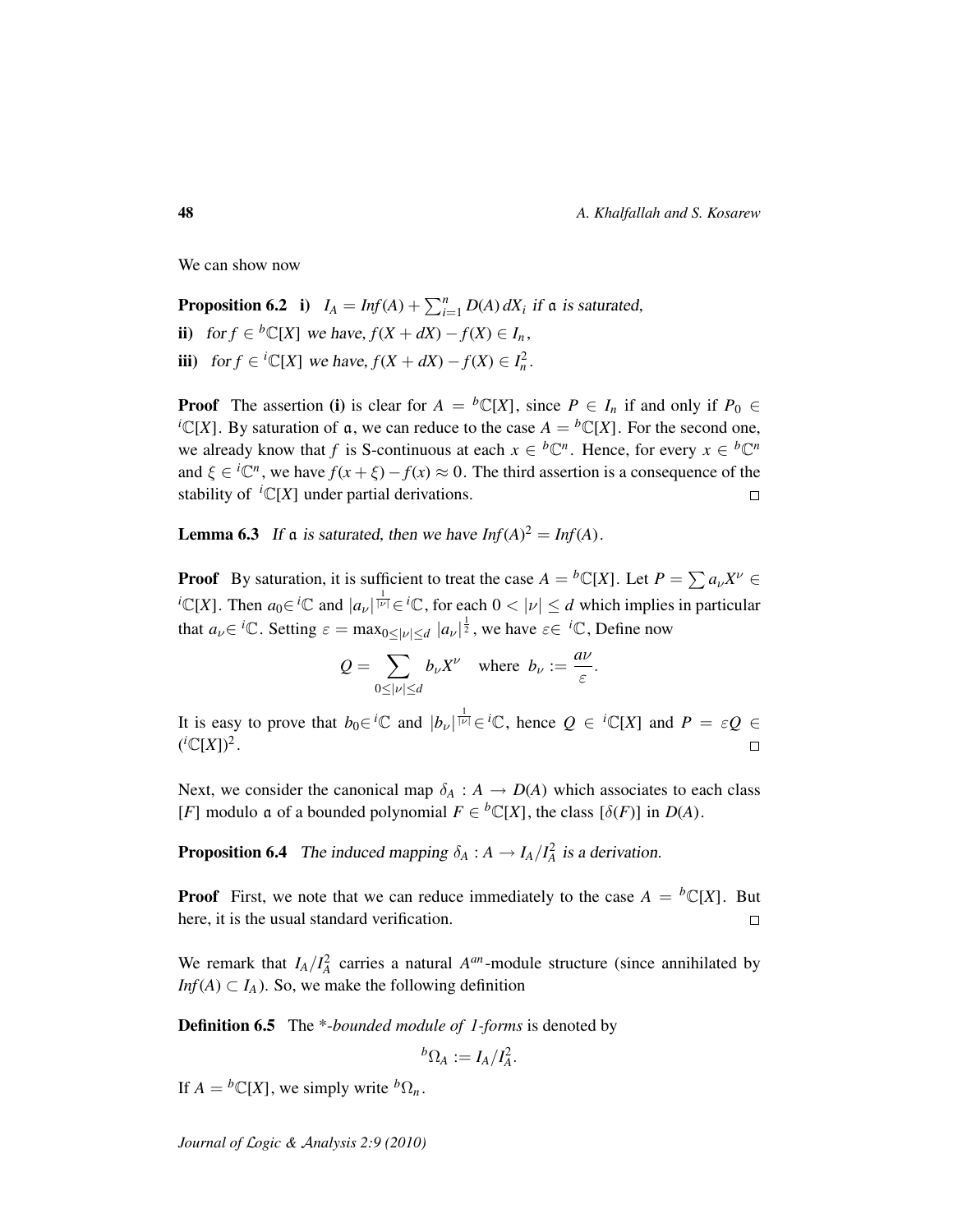By a standard verification, we get

<span id="page-48-0"></span>Proposition 6.6 If a is saturated, the natural sequence of *A*-modules

$$
\mathfrak{a}/\mathfrak{a}^2\ \stackrel{\delta}{\longrightarrow}\ {}^b\Omega_n/\mathfrak{a}\cdot {}^b\Omega_n\ \longrightarrow\ {}^b\Omega_A\ \rightarrow\ 0
$$

is exact and the three terms are  $A^{an}$ -modules.

We are able to show the comparison theorem

**Theorem 6.7** The natural homomorphism  $\gamma_A : {}^b\Omega_A \to \Omega_{A^{an}}$  is always surjective and bijective if the ideal  $\alpha$  is saturated.

**Proof** We first treat the case  $A = {}^b\mathbb{C}[X]$  and put  $I := I_n$ . Consider the map  $\varphi: I \to I$  $\Gamma(\mathbb{C}^n, \Omega_{\mathbb{C}^n}) = \bigoplus_i \mathcal{O}(\mathbb{C}^n) dx_i$  defined by

$$
\varphi(P_0+\sum_{i=1}^n Q_i dX_i)=\sum_{i=1}^n \operatorname{st}(Q_i) dx_i.
$$

This mapping is well-defined since  $Q_i \in D_n$  and we know that  $\varphi(I^2) = 0$ . We shall prove that  $\text{Ker}(\varphi) = I^2$  and that  $\varphi$  is surjective.

Let  $P = P_0 + \sum_{i=1}^n Q_i dX_i \in I$  such that  $\varphi(P) = 0$ , so  $Q_i \in I$ . Hence,  $Q_i =$  $Q_{i,0} + \sum_{j=1}^{n} Q_{ij} dX_j$  where  $Q_{i,0} \in {}^{i}\mathbb{C}[X]$ . As a consequence, the polynomial *P* can be expressed in the form  $P = P_0 + \sum_{i=1}^{n} Q_{i,0} dX_i + \sum_{i,j=1}^{n} Q_{ij} dX_i dX_j$ . By Lemma [6.3,](#page-47-0) we deduce that  $P \in I^2$ .

Now let  $f(x)dx_i$  be an element of  $\Gamma(\mathbb{C}^n, \Omega_{\mathbb{C}^n})$  and  $f_N \in {^b\mathbb{C}[X]}$  such that  $\partial f_N = f$ . Consider  $F_N \in {}^b\mathbb{C}[X]$  such that  $\partial^i F_N = f_N$ . If we set

$$
P(X, dX) := F_N(X + dX_i) - F_N(X)
$$

we obtain  $P \in I$  and

$$
P(X, dX) - f_N(X)dX_i = F_N(X + dX_i) - F_N(X) - f_N(X)dX_i \in I^2.
$$

In particular we get  $\varphi(P) = \varphi(f_N(X)dX_i) = \text{st}(f_N) dx_i = f(x)dx_i$ .

The general case will be a consequence of the functorial properties of both  $\Omega$ -constructions: The surjectivity of  $\gamma_A$  is immediate. If a is separated, then we can use the sequence in [6.6](#page-48-0) and bijectivity for  $A = {}^b\mathbb{C}[X]$  to conclude that of  $\gamma_A$ .  $\Box$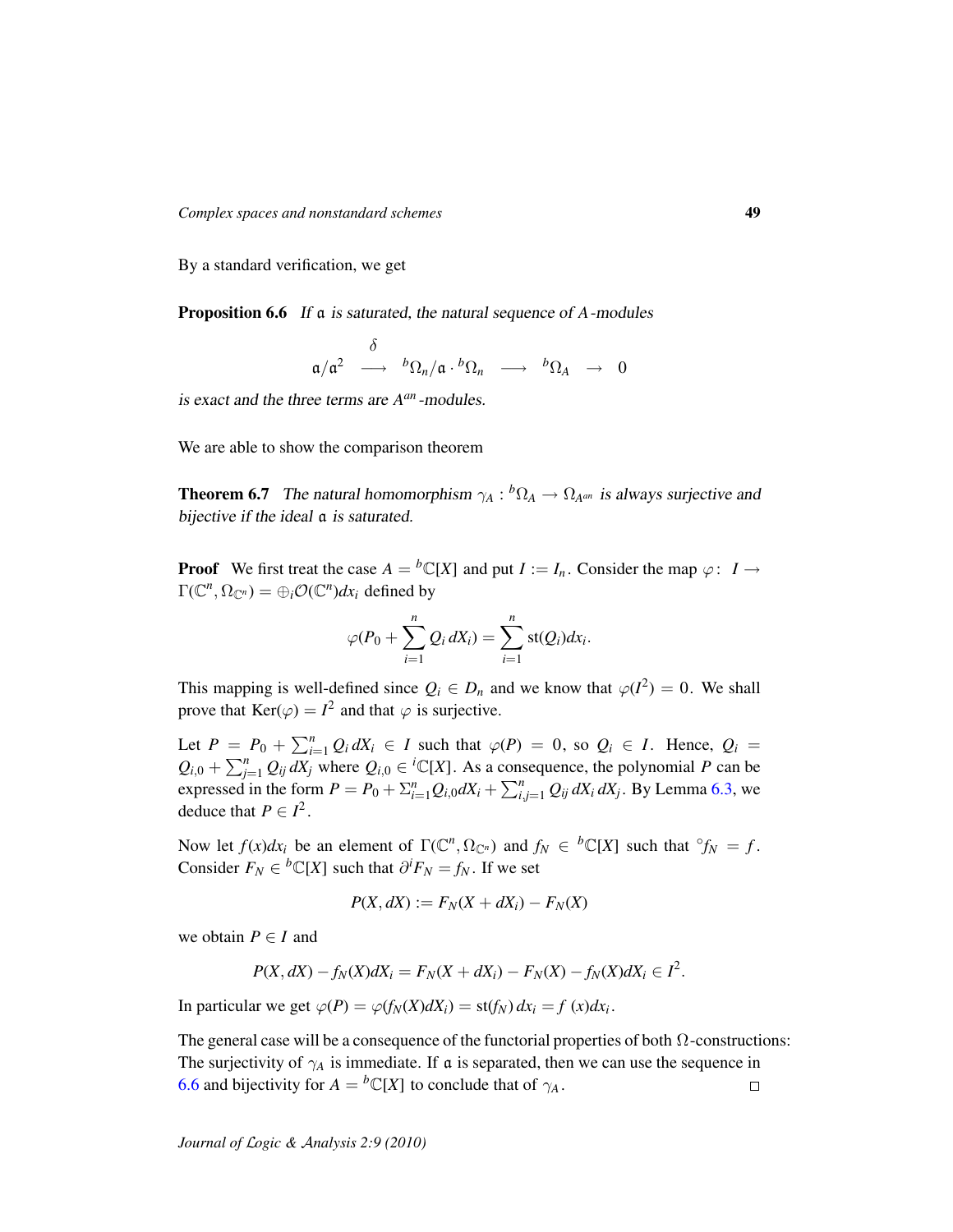Theorem 6.8 Let a be saturated. Then the exact sequence of  $A^{an}$ -modules

$$
0 \to I_A/I_A^{m+1} \to D(A)/I_A^{m+1} \to A^{an} \to 0
$$

splits by a natural section  $s: A^{an} \to D(A)/I_A^{m+1}$  for any  $m \in \mathbb{N}$ .

Proof Consider the exact sequence of  $A^{an}$ -modules

$$
0 \to I_A/I_A^{m+1} \to D(A)/I_A^{m+1} \to A^{an} \to 0.
$$

Let  $s$  :  $A^{an} \to D(A)/I_A^{m+1}$  be the morphism, defined by  $s(f) = F \mod I_A^{m+1}$ , where  $F \in A$  such that  $st(F) = f$ . This map is well defined: Let *F* and *G* be two elements in *A* satisfying  $st(F) = st(G) = f$ . Then  $F - G \in Inf(A) = Inf(A)^{m+1} \subset I_A^{m+1}$ . Clearly, *s* is a natural section of the quotient map  $D(A)/I_A^{m+1} \to A^{an}$  and this implies that the above sequence of *A an* -modules is in fact split exact.

**Remark** It is possible to globalize our  $\Omega$ -construction for \*-bounded schemes. But this approach is only satisfactory if the affine pieces are defined by saturated ideals.

# Appendix

# <span id="page-49-0"></span>A Filters and Ideals

A filter is a special subset of a partially ordered set. We start by introducing a filter of sets which is the most used special case, the partially ordered set is the power set of some set. Filters play an important role in many fields of mathematics like topology in where they originated and also lattice theory. In this section, *I* denotes a nonempty set and P(*I*) the set of subsets of *I*.

**Definition** A filter on I is a non-empty collection  $\mathcal{F} \subset \mathcal{P}(I)$  of subsets of *I*, satisfying the following conditions

- i) if  $A, B \in \mathcal{F}$ , then  $A \cap B \in \mathcal{F}$ ,
- ii) if  $A \in \mathcal{F}$  and  $A \subset B \subset I$ , then  $B \in \mathcal{F}$ .

We say that F is *proper* if  $\emptyset \notin \mathcal{F}$  that is  $\mathcal{F} \subseteq \mathcal{P}(I)$ .

A trivial example of a filter on *I* is the collection  $\mathcal{F} = \{I\}$  that consists only of the set *I* itself.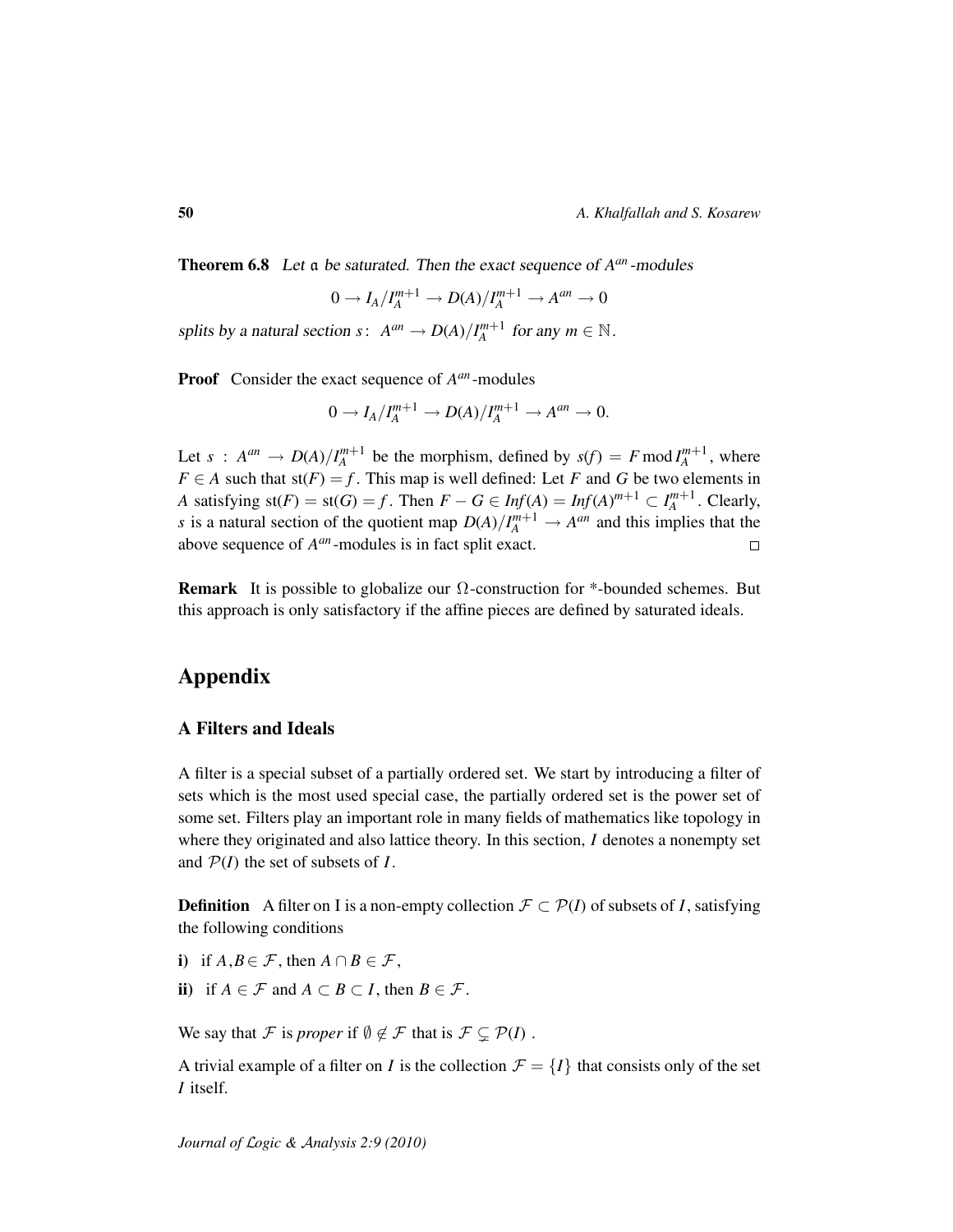Let *A* be a non-empty subset of *I*. Then the collection  $\mathcal{F} = \{X \subset I \mid X \supseteq A\}$  is a filter on *I*. It is called the *principal filter on I generated by A*. In general, if  $H \subset \mathcal{P}(I)$ has the finite intersection property, that is, the intersection of every nonempty finite sub-collection of  $H$  is non-empty, then there exist the smallest proper filter containing H, the filter *generated by* H.

An *ultrafilter* is a proper filter which satisfies : for any  $A \subset I$ , one has either  $A \in \mathcal{F}$  or  $I \setminus A \in \mathcal{F}$ . It is an easy exercise to prove that  $\mathcal{F}$  is an ultrafilter on *I* if and only if it is a maximal proper filter on *I*, that is, there is no proper filter  $\mathcal{F}'$  on *I* containing  $\mathcal{F}$ . If  $A = \{a\}$ , the principal filter generated by *a* is an ultrafilter. If *I* is finite, then every ultrafilter on *I* is of this kind. If *I* is infinite, there exist non-principal filters on *I*, for example the filter of all cofinite subsets of *I* .

The dual notion of a filter is an (ordered) ideal. Let us recall the definition of an ideal in a power set of some non empty set.

**Definition** An ideal on I is a non-empty collection  $\mathfrak{J} \subset \mathcal{P}(I)$  of subsets of *I*, satisfying the following conditions

- i) if  $X, Y \in \mathfrak{J}$ , then  $X \cup Y \in \mathfrak{J}$ ,
- ii) if  $Y \in \mathfrak{J}$  and  $X \subset Y$ , then  $X \in \mathfrak{J}$ .

This definition is that of an ideal in the Boolean ring  $P(I)$ , expressed in the terms of the operations union and intersection in the Boolean algebra  $P(I)$ .

An ideal  $\mathfrak{J}$  on *I* is called a *prime* ideal if for every  $X \subset I$ , either  $X \in \mathfrak{J}$  or  $I \setminus X \in \mathfrak{J}$ . In Boolean algebras, the terms prime ideal and maximal ideal coincide, as do the terms prime filter and maximal filter.

We note that if F is a filter on *I* then  $\mathfrak{J} = \{I \setminus X \mid X \in \mathcal{F}\}\$ is an ideal, and vice versa, if  $\mathfrak J$  is an ideal on *I*, then  $\mathcal F = \{I \setminus X \mid X \in \mathfrak J\}$  is a filter.

By application of Zorn's Lemma, one proves that every proper filter on a set *I* can be extended to an ultrafilter on *I*. So if *I* is infinite, then there exists a non-principal ultrafilter on *I* which contains in particular the filter of cofinite sets.

## Algebraic description of filters

*Journal of* L*ogic &* A*nalysis 2:9 (2010)*

The following algebraic description of filters on a set *I* is due to Kochen [\[12\]](#page-58-12). Let *I* be an index set, and  $K_i$  (where  $i \in I$ ) be a family of commutative fields. We put  $R := \prod_{i \in I} K_i$ . Then *R* is a von Neumann regular ring, that is, it satisfies:  $\forall x \in R \exists y \in R$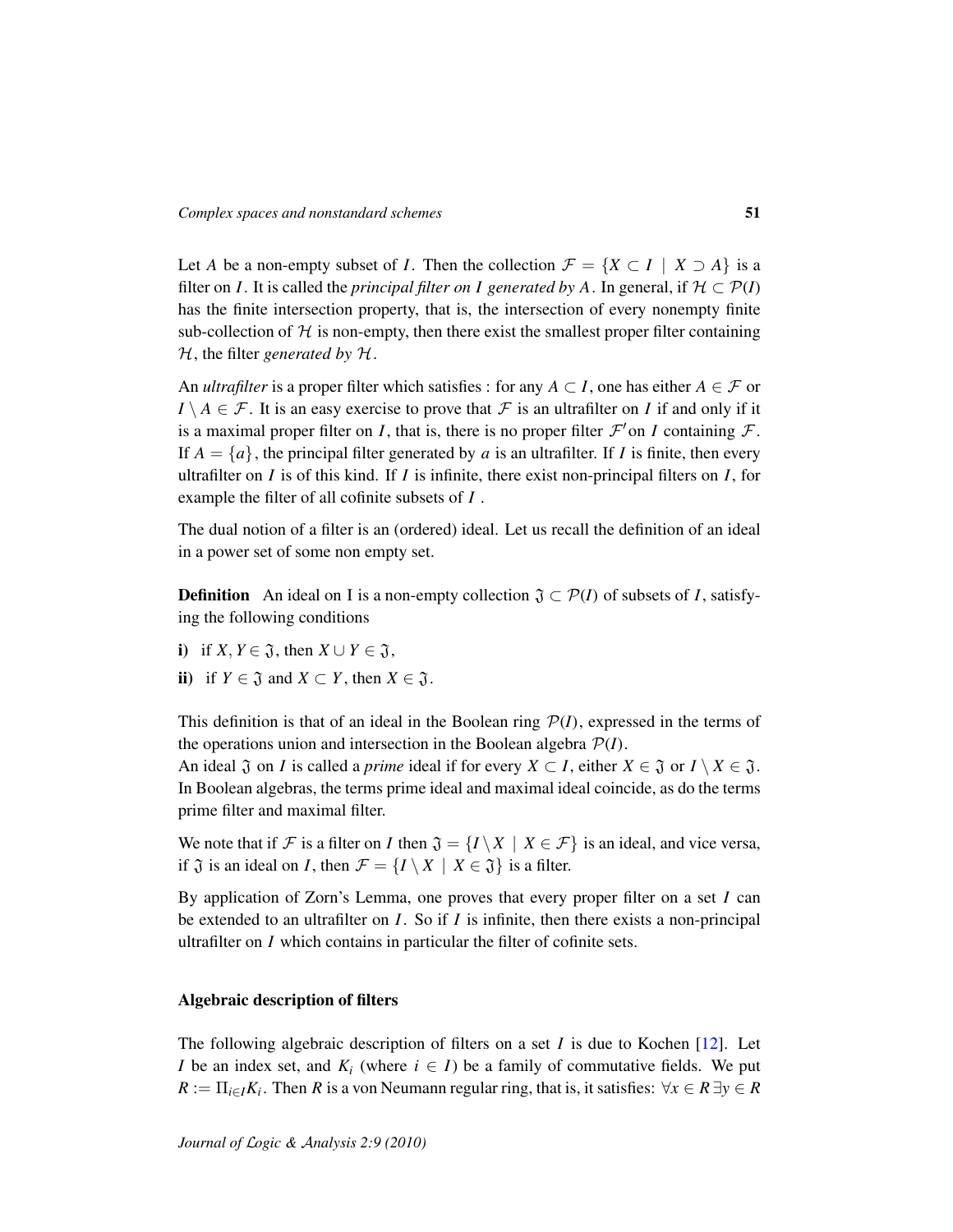such that  $x = xyx$ . Kochen [\[12\]](#page-58-12) proved that the ideal structure of the ring *R* can be described by filters on the set *I*. We use the following notations: for  $f \in R$ , let  $Z(f) = \{i \in I \mid f(i) = 0\}$ . If a is any ideal in *R*, we put  $\mathcal{F}(\mathfrak{a}) := \{Z(f) \mid f \in \mathfrak{a}\}\$ . If F is a filter on *I*, we define  $Id(\mathcal{F}) := \{f \in R \mid Z(f) \in \mathcal{F}\}\)$ . One verifies easily that Id( $\mathcal{F}$ ) is an ideal of *R* and  $\mathcal{F}(\alpha)$  is a filter on *I*.

Theorem The construction above gives a one-one correspondence between the family of ideals in *R* and the family of filters on *I*. Furthermore, prime ideals correspond to ultrafilters. If  $\alpha$  is an ideal, then  $R/\alpha \simeq R/\mathcal{F}(\alpha)$ . If  $\alpha$  is a prime ideal, then  $R_\alpha \simeq R/\alpha$ .

We want to generalize this to arbitrary commutative rings, instead of fields. We first consider the case of local rings  $(R_i, m_i)_{i \in I}$ , each one different from the zero ring. Put  $R := \prod_{i \in I} R_i$ . For  $f = (f_i)_i \in R$ , we define the *variety of*  $f$  by

$$
\mathsf{V}(f):=\{i\in I\mid f_i\in\mathfrak{m}_i\}.
$$

If  $\alpha \subset R$  is an ideal, then  $\mathcal{F}(\alpha) := \{V(f) \mid f \in \alpha\}$  is a filter on *I*. This follows from the following facts: take  $f, g \in R$ , then  $V(fg) = V(f) \cup V(g)$ ; there are  $\varepsilon, \delta \in R$ , such that  $V(\varepsilon f + \delta g) = V(f) \cap V(g)$ . Moreover, if  $\alpha \subset R$  is a proper ideal, then  $\mathcal{F}(\alpha)$  is proper, too.

There is the dual construction: Let  $\mathcal F$  be a filter on *I*. We put

$$
Id(\mathcal{F}) := \{ f \in R \mid V(f) \in \mathcal{F} \}.
$$

Then Id( $F$ ) is an ideal of R. If F is proper, then Id( $F$ ) is proper too. We note that both constructions conserve inclusions and we always have

$$
\mathfrak{a} \subset \mathrm{Id}(\mathcal{F}(\mathfrak{a})),
$$
  

$$
\mathcal{F} = \mathcal{F}(\mathrm{Id}(\mathcal{F})).
$$

One can show

**Proposition** i) Let  $m \subset R$  be an ideal. If m is maximal, then  $\mathcal{F}(m)$  is an ultrafilter on *I*.

ii) Let  $\mathcal F$  be a proper filter on *I*. Then  $\text{Id}(\mathcal F)$  is a maximal ideal of R if and only if F is an ultrafilter on *I*.

Corollary The mapping

 $\mathcal{F}:$  Specmax(*R*)  $\longrightarrow$  ufil(*I*)

which associates to every maximal ideal of *R* its ultrafilter, is well-defined and bijective.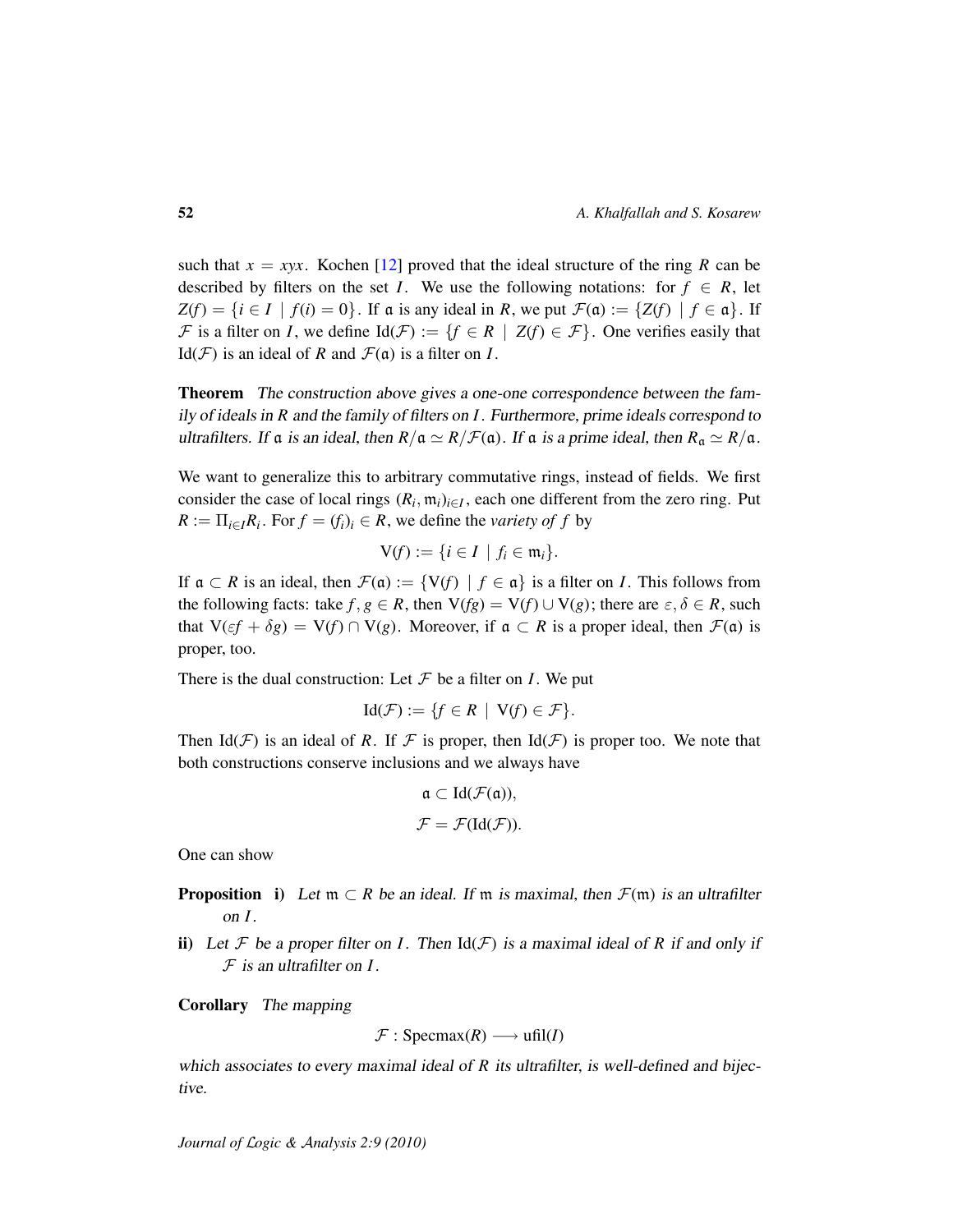We come to the case of not necessarily local (but non zero) rings  $R_i$ ,  $i \in I$ . For a commutative ring *A*, we define

$$
\mathrm{W}(A) := \prod_{\mathfrak{m} \in \mathrm{Specmax}(A)} A_{\mathfrak{m}}.
$$

Then, we prove

**Theorem** Every maximal ideal of  $R := \prod_{i \in I} R_i$  is induced by a (not necessarily unique) maximal ideal of  $\Pi_{i\in I}W(R_i)$ ; that is, by an ultrafilter on the disjoint union  $\sqcup$ <sub>*i∈I*</sub>Specmax( $R$ <sup>*i*</sup>).

For the *proof*, we take a maximal ideal m of *R*. Put  $S := \prod_{i \in I} W(R_i)$ . Then we note that m*S* is a proper ideal of *S*. Otherwise 1*<sup>S</sup>* would be a *finite* linear combination of elements of m. But this implies, by the local-global principle of commutative algebra, that these elements generate each  $R_i$ , and so finally  $m = R$  which is impossible. It follows that m*S* is contained in at least one maximal ideal of *S*. We obtain our result by applying the above proposition.

# $\delta$ -stable ultrafilters

<span id="page-52-0"></span>There are some applications in analysis where particular kinds of ultrafilter are very advantageous. In [\[5\]](#page-58-13) Choquet constructed  $\delta$ -stable ultrafilters, previously called absolutely 1-simple ultrafilters in [\[4\]](#page-58-14).

**Definition** [\[5\]](#page-58-13) We say that an ultrafilter U is  $\delta$ -stable if  $(J_n)_{n \in \mathbb{N}}$  is any sequence of elements of U, there is a set  $J_{\infty} \in U$ , almost contained in each  $J_n$ , so  $J_{\infty} \setminus J_n$  is *finite* for each *n*.

Choquet has shown (see [\[4\]](#page-58-14), Theorem 6 ) that under the continuum hypothesis, there exist  $\delta$ -stable ultrafilters over N.

Stroyan and Luxemburg (see [\[18\]](#page-59-0), Theorem 7.1.1 p.175) proved that each infinite natural number  $\lambda$  can be represented by a sequence  $\lim \lambda(i) = +\infty$ . It is straightforward that this is still valid for infinite positive reals

**Theorem** If  ${}^* \mathbb{R}$  is a  $\delta$ -stable ultrapower of  $\mathbb{R}$  and  $\lambda = [\lambda(j)] \in {}^* \mathbb{R}^+_{\infty}$  is an infinite positive real, then there exists a set  $J_{\infty} \in \mathcal{U}$  such that

$$
\lim_{j\to\infty, j\in J_\infty} \lambda(j) = +\infty.
$$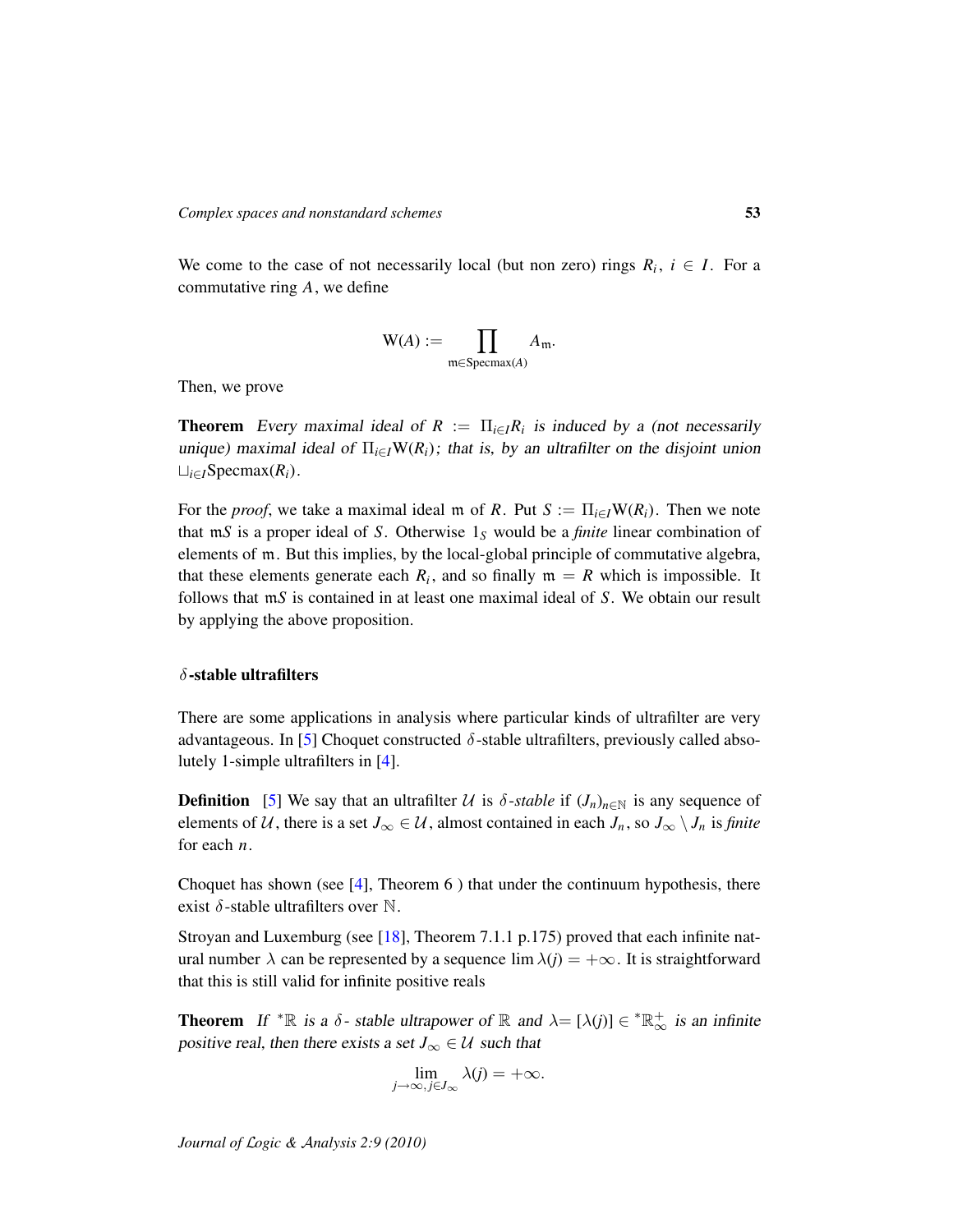## The standard part of hyperreals

Let  $U$  be a non-principal ultrafilter on  $\mathbb N$  and let  $* \mathbb R$  the corresponding ultrapower of  $\mathbb{R}$ , that is,  $^*$  ℝ =  $\mathbb{R}^{\mathbb{N}}/U$  with  $(x_i) \sim (y_i)$  if  $\{i \in \mathbb{N}, x_i = y_i\} \in U$ . Then  $(^*$  ℝ, +, ., <) is an ordered field extension of  $(\mathbb{R}, +, \cdot, <)$ . Elements of  $^*\mathbb{R}$  are called (hyper)real numbers.

A hyperreal  $r \in \mathbb{R}$  is bounded or finite if  $|r| < n$  for some  $n \in \mathbb{N}$ , and infinitesimal if  $|r| < \frac{1}{n}$  for every  $n \in \mathbb{N}$ ,  $n \ge 1$ . Let  $s \in {^*}\mathbb{R}$ . We say that *r* and *s* are infinitely close if  $r - s$  is infinitesimal. We write  $r \approx s$  in this case. We denote by <sup>b</sup>R the subring of <sup>∗</sup>R of bounded numbers and by *<sup>i</sup>*R the ideal of *<sup>b</sup>*R of all infinitesimals.

**Theorem** If  $\rho$  is bounded, then there exists a unique real *r* such that  $\rho \approx r$ .

We call *r* is the standard part of  $\rho$  and write  $r = \rho \rho$  or  $r = st(\rho)$ . The map

$$
\textup{st}:\ ^{b}\mathbb{R}\longrightarrow \mathbb{R}
$$

is called the *standard part map*. It is an order preserving homomorphism from the ring  ${}^b\mathbb{R}$  onto  $\mathbb{R}$ . The kernel of "st" is  ${}^i\mathbb{R}$  and the quotient ring  ${}^b\mathbb{R}/{}^i\mathbb{R}$  is isomorphic to  $\mathbb{R}$ . We restrict "st", the standard part map, to  $^*\mathbb{Q}$ , st<sub>\* $\mathbb{Q} \cap^b \mathbb{R}$  →  $\mathbb{R}$ . By density</sub> of  $\mathbb Q$  in  $\mathbb R$ , st<sub>\*Q∩</sub>*b*<sub>R</sub> is surjective and the quotient \* $\mathbb Q \cap^b \mathbb R$ /\* $\mathbb Q \cap^i \mathbb R$  is isomorphic to  $\mathbb R$ (the completion of  $\mathbb{Q}$ ).

We mention that Brünjes and Serpé [\[2\]](#page-58-11) treated the case of a non trivially valued field  $(K, |.|)$  with locally compact completion  $(\hat{K}, |.|)$ . They proved that  $*K^{\text{fin}}$  /\* $K^{\text{inf}}$  is isomorphic to  $\hat{K}$ , where <sup>∗</sup>*K*<sup>fin</sup> denotes the set of finite elements of <sup>∗</sup>*K* and <sup>∗</sup>*K*<sup>inf</sup> the set of infinitesimal elements of <sup>∗</sup>*K*.

### B Principles of Nonstandard Analysis

### Transfer Principle

The fundamental property of ultraproducts is the following:

**Theorem** (Łǒs) Let L be a first order language and  $A_i$ ,  $i \in I$  be structures for L. Let U be an ultrafilter on *I* and \* $A = (\prod_{i \in I} A_i)/U$ . Then for any first order formula  $\varphi(x_1, \ldots, x_n)$  with  $x_1, \ldots, x_n$  its only free variables and  $[a_1], \ldots, [a_n] \in A$ , we have that  $^*\varphi([a_1], \ldots, [a_n])$  is true in  $^*A$  if and only if  $\{i \in I : \varphi(a_1(i), \ldots, a_n(i))$  is true in  $A_i\} \in$ U. In particular, if  $\varphi$  is a sentence, then  $\varphi$  is true if and only if  $*\varphi$  is true.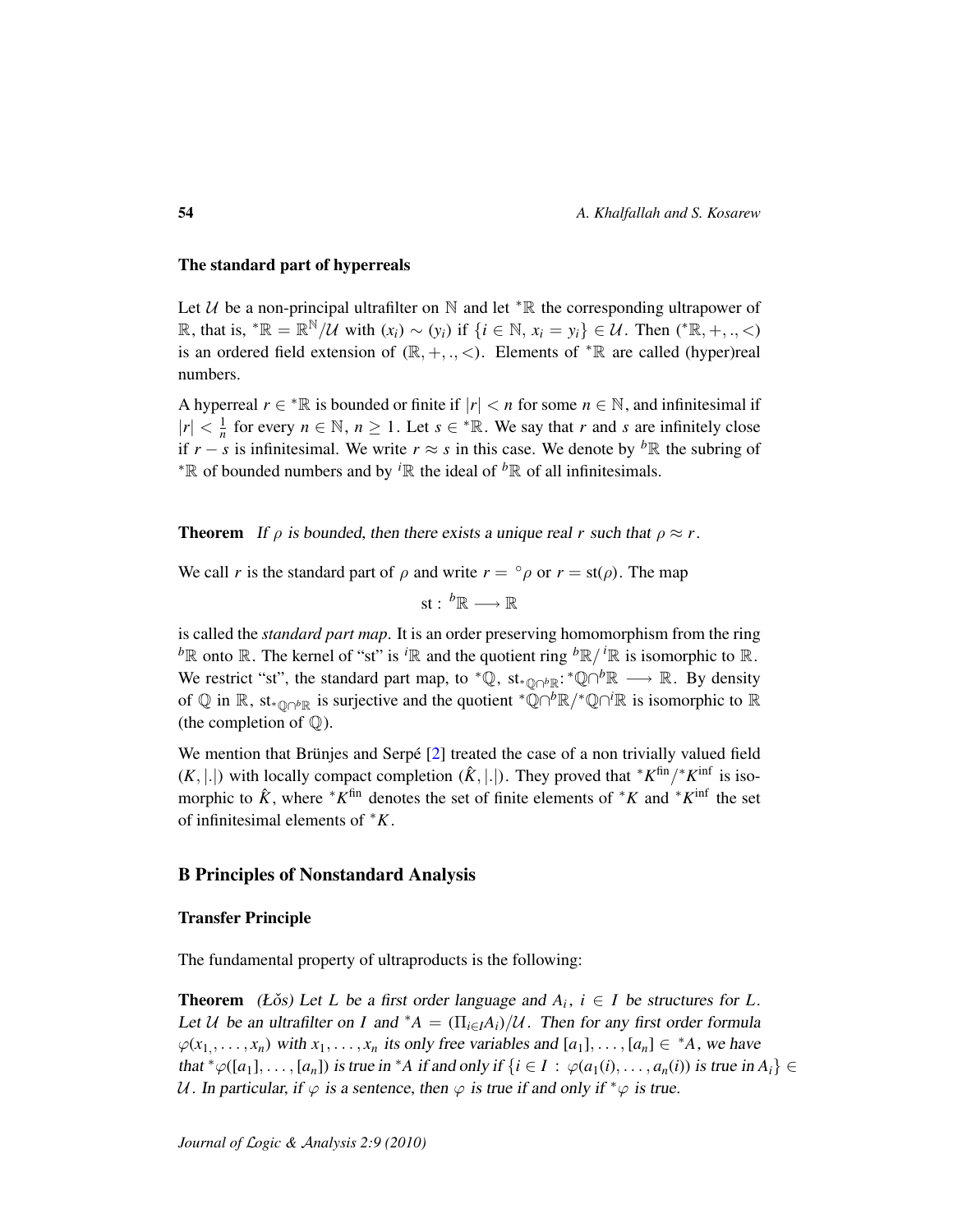We present some interesting applications of Łos' Theorem.

- i) Let  $(k_i)_{i \in I}$  be a family of (algebraically closed) fields. Then  $*k$ , their ultraproduct, is again a (algebraically closed) field. If for each prime  $p$ , only finitely many  $k_i$  have characteristic  $p$ , then  $*k$  has characteristic zero. In particular, if *P* is an *infinite* prime in  $^* \mathbb{Z}$ , then  $^* \mathbb{Z}/P^* \mathbb{Z}$  is a field of characteristic zero. Its algebraic closure is (non-canonically) isomorphic to  $\mathbb{C}$ , because each field is algebraically closed with the same cardinality which is equal to that of the continuum. In the same manner, one can show that  $*$ € is (non-canonically) isomorphic to  $\mathbb{C}$ .
- ii) Let  $(A_i)_{i \in I}$  be a family of local rings with maximal ideal  $m_i$  and residue field  $k_i =$  $A_i/\mathfrak{m}_i$ . Then <sup>\*</sup>A, their ultraproduct, is a local ring with maximal ideal <sup>\*</sup>m and residue field  $* k = A$ <sup>\*</sup>m. In fact, a ring is local if and only if the sum of two non-units is a non unit.

### Permanence Principle

This principle asserts that certain functions can be extended to larger domains than those over which they are originally defined.

**Theorem** Let  $\varphi(x)$  be an internal formula with the only free variable *x*. Then

- i) If there exists  $k \in \mathbb{N}$  such that  $\varphi(n)$  is true for all  $n \in \mathbb{N}$  with  $k \leq n$ , then there exists  $K \in \mathbb{N} \setminus \mathbb{N}$  such that  $\varphi(n)$  is true for all  $n \in \mathbb{N}$  with  $k \leq n \leq K$ .
- ii) If there exists  $K \in \mathbb{N} \setminus \mathbb{N}$  such that  $\varphi(n)$  is true for all  $n \in \mathbb{N} \setminus \mathbb{N}$  with  $n \leq K$ , then there exists  $k \in \mathbb{N}$  such that  $\varphi(n)$  is true for all  $n \in \mathbb{N}$  with  $k \leq n \leq K$ .
- iii) If  $\varphi(x)$  holds for each infinitesimal x, then there is a standard  $r > 0$  in R so that  $\varphi(b)$  holds for all *b* with  $|b| \le r$  in  ${}^* \mathbb{R}$ .

Corollary (Spillover Principle) Let *A* be an internal subset of <sup>∗</sup>R.

- i) If *A* contains all standard natural numbers, then *A* contains an infinite natural number.
- ii) If *A* contains all infinite natural numbers, then *A* contains a standard natural number.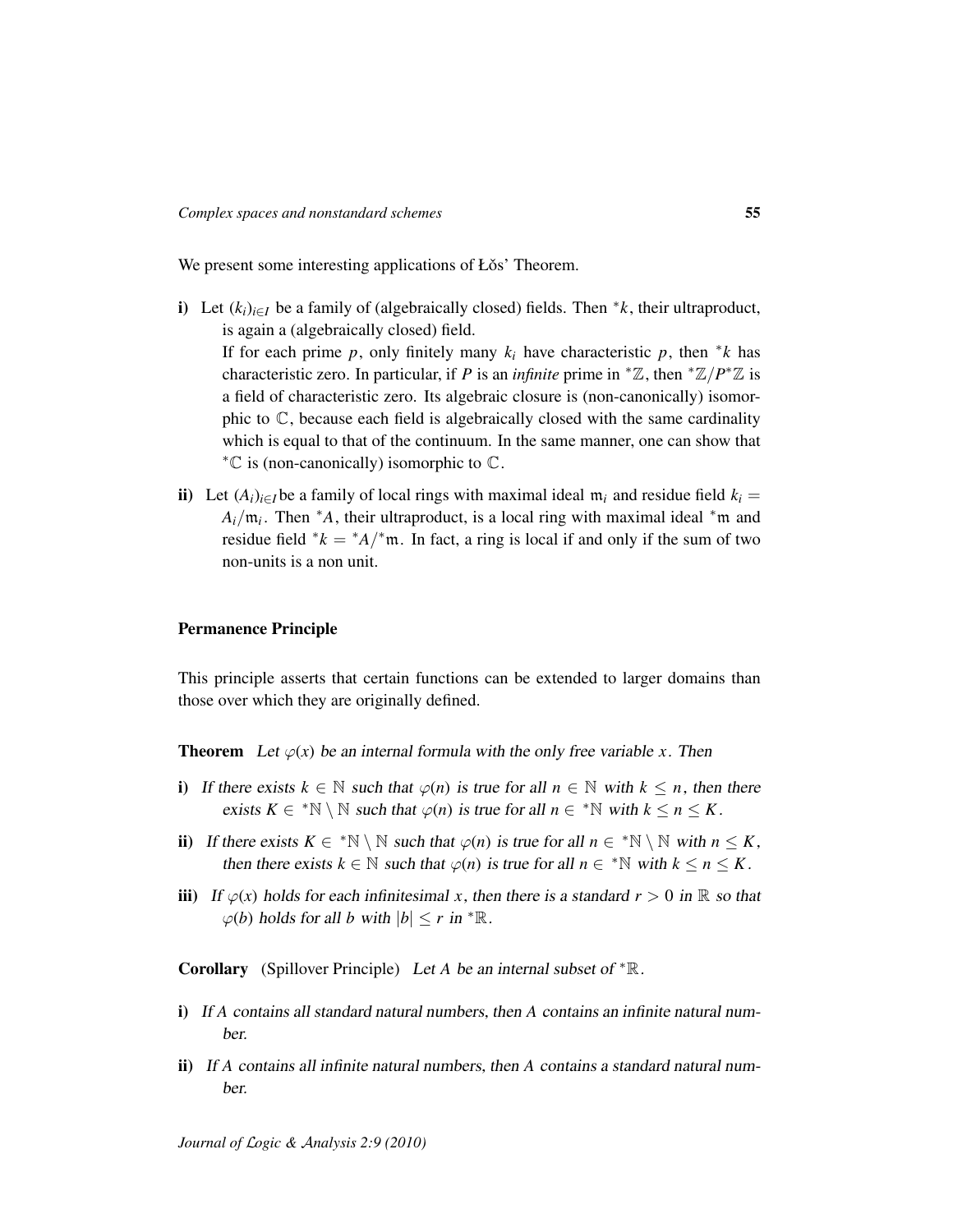## Concurrence or Saturation Principle

<span id="page-55-1"></span>This principle provides us with new objects in nonstandard extensions. Let *X* be an infinite set and *R* be a binary relation on *X*. *R* is called *concurrent* if for any finite subset  $\{x_1, \ldots, x_n\}$  of the domain of *R* there exists an element *y* with  $x_i R y$  for all i between 1 and *n*.

**Theorem** If *R* is concurrent, then there exists  $b \in {}^*X$  such that  ${}^*x({}^*R)b$  for all  $x \in$ dom *R*.

This is also called the *enlargement property*: <sup>∗</sup>*X* is an *enlargement* of *X* if every concurrent relation verifies the enlargement property. Let us consider some examples:

- i)  $R(x, y)$  : ( $x \in \mathbb{R}$ ) ∧ ( $y \in \mathbb{R}$ )( $x \le y$ ) *R* is a concurrent relation on  $\mathbb{R}$ , so there exists *b* ∈ <sup>\*</sup> $\mathbb R$  such that *x* ≤ *b* for any *x* ∈  $\mathbb R$ . Evidently, *b* is an *infinite* number.
- ii) Let *X* be a topological space,  $x \in X$  and  $*X$  an enlargement of *X*. Then there exists an internal open set *W* in \**X* containing *x*, such that  $W \subset \mu(x)$ . We denote by  $\Omega_x$  the system of open neighborhoods of *x*. The binary relation *R* defined on  $\Omega_x \times \Omega_x$  defined by  $R(U, V)$  if  $U \supset V$  is concurrent. So, the enlargement property guarantees the existence of  $W \in {^* \Omega_x}$  such that  $^*U \supset W$ , for every  $U \in \Omega_x$ . In a metric space, one can take *W* an \*-ball with *x* as center and positive infinitesimal radius.

## C Nonstandard Topologies

### <span id="page-55-0"></span>Topological spaces

Let  $(X, \mathcal{T})$  be a topological space. In the literature, usually two topologies on the nonstandard extension of <sup>∗</sup>*X* are considered. The first one, called *Q*-topology, intro-duced by Robinson [\[15\]](#page-58-0), has a basis, consisting of elements in  ${}^*\mathcal{T}$ . In fact, by transfer, elements of <sup>∗</sup>T are stable under ∗-finite intersection, hence under finite intersection and under internal union. Furthermore,  $\emptyset$ ,  $X \in {}^*T$ . Elements in the *Q*-topology are called *Q*-open and elements in the base  $*T$  are called  $*$ -open subsets of  $*X$ . A  $*$ -open set is clearly *Q*-open. The converse is false in general: there are external sets which are open in this topology. Robinson proved that if *Y* is an internal subset of <sup>∗</sup>*X*, then *Y* is *Q*-open if and only if *Y* is ∗-open. The second one, called *S*-topology by Robinson, has as basis  $\mathcal{B} = \{ {}^*U \mid U \in \mathcal{T} \}$ . The *Q*-topology is finer than the *S*-topology.

Let  $x \in X$  be a point. The *monad* of *x* or *halo* is the subset  $\mu(x) = \bigcap_{U \in \mathcal{T}, x \in U} U^*$ .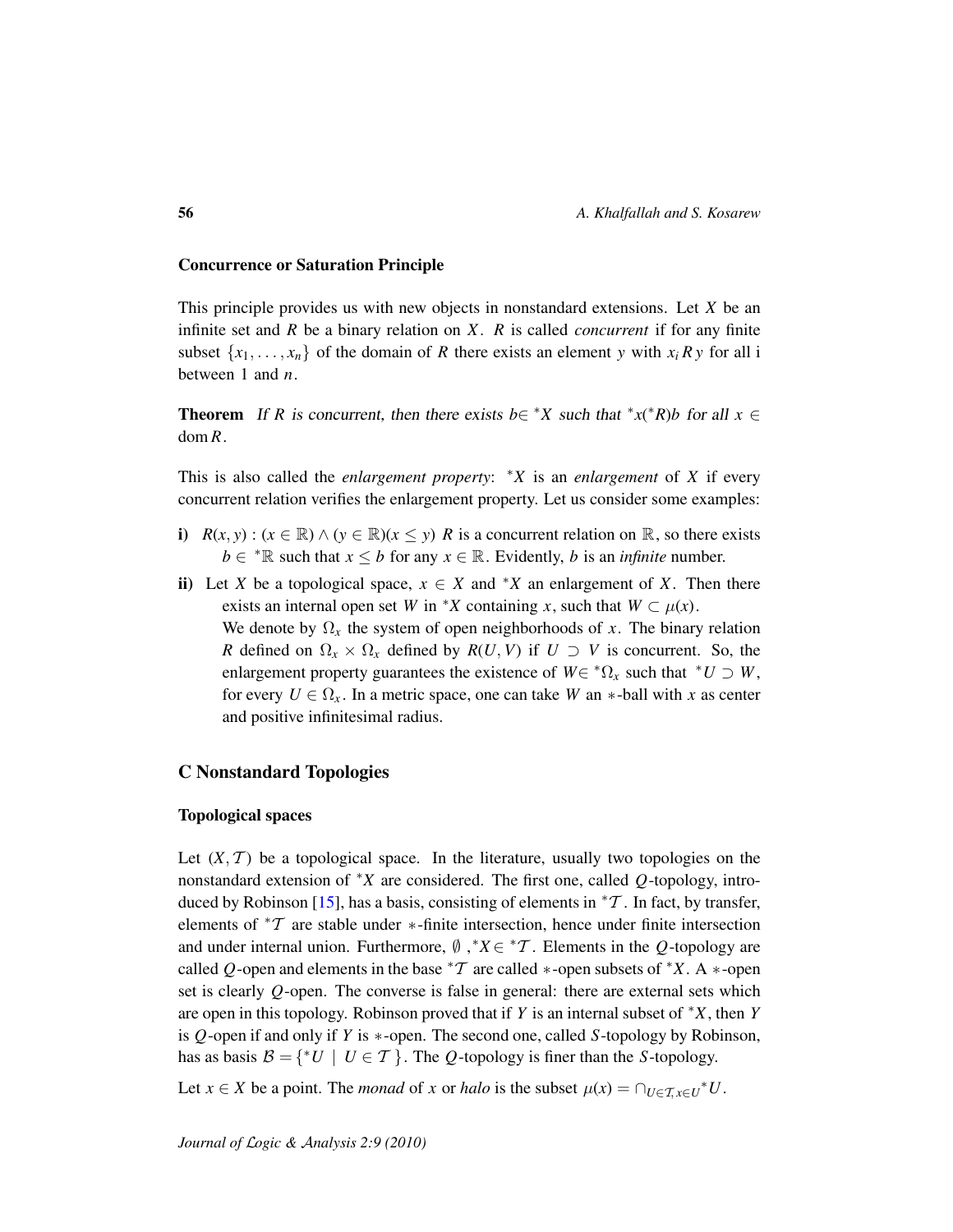A point  $y \in {}^*X$  is, by definition, *near-standard*, if there exists  $x \in X$  such that  $y \in \mu(x)$ . We write  $y \approx x$  in this case. The set of near-standard points of \**X* is ns(<sup>\*</sup>X) =  $\bigcup_{x \in X} \mu(x)$ . Many topological properties of *X* can be expressed via monads, so the halos of <sup>∗</sup>*X* encode the topology of *X*.

For a Hausdorff topological space, we have a standard part map st :  $ns(*X) \rightarrow X$ defined as follows: we set  $\text{st}(y) = \gamma y = x$ , for every  $y \in \mu(x)$  and  $x \in X$ . This map is well-defined because in the case of Hausdorff spaces, halos of standard points constitute a disjoint partition of near standard points. Even for a non-Hausdorff space, we can define the standard part of a set  $B \subset {}^*X$ , by setting:

$$
\mathrm{st}(B) = {}^{\circ}B = \{ x \in X \mid \mu(x) \cap B \neq \emptyset \}.
$$

Under certain cardinality restrictions (expressed via the notion " $\kappa$ -saturated enlargement"), standard parts of internal subsets turn out to be always closed. The following result can be found in the book of Hurd and Loeb ([\[10\]](#page-58-15) p.117)

**Theorem** Assume that  $(X, \mathcal{T})$  is a topological space and  ${}^* \mathcal{T}$  is a  $\kappa$ -saturated enlargement of T with  $\kappa > \text{card } T$ .

- i) If *B* is internal subset of  $X$ , then st(*B*) is closed.
- ii) If *B* is internal subset of near-standard points of  $*X$ , then  $st(B)$  is compact.

If *X* satisfies the first axiom of countability (for example if *X* is a metric space), one can use just  $\aleph_1$ -saturation.

## Metric spaces

<span id="page-56-0"></span>Let *X* be a metric space with distance function  $\rho$  and  $\Gamma$  be the set of all open balls B, where  $B(x, r) = \{y \in X \mid \rho(x, y) < r\}$  for a point  $x \in X$  and a positive real *r*. We describe the monad of a point  $x \in {}^*X$  by  $\mu(x) = \bigcap {}^*B(x, r) = \{y \in {}^*X \mid {}^*\rho(x, y) \approx 0\}.$ Obviously, <sup>∗</sup>Γ forms a basis for the *Q*-topology of <sup>∗</sup>*X*. Let *p* ∈ <sup>∗</sup>*X* and *r* a *standard* positive number. We put  $S(p, r) = \{q \in {}^*X \mid {}^{\circ}\rho(p, q) < r\}$ . The *S*-balls give us a topology in <sup>∗</sup>*X*, which is the *S*-topology. The space <sup>∗</sup>*X*, endowed with the *S*-topology in not Hausdorff. In fact, if *x*,  $y \in X$  such that  $x \approx y$  and if  $r > 0$  is a standard positive real, we obtain  $S(x, r) = S(y, r)$ .

Let  $(X, \rho), (Y, d)$  be two metric spaces and  $f : X \to Y$  be a map from  $X$  to  $*Y$ . Let  $x \in$  \**X* be a point. We say that *f* is *S-continuous* at *x*, if *f* is continuous at *x* as a map from <sup>∗</sup>*X* to <sup>∗</sup>*Y* where both sets are equipped with the *S*-topology, that is, for every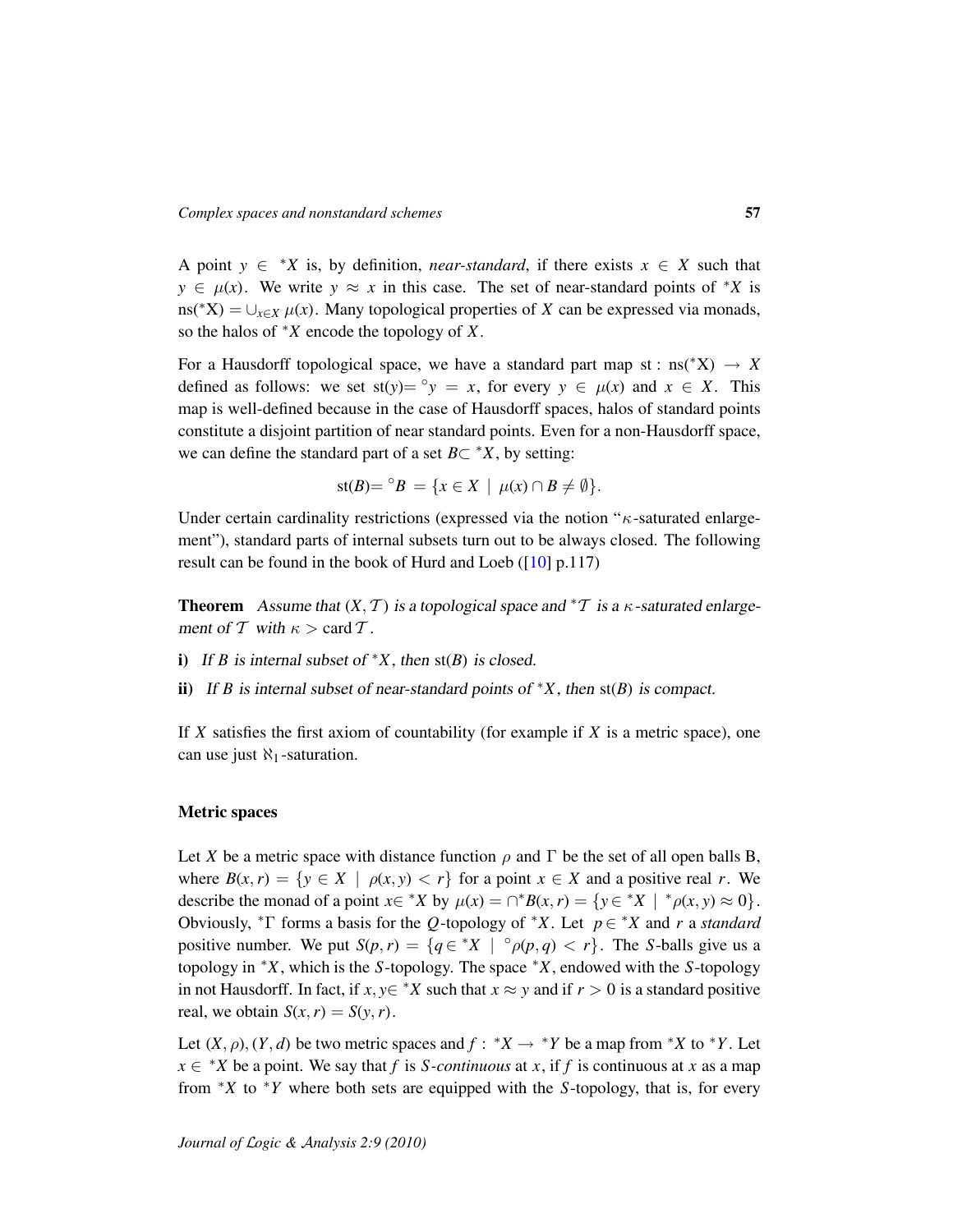standard  $\varepsilon > 0$ , there exists a standard  $\delta > 0$  such that  $d(f(x), f(y)) < \varepsilon$  for each  $y \in {}^*X$ , such that  ${}^* \rho(x, y) < \delta$ . There is a simple characterization of *S*-continuity of internal maps. If *f* is an *internal* map, then *f* is *S-*continuous at *x* if and only if *f*( $\mu(x)$ ) ⊂  $\mu(f(x))$ .

Let *X* be a metric space with distance function  $\rho$ . A point  $p \in {}^*X$  is called *bounded* (or *finite*) if there exists a standard point  $q \in X$  such that  $*_{\rho}(p,q)$  is *bounded*; that is, there exists a standard positive real  $m > 0$  such that  $p \in {}^*B(q,m)$ . We denote by bd(<sup>\*</sup>*X*) the set of bounded points of <sup>∗</sup>*X*. Robinson proved (see [\[15\]](#page-58-0) Theorem 4.3.1 p.100) that a metric space *X* is bounded if and only if  $X = bd(YX)$ . Clearly, we always have  $ns(^*X)$  ⊂ bd( $^*X$ ).

## Standard part of a map

<span id="page-57-0"></span>Let *X* and *Y* be two topological spaces.  $\mathcal{F}(X, Y)$  (resp.  $\mathcal{C}(X, Y)$ ) denotes the set of all (resp. continuous) maps from *X* to *Y*. As usual ns( $*X$ ) is the set of nearstandard points and cpt( $*X$ ) =  $\bigcup_{K \subset X, K}$  compact  $*K$  is the set of "compact points".

One of the most powerful tools in nonstandard analysis is taking standard parts of objects of the nonstandard universe. If *Y* is Hausdorff, we can define for every  $f \in$ \* $\mathcal{C}(X, Y)$  with  $f(*x) \in \text{ns}(*X)$  for all  $x \in X$ , the standard part function st $f : X \to Y$ by  $\text{st}f(x) := \circ (f(\,^*)).$  Thus, we have a mapping

st: 
$$
\{f \in^* C(X, Y) \mid f({}^*x) \in \text{ns}({}^*Y) \forall x \in X\} \longrightarrow \mathcal{F}(X, Y)
$$

It is known that st $f$  is, in general, not a continuous function.

**Theorem** Let *B* be a subset of \**X* and  $f : B \rightarrow Y$  an internal map such that  $f(B) \subset \text{ns}(*Y)$  and *f* is S-continuous on *B*. Then st *f* exists and is continuous on  $\circ B$ .

We endow  $C(X, Y)$  with  $\tau$ , the compact open topology. Let  $f \in C(X, Y)$  be a mapping. We denote by  $\mu_{\tau}(f)$  the halo of f with respect to the compact open topology. One easily verifies that

$$
\mu_{\tau}(f) = \{ g \in {}^*C(X,Y) \mid g(x) \approx {}^*f(x) \,\forall x \in \text{cpt}({}^*X) \}
$$

If *X* is *locally compact*, then  $cpt(x^*X) = \text{ns}(\,^*X)$ , hence

$$
\mu_{\tau}(f) = \{ g \in {}^*C(X,Y) \mid g(x) \approx {}^*f(x) \,\forall x \in \text{ns}({}^*X) \}.
$$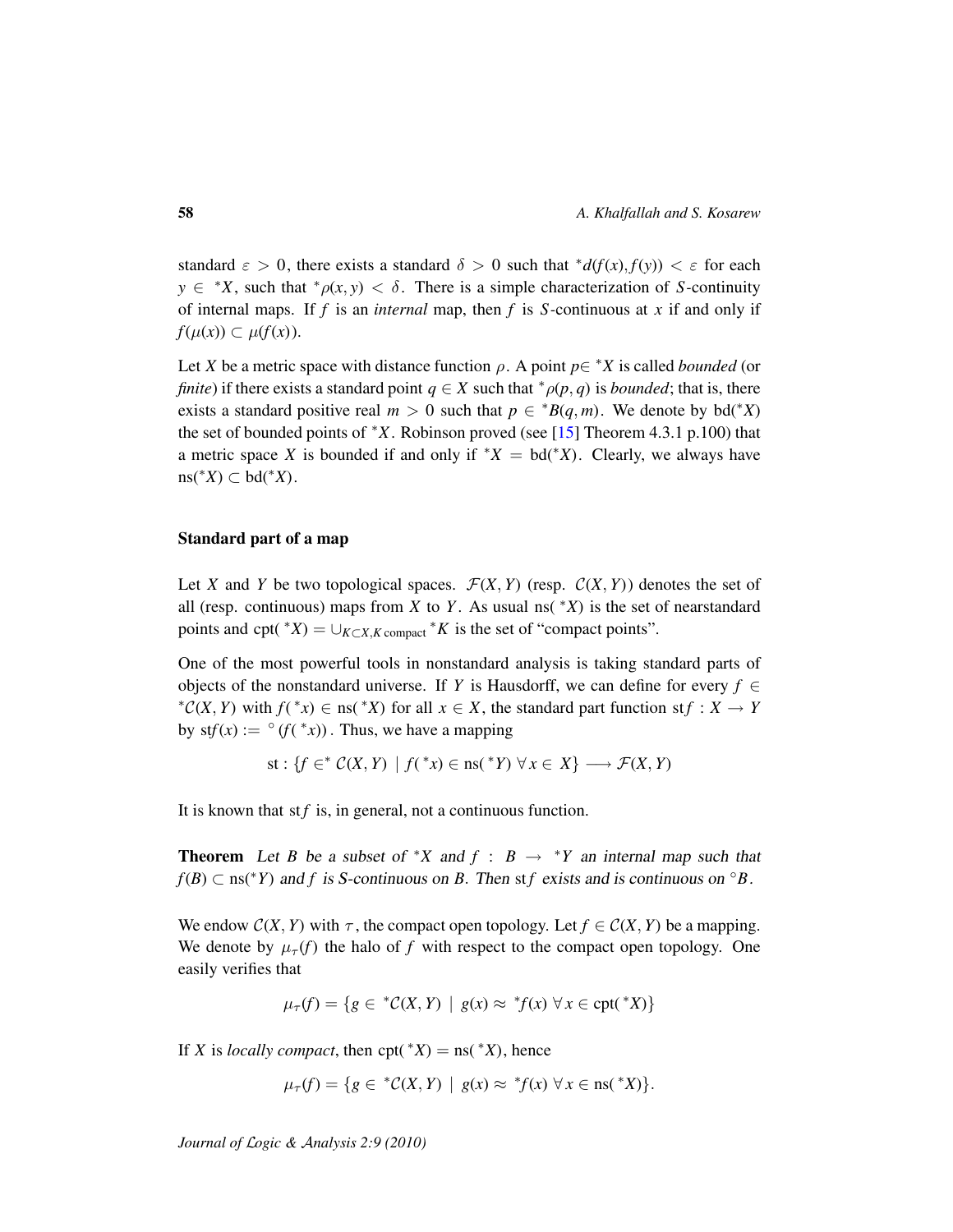Theorem Let *X*, *Y* be two Hausdorff topological spaces and *X* locally compact. Then  $ms_\tau$ <sup>(\*</sup>C(*X*, *Y*)) consists of all internal maps sending nearstandard points of \**X* to nearstandard points of <sup>∗</sup>*Y* and which are S-continuous on ns( <sup>∗</sup>*X*).

In particular, nearstandard functions for the compact-open topology are those which are bounded and S-continuous on ns( <sup>∗</sup>*X*).

# References

- <span id="page-58-4"></span><span id="page-58-2"></span>[1] L. Brünjes, C. Serpé, *Enlargements of Categories,* Theory and Applications of Categories, 14(2005), 357-398; [http://www.tac.mta.ca/tac/volumes/14/16/](http://www.tac.mta.ca/tac/volumes/14/16/14-16abs.html) [14-16abs.html](http://www.tac.mta.ca/tac/volumes/14/16/14-16abs.html).
- <span id="page-58-11"></span>[2] L. Brünjes, C. Serpé, *Enlargements of schemes,* Logic and Analysis 1(2007), 1-60; doi: [10.1007/s11813-007-0001-x.](http://dx.doi.org/10.1007/s11813-007-0001-x)
- <span id="page-58-6"></span>[3] J.L. Callot, *Calcul infinitésimal complexe*, available at: [http://math1.unice.fr/](http://math1.unice.fr/~rgr/prepubli.htm) [~rgr/prepubli.htm](http://math1.unice.fr/~rgr/prepubli.htm).
- <span id="page-58-14"></span>[4] G. Choquet, *Construction d'ultrafiltres sur* N, Bull. Sci. Math. 92(2)(1968), 41-48.
- <span id="page-58-13"></span>[5] G. Choquet, *Deux classes remarquables d'ultrafiltres sur* N, Bull. Sci. Math. 92(2)(1968), 143-153.
- <span id="page-58-5"></span>[6] **O. Forster**, *Primärzerlegung in Steinschen Algebren*, Math. Ann. 154(1964), 307-329.
- <span id="page-58-7"></span>[7] A. Fruchard, *Complex analysis*, In F.Diener, M.Diener, *Nonstandard Analysis in Practice*, Springer Verlag 1995.
- <span id="page-58-1"></span>[8] R. Goldblatt, *Lectures on the Hyperreals: An Introduction to Nonstandard Analysis,* Graduate Texts in Mathematics 188, Springer Verlag 1998.
- <span id="page-58-10"></span>[9] K. Hahn, K. Tim, *Hyperbolicity of complex manifolds and other equivalent properties.* Proc. Amer. Math. Soc. 91(1984), 49-53; doi[:10.1090/S0002-9939-1984-](http://dx.doi.org/10.1090/S0002-9939-1984-0735562-9) [0735562-9.](http://dx.doi.org/10.1090/S0002-9939-1984-0735562-9)
- <span id="page-58-15"></span>[10] A. Hurd, P. Loeb, *An Introduction to Nonstandard Real Analysis*, Academic Press, Orlando 1985.
- <span id="page-58-9"></span>[11] S. Kobayashi, *Hyperbolic Complex Spaces*, Springer Verlag 1998.
- <span id="page-58-12"></span>[12] S. Kochen, *Ultraproducts in the theory of models*, Ann.Math. 74, No. 2(1961), 221- 261.
- <span id="page-58-3"></span>[13] A. Lightstone, A. Robinson, *Nonarchimedean Fields and Asymptotic Expansions,* North-Holland, Amsterdam 1975.
- <span id="page-58-8"></span>[14] R. Lutz, M. Goze, *Nonstandard Analysis: A practical guide with applications*, Lect.Notes in Math. 881, Springer Verlag 1981.
- <span id="page-58-0"></span>[15] A. Robinson, *Non-Standard Analysis*, North-Holland, Amsterdam 1966.